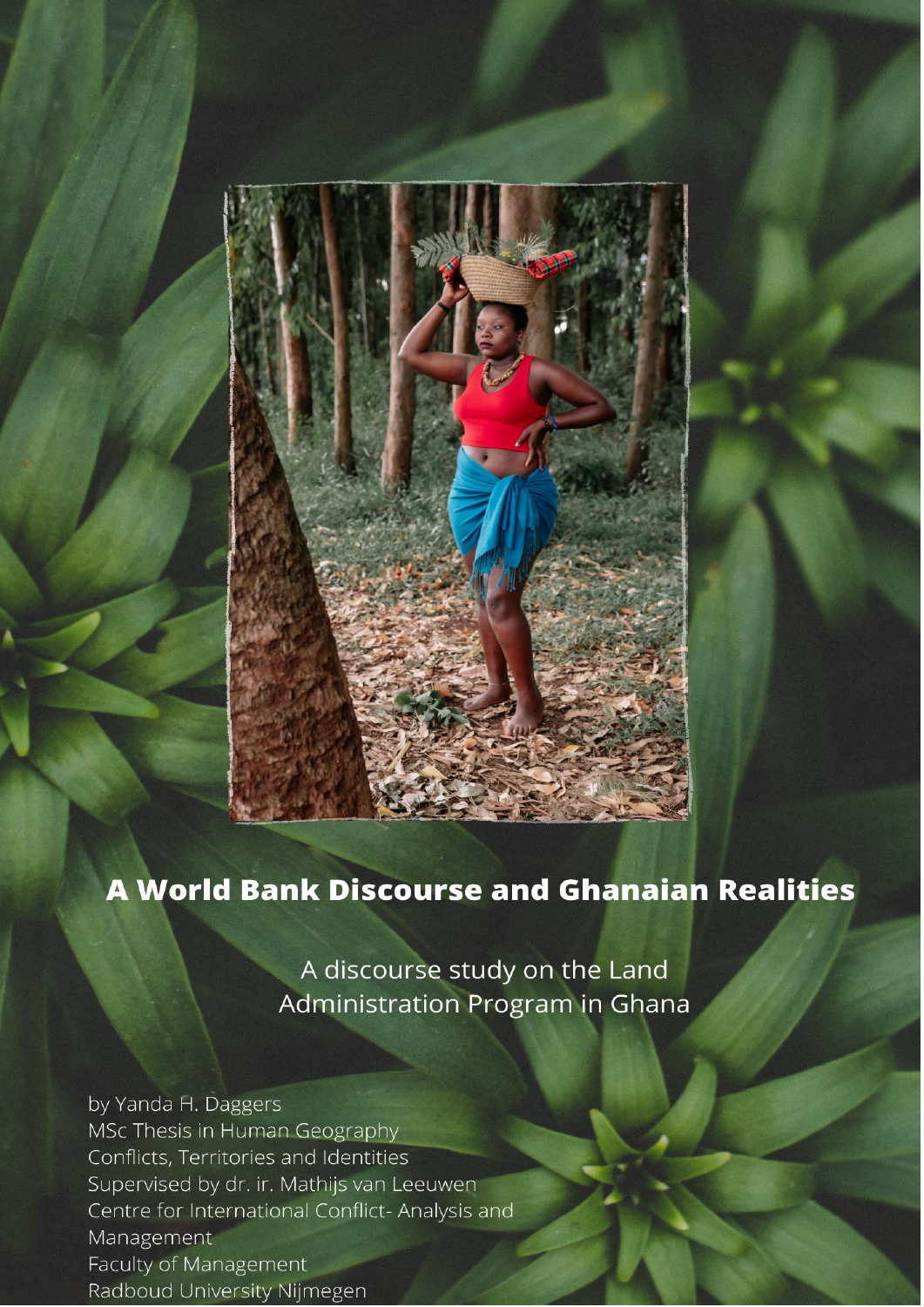## **A discourse study on the Land Administration Project in Ghana and its effect on women's land security**



MSc Thesis in Human Geography: Conflicts, Territories and Identities Yanda Daggers s4477766 Supervisor: dr. ir. M. (Mathijs) Van Leeuwen Second reader: dr. H.W. (Bert) Bomert

Centre for International Conflict - Analysis & Management Faculty of Management Radboud University Nijmegen

February 2021

\*The image on the cover page has been retrieved from the copyright free website pexels.com, photo taken by Nicholas Githiri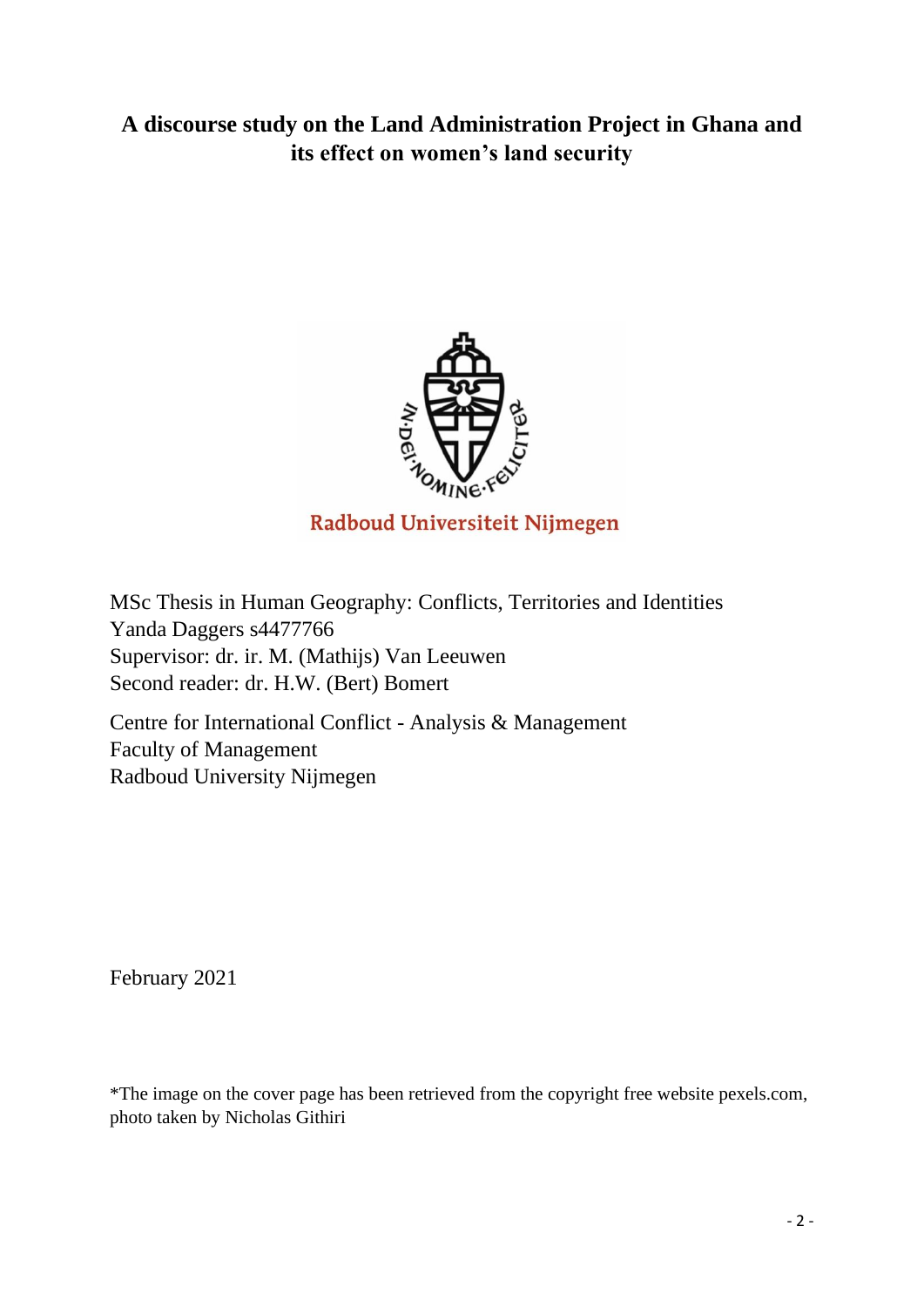## <span id="page-2-0"></span>Acknowledgements

During my Master's programme, I became increasingly interested in the field of development aid. Critical scrutiny of monetary investments in third world countries is of great importance, since several evaluations of projects have already shown how potentially risky these programmes can be. Therefore I believe in the need to increase dialogue on aid programme policies, which is why I wrote this thesis.

I would like to thank my supervisor Mathijs for his patience, wise words and guidance. It was not always easy to narrow this research down, and with your help I found my way in this sometimes overwhelming process. I also want to thank my parents and my sister for their support during these months. They know how difficult the last two years have been for me, and without them it would have been much harder to keep believing in myself.

Finally, I would like to thank my friends Anne, Sanne and Pieter Isabelle for their motivational words and kindness.

Yanda Daggers February 2021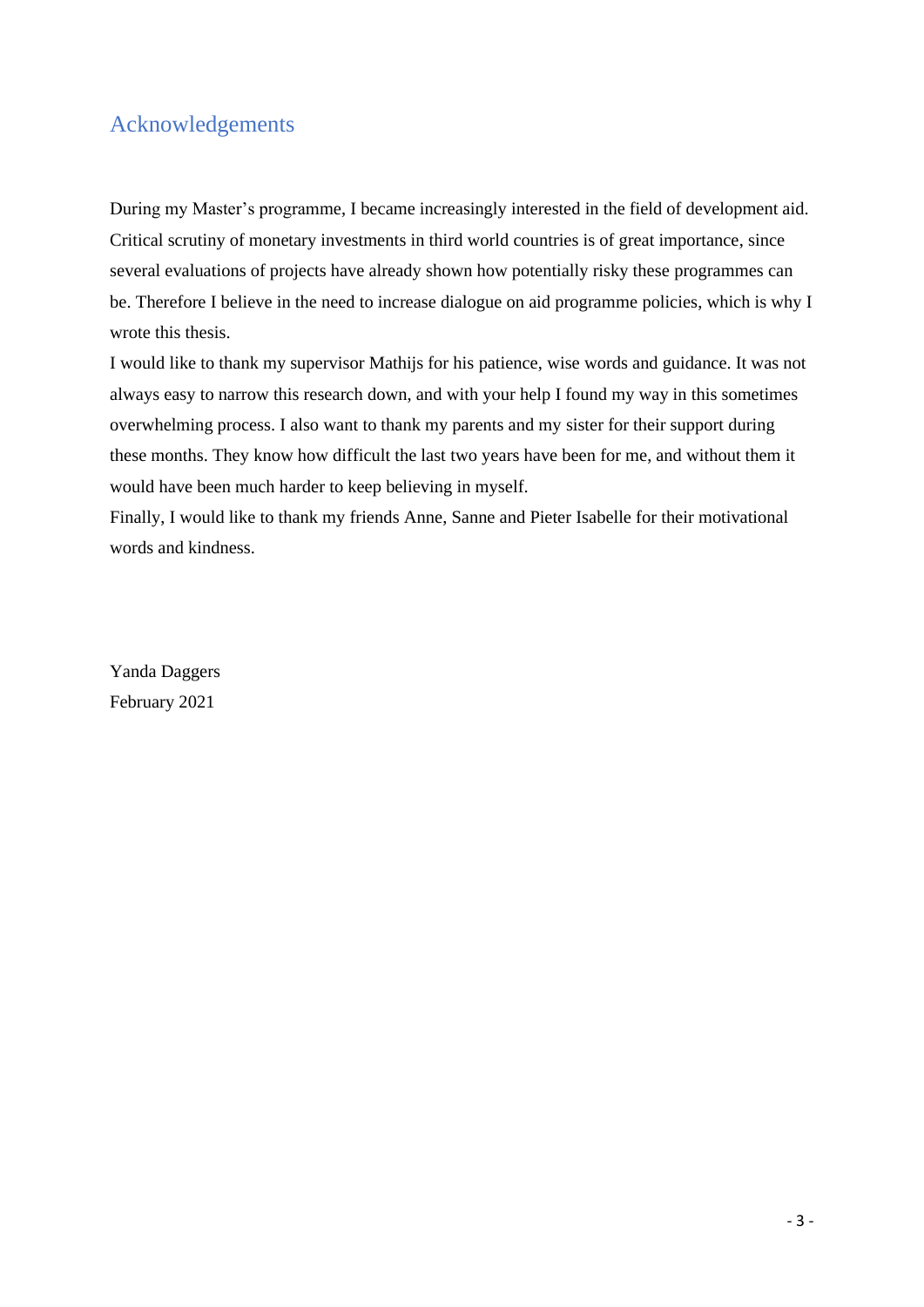## <span id="page-3-0"></span>Abstract

This thesis looks into the following question: "What discourses on land tenure systems can be identified in the case of the World Bank's Land Administration Project in Ghana, and what effects do these discourses have on their program's policies and consequently on women's land security in Ghana?"

The academic debate on customary tenure is ongoing. As some researchers emphasize the opportunities that arise from customary tenure practices, other inquiries show how reinforcement of customary tenure systems can provide a window of opportunity for traditional authorities to abuse their power. In this case study on the Land Administration Project in Ghana, this thesis investigates the implemented policies based on policy documents. This results in a description of different World Bank's discourses on land tenure with the help of discourse analysis. These findings are then evaluated and compared to critical findings on customary tenure from the academic field.

In the analysis, three discourses on land tenure in the World Bank's LAP were distinguished; a discourse wherein modernization and economic prosperity is the main goal; a discourse that displays a high level of trust in traditional authorities and a discourse wherein women stand in the background. Based on this analysis and comparison with academic research on actual experiences with the LAP in Ghana, the World Bank seems to underestimate the complexities of women's land tenure security, despite recognizing the importance of focusing on women's land security in its policy documents. There was no sufficient attention paid to the opportunistic politics that are often involved with customary land systems, which undermined women's accessibility to land. Furthermore, no sufficient practical plans were made to support women in overcoming their fragile position or these plans were not monitored properly. Therefore, the blind spot remains and no clear pathways were constructed to overcome these difficulties. Since there may be a risk of organizations mindlessly taking over World Bank's policies, the World Bank has a certain responsibility to put more effort into studies to thoroughly understand the variety of customary land systems in Ghana, prior to the implementation of a program

*Keywords: Ghana, customary land tenure, land tenure security, women's rights, World Bank, discourse analysis, Land Administration Project*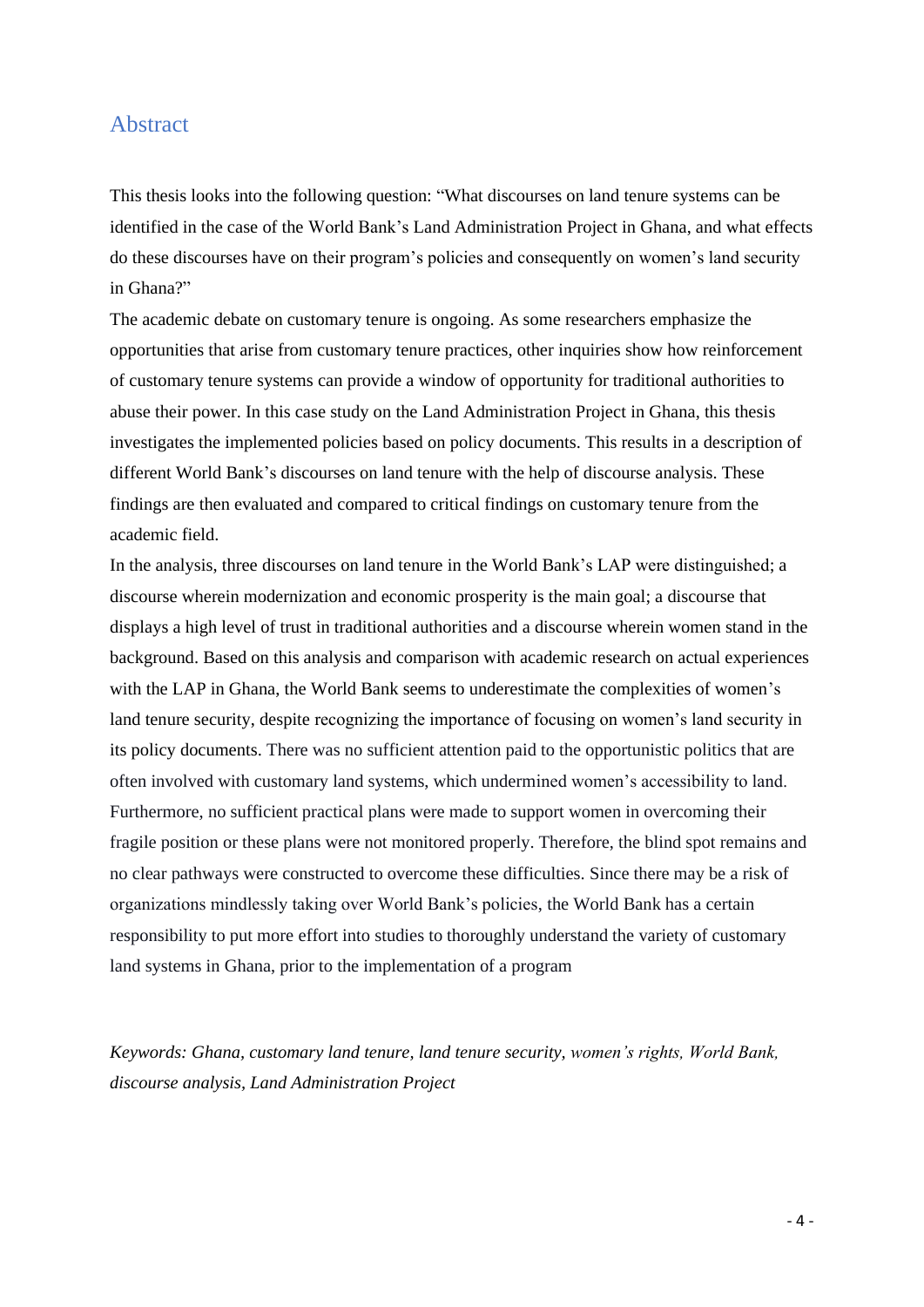## <span id="page-4-0"></span>Samenvatting in het Nederlands

Deze scriptie onderzoekt de volgende vraag: "Welke discoursen van de Wereldbank kunnen geïdentificeerd worden binnen het Land Administration Project in Ghana, en wat voor invloed hebben deze discoursen op het projectbeleid en daarmee op de landzekerheid van vrouwen in Ghana?"

Het academisch debat rondom traditionele landsystemen is nog steeds gaande. Aan de ene kant laten verschillende onderzoeken de positieve bijdragen van traditionele landsystemen zien. Aan de andere kant presenteren diverse onderzoeken hoe versterking en pogingen tot harmonisering van traditionele landsystemen met staatsbeleid mogelijkheden kunnen creëren voor traditionele autoriteiten om hun macht te misbruiken. In deze case studie is het beleid binnen het Land Administration Project in Ghana onderzocht. Dit resulteert in een beschrijving van verschillende discoursen die ten grondslag liggen aan het project van de Wereldbank. Deze bevindingen zijn vervolgens geëvalueerd en vergeleken met bevindingen in het academische veld.

De volgende drie heersende discoursen naar voren; een discours waarin modernisering en economische welvaart voorop staat; een discours waarin een grote mate van vertrouwen wordt gegeven aan traditionele autoriteiten; en een discours waarin vrouwen op de achtergrond komen te staan. Gebaseerd op deze analyse en vergelijking met academisch onderzoek lijkt het dat de Wereldbank de complexiteit van de landzekerheid van vrouwen in Ghana onderschat, ondanks de focus op deze landzekerheid in de beleidsdocumentatie. Daarnaast suggereert de analyse dat de Wereldbank de complexiteit van de landsystemen in zijn geheel onderschat, en niet inziet waar precies de frictie ligt binnen het implementeren van traditionele landsystemen en het verbeteren van landrechten van vrouwen. Er werd niet genoeg aandacht besteed aan de opportunistische gedragingen van elites, die de landzekerheid van vrouwen ondermijnen.

Geen duidelijke, praktische plannen werden aangedragen om vrouwen te begeleiden in het verbeteren van hun zwakke positie. Deze plannen werden daarnaast niet voldoende gemonitord en geëvalueerd. Daardoor blijft er een blinde vlek in het beleidsplan en zijn er geen duidelijke stappenplannen ontwikkeld om deze moeilijkheden in het harmoniseren van vrouwenrechten en traditioneel landgebruik te voorkomen. Concluderend heeft de Wereldbank gezien hun positie een zekere verantwoordelijkheid om meer aandacht te besteden aan wetenschappelijke studies die investeren in de complexiteit van traditionele landsystemen. Er bestaat namelijk het risico dat andere organisaties deze beleidsplannen overnemen.

*Kernwoorden: Ghana, traditioneel landgebruik, landzekerheid, vrouwenrechten, Wereldbank, discoursanalyse, Land Administration Project*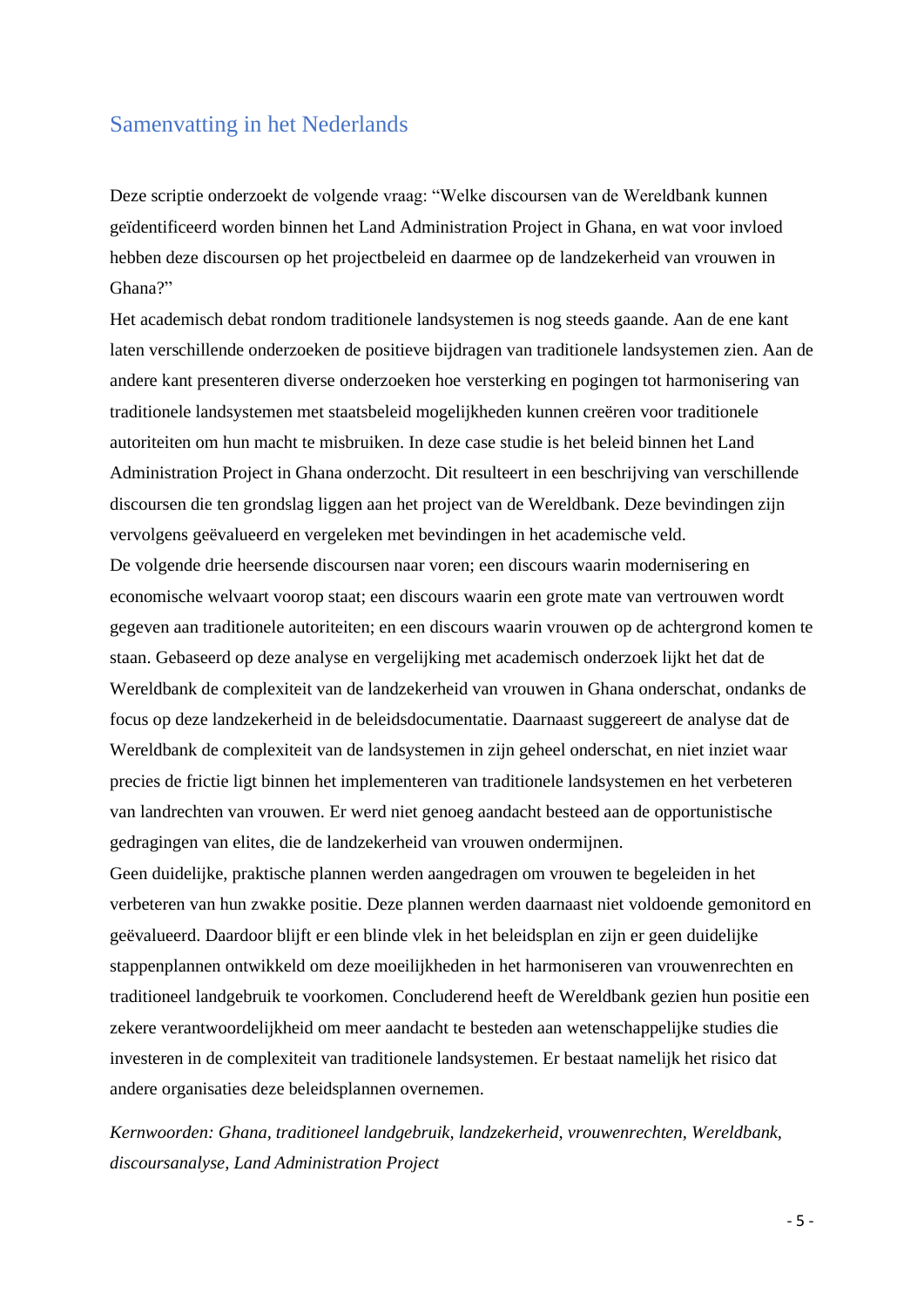# Table of contents

| 1.1 |                                                                                                |  |
|-----|------------------------------------------------------------------------------------------------|--|
| 1.2 |                                                                                                |  |
| 1.3 |                                                                                                |  |
| 1.4 |                                                                                                |  |
|     | 1.4.1                                                                                          |  |
| 1.5 |                                                                                                |  |
|     |                                                                                                |  |
| 2.1 |                                                                                                |  |
| 2.2 |                                                                                                |  |
|     | 2.2.1                                                                                          |  |
| 2.3 |                                                                                                |  |
| 2.4 |                                                                                                |  |
| 2.6 |                                                                                                |  |
|     |                                                                                                |  |
| 3.1 |                                                                                                |  |
| 3.2 |                                                                                                |  |
|     | 3.2.1                                                                                          |  |
| 3.3 | Discourse analysis on the World Bank Land Administration Project in Ghana  37 -                |  |
| 3.4 |                                                                                                |  |
|     | Chapter 4. The Land Administration Project in Ghana: a gap between World Bank's discourses and |  |
| 4.1 |                                                                                                |  |
| 4.2 |                                                                                                |  |
|     | 4.2.1                                                                                          |  |
|     | 4.2.2                                                                                          |  |
| 4.3 | Discourse analysis on the World Bank's Land Administration Project 43 -                        |  |
|     | 4.3.1                                                                                          |  |
|     | 4.3.2                                                                                          |  |
|     | 4.3.3                                                                                          |  |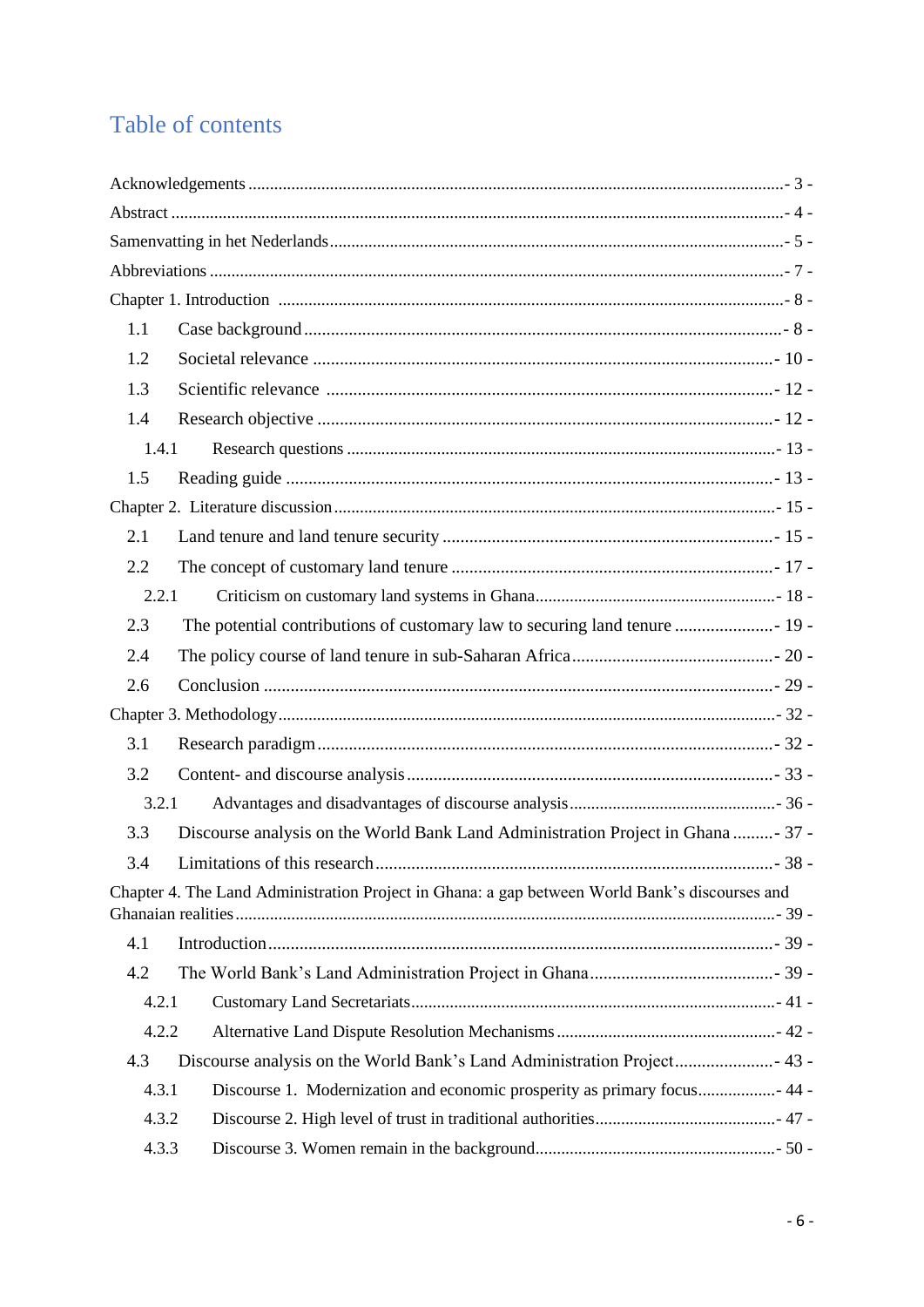| 4.4 Implementation of the Land Administration Project in Ghana: what it shows about the |  |
|-----------------------------------------------------------------------------------------|--|
|                                                                                         |  |
|                                                                                         |  |
|                                                                                         |  |

# <span id="page-6-0"></span>Abbreviations

| <b>ADR</b>  | <b>Alternative Dispute Resolution</b>   |
|-------------|-----------------------------------------|
| <b>CDA</b>  | <b>Critical Discourse Analysis</b>      |
| <b>CJS</b>  | <b>Customary Justice Systems</b>        |
| <b>CLS</b>  | <b>Customary Land Secretariats</b>      |
| DA          | Discourse Analysis                      |
| <b>FAO</b>  | Food and Agriculture Organization       |
| <b>GPRS</b> | <b>Ghana Poverty Reduction Strategy</b> |
| <b>LAP</b>  | <b>Land Administration Project</b>      |
| <b>LIS</b>  | <b>Land Information System</b>          |
| <b>LSLA</b> | Large Scale Land Acquisitions           |
| <b>NLC</b>  | <b>National Land Commission</b>         |
| <b>NLP</b>  | <b>National Land Policy</b>             |
| PAD         | <b>Project Appraisal Document</b>       |
| PID         | <b>Project Initiation Document</b>      |
| <b>RLC</b>  | <b>Regional Lands Commission</b>        |
| <b>RSA</b>  | <b>Rapid Social Assessment</b>          |
| <b>SSA</b>  | Sub-Saharan Africa                      |
| TA          | <b>Traditional Authorities</b>          |
| <b>WB</b>   | <b>World Bank</b>                       |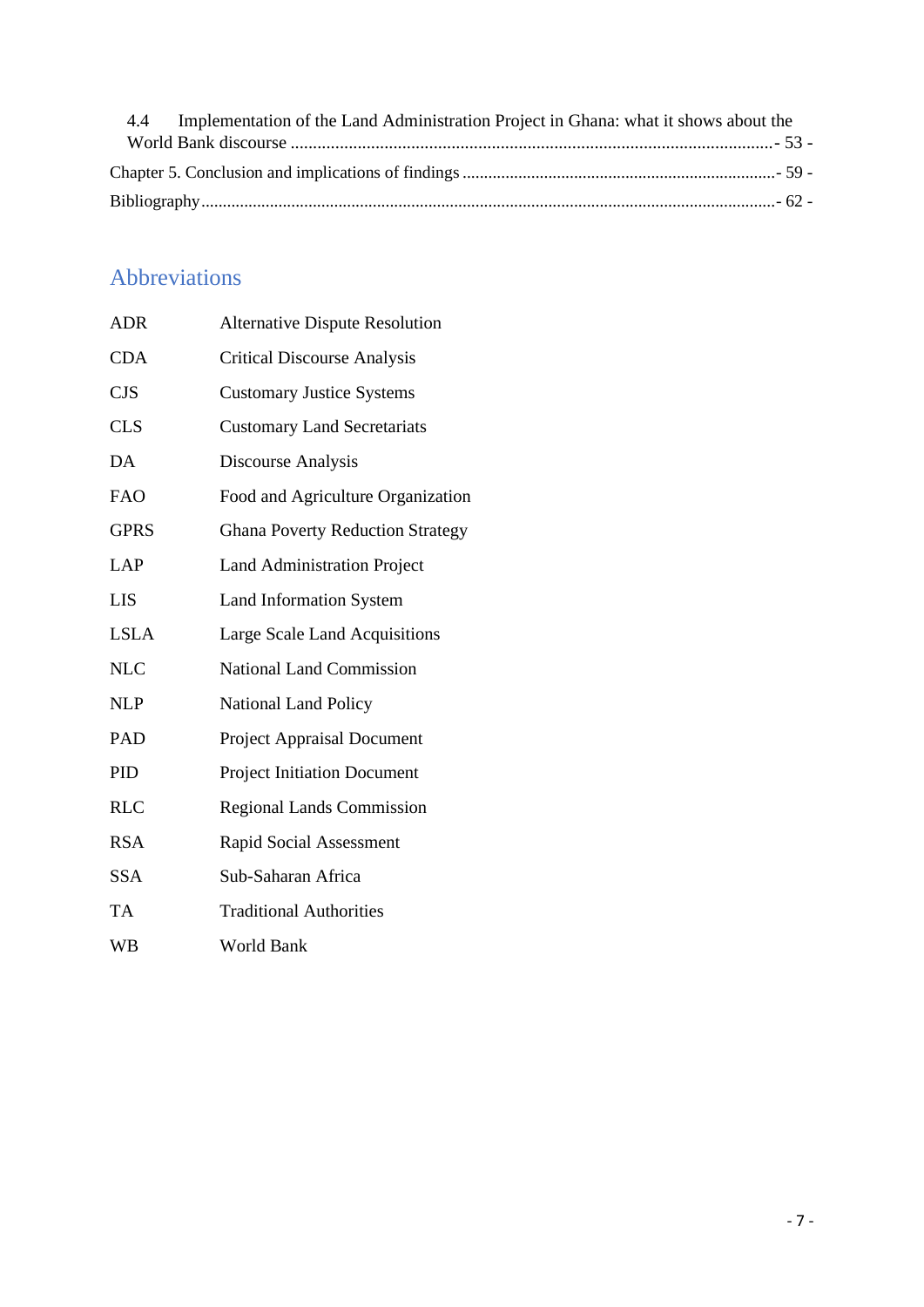## Chapter 1. Introduction

<span id="page-7-0"></span>*Poverty is not an accident. Like slavery and apartheid, it is man-made and can be removed by the actions of human beings. And overcoming poverty is not a gesture of charity. It is an act of justice. It is the protection of a fundamental human right, the right to dignity and a decent life. While poverty persists, there is no true freedom.*

- Nelson Mandela, London Trafalgar Square 2005

Improvement of land tenure security is one of the main priorities in developing countries in order to fight poverty (Abdulai & Ochieng, 2017). In general, land tenure in Ghana is insecure due to an overflow of time-consuming competing claims to land (Ubink 2002, in: Obeng-Odoom 2013). Therefore, the World Bank — an international financial institution that provides loans and policy programmes to governments of low- and middle-income countries — aims to contribute to improvement of land tenure security and consequently, development (Deininger 2003; FAO 2002, in: Simbizi, 2016). However, there is a lack of consensus within the academic and policy field on how this should be achieved. This can also be observed in the Land Administration Project (LAP) of the World Bank, set up in Ghana in 2003. In this programme, it seems that the World Bank finds itself struggling in two worlds; one wherein it tries to respect and anticipate on local customary land practices, and one wherein it desires to push through its focus on official land registration. Given the substantial amount of funding that has been pumped in the LAP and its questionable results, it seemed relevant to further examine this project. This research consists of a discourse analysis and a comparison of these discourses to scientific findings on the effects of customary tenure on women's land security. In order to comprehend the setting wherein the Land Administration Project is implemented, a background of this case is necessary.

## <span id="page-7-1"></span>1.1 Case background

As of today, the majority of people in sub-Saharan Africa live on land that is held under customary law, often described as 'traditional law', wherein land is allocated by local chiefs (Chimhowu & Woodhouse 2006; IEG 2013). Considering the scale on which customary law is being implemented, it has an enormous impact on several aspects of life, like marriage, land tenure and inheritance (Ndulo, 2011). This is also the case for Ghana, where most of the land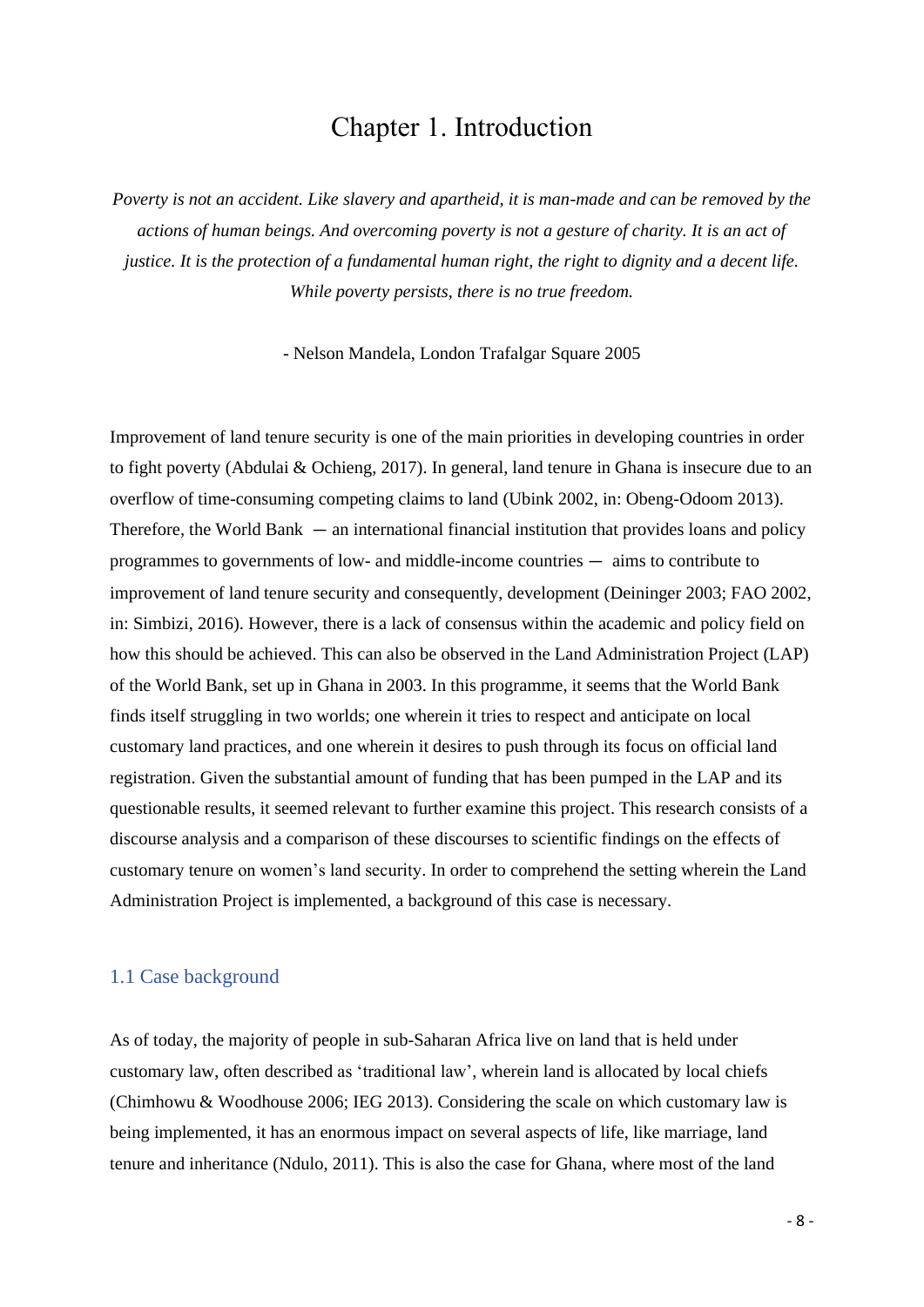(around eighty percent) is held under this form of law (USAID, n.d.). Within the principle of customary tenure, local chiefs or other traditional authorities are recognized as political heads and the custodians of the rights which are held by the local people (Biitir  $\&$  Nara, 2016). Land is mostly obtained through membership in a group, e.g. lineage or extended family (Spichiger & Stacey, 2014). It must be said that these systems are highly diverse, which is shown by the existence of more than twenty formal and informal institutions that form the Ghanaian land administration system (Spichiger & Stacey 2014 p. 6). Only a small part of the six million parcels is registered under the title registration system, around thirty thousand. An unknown number is registered under the deeds registration system, which is an older institution based on colonial precedents (IEG, 2013).

Over the last decennia, different strategies were implemented by the World Bank to improve land security and development. Since customary tenure used to be considered as insufficient by policy makers, statutory law and registration programmes were carried out in order to map land ownership of farmers (Freudenberger, 2013). However, these registration projects had mixed results; statutory systems often failed to acknowledge the special needs of specific communities, the complexity of these communities or did not acknowledge their existence sufficiently (Freudenberger 2013; Atwood 1990). Therefore, the World Bank started to shift towards a renewed attention to customary tenure, wherein it began to emphasize the usefulness of preserving customary land tenure (Collins & Mitchell, 2018). The advantages of customary tenure are mostly found in cost-efficiency and the recognition that customary land rights provide a certain level of legal protection. Thereby, the realization occurred that statutory systems seemed to be primarily functional to people who have the skills, knowledge and financial resources or power to operate in these systems, which most (poor) farmers lack (Freudenberger 2013 p. 7).

This openness towards different perspectives could be perceived as a positive development wherein alternatives are being considered. However, some researchers argue that it predominantly results in a somehow troubled situation wherein the World Bank does acknowledge the existence and usefulness of customary land tenure in Ghana, but simultaneously desires to implement the policy reform programmes the Bank itself believes will be most effective. Even though the World Bank and multiple other aid agencies are now more open towards supporting customary tenure, it seems that they maintain the starting point that land titling is seen as the most important intervention to promote land reforms and security of tenure (Peters, 2004). As described by Easterly (2006), the World Bank keeps pouring in loans in order to stimulate economic growth and prosperity, although evidence does not support a convincing positive effect (Easterly, 2006). Furthermore, according to Collins and Mitchell (2018), the World Bank overlooks the issues of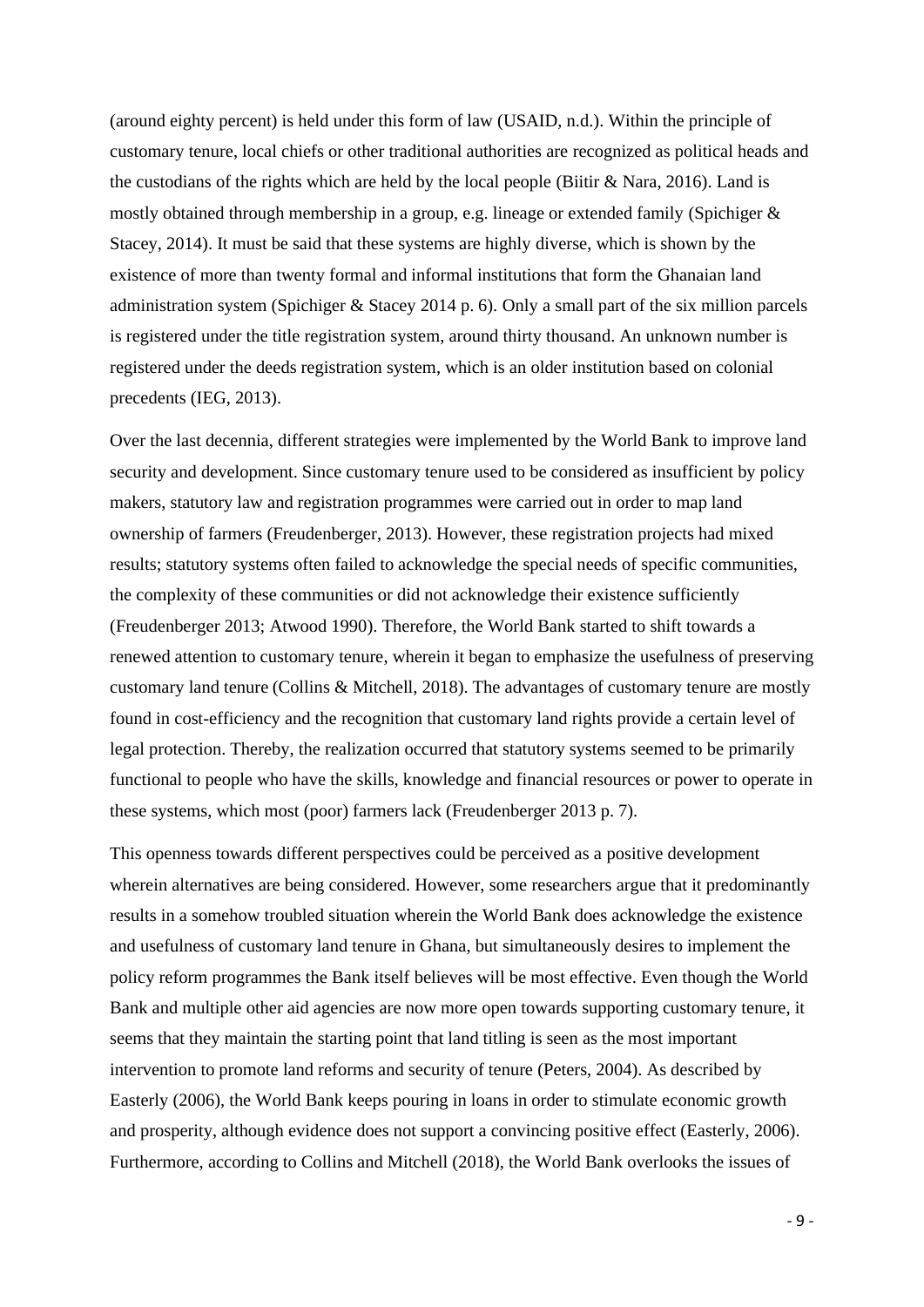customary land tenure systems and the effects on women's land security. On the other hand, there are researchers who condemn the rejection of customary tenure. Besteman (1994) states how "a war on customary tenure in Africa" has enfolded, while instead she argues how modern registration programmes were actually harmful for the land security and productivity of farmers as well (Besteman, 1994 pp. 484). This again suggests that the debate will not be settled anytime soon.

Clearly, this inclusion of customary tenure practices by the World Bank causes an ongoing debate. Various theorists argue that a lack of clear statutorily law implemented and controlled by the government creates vulnerable groups and, on the other hand, powerful elites within these customary practices. These vulnerable groups are mostly represented by women, sick people or migrants, who often find their access to land challenged (Spichiger & Stacey, 2014; Collins & Mitchell 2018). Therefore, it is necessary to better understand the discourses of the World Bank in the case of the Land Administration Project, wherein there is aimed to include customary tenure systems within the reforms of land administration.

As mentioned, I will lay a focus on Ghanaian women in particular. This seems relevant since Ghana has made limited progress towards improving gender equality and women's access to assets is still weak (Spichiger & Stacey, 2014; Collins and Mitchell, 2018). Due to strong cultural obstacles, legislations to protect or improve women's rights have been scarcely implemented (Ghana Joint Assistance Strategy 2007:5 in: Spichiger & Stacey 2014 p. 19). By mostly gaining their land rights through their husbands, fathers or brothers, there could be argued that women are not treated equally. In addition, women who *do* have assets, do not experience the same extent of control over these assets as men do (Oduro et al. 2011, in Spichiger & Stacey 2014 p. 19). This often results in land disputes and a low level of land security.

### <span id="page-9-0"></span>1.2 Societal relevance

As described by Lentz (2007), land is an extremely precious resource. It is non-renewable, not increasable and of utter importance to sustain livelihoods. This explains why territory and access to land resources evoke so many conflicts between people. Drastic changes in the political economy, such as land grabbing and reform programmes, have caused a growth of these conflicts (Lentz 2007 in: Collins & Mitchell 2018).

Even though Ghana is often mentioned as an 'example country' or so-called 'darling' for their records in promoting peace, stability and gender equality, it seems that in practice this is not quite the case (Collins & Mitchell, 2018). However, owning land is a fundamental human right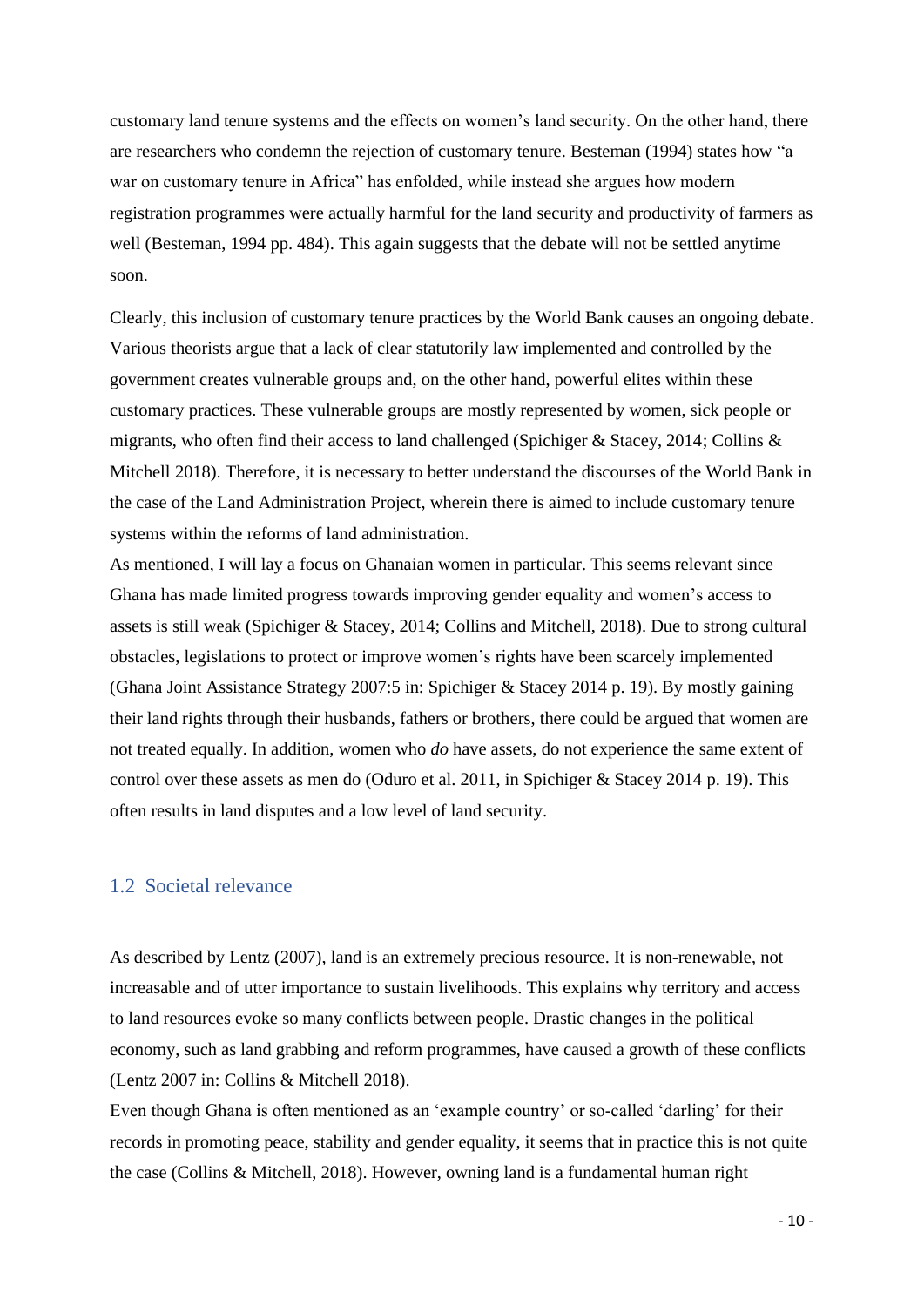according to Article 17 of the Universal Declaration of Human Rights. It states that "(1) everyone has the right to own property alone as well as in association with others, and (2) no one shall be arbitrarily deprived of his property" (Lemmens, 2019 p. 34). Despite this quite solid statement, Spichiger and Stacey argue that the Ghanaian government does not perceive gender equity as one of their main priorities (Spichiger & Stacey, 2014). Only ten percent of women in Ghana hold land in their own name (USAID, 2013), despite the fact that small-scale food production and the women involved could be described as the backbone of rural livelihoods: "female farmers produce more than half of all the food grown in the world and even sixty to eighty percent of the food grown in most developing countries" (FAO 2010b 2011; Oxfam 2013 in: Namubiru-Mwaura, 2014 p.1). A study by the FAO reveals that women in Sub-Saharan Africa would be able to increase their harvest by twenty to thirty percent, only if they had equal access to land. This would raise the agricultural output in developing countries by two and a half to four percent, which could reduce starving people in the world by twelve to possibly seventeen percent (FAO 2011 in: Namubiru-Mwaura 2014 p.1). Furthermore, women with property rights are more likely to be active members of their communities, and community institutions are more likely to be responsive to the needs of women (Agarwal 2003; FAO 2002b; Scholz et al. 2013 in: Namubiru-Mwaura 2014). This illustrates the importance of women's land security.

The World Bank's influence on the national land policies should not be underestimated, as Ghana is strongly depending on poverty-reduction projects. The Land Administration Project is a proper example of such a project, since it received a substantial amount of money from the World Bank and overall worldwide attention (World Bank 2003; Collins & Mitchell 2018). Reasonably, the discourse of the World Bank influences its policy programmes, since a discourse determines a certain perspective on land tenure (Herrera & Vuollo, 2016). Therefore, this thesis explores how this concern with customary tenure works out in their policy and strategy.

Furthermore, donor organizations and land policy makers have so far paid unsatisfactory attention to the issue of gender equality in land administration reforms, and the results of these attempts are questionable (Collins & Mitchell 2018 p. 122; IEG 2020). By analysing and acknowledging the existence of discourses that are laying at the basis of the LAP, a contribution could be made to the debate and suggestions can be given for future land projects. Only by understanding from what view this programme is being conducted, further constructive dialogue on improving such programmes can be proceeded. If the underlying ground assumptions of the World Bank on the Land Administration are not grasped, discussion and possibly reform of projects will never be fully effective.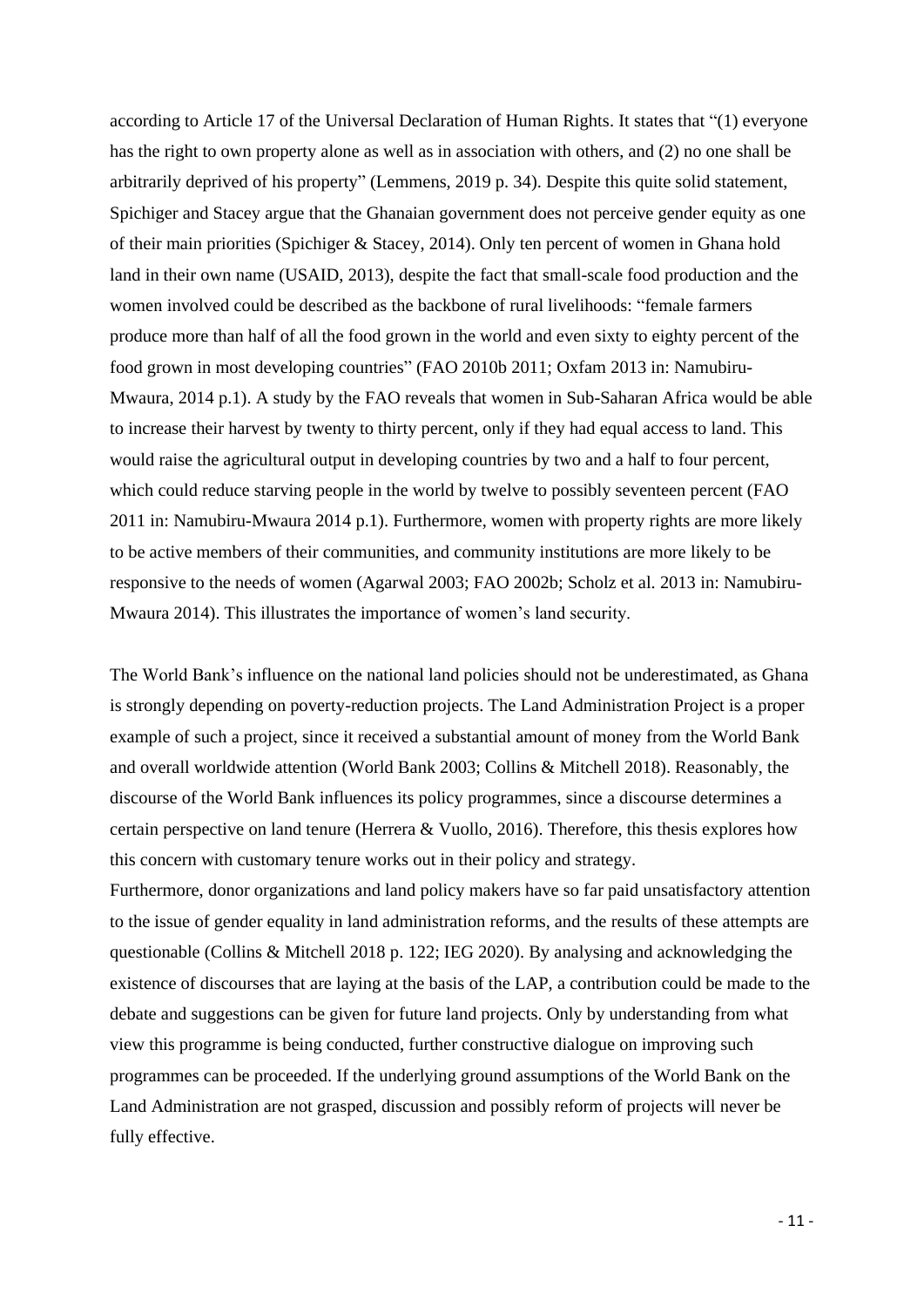## <span id="page-11-0"></span>1.3 Scientific relevance

As mentioned in the introduction, the scientific relevance of this thesis lies in the ongoing debate of the potential contributions or disadvantages of customary tenure institutions on customary tenure, and its effects on women's land rights and overall land security. Over the last decennia, a clear shift has taken place on the view of customary tenure practices in the academic and in the policy field as well. Therefore, the current and past literature surrounding customary land tenure is complex and extensive. As land security is closely connected to an improvement of quality of life, it is an ongoing process and researchers continue to search for the best approach in the field of land tenure.

In this analysis, there will be a focus on the contributions and perils of customary tenure in the specific Land Administration Project case in Ghana, and how this project is steered by World Bank's discourses. It could therefore contribute to the overall debate focusing on (f)actors that could positively or negatively influence women's land security due to implementation of customary land tenure systems. As is shown by the results of the project evaluation, the outcomes of the project are questionable despite its optimism towards customary land tenure systems. This research could thus add to the overall academic debate and could provide additional suggestions in order to help organizations, such as the World Bank, with its projects. Furthermore, limited academic research has been conducted on the underlying discourses of the World Bank. It is therefore relevant to evaluate and contrast these discourses against academic findings, in order to possibly contribute to the debate on the effects of customary land tenure in Ghana.

### <span id="page-11-1"></span>1.4 Research objective

As stated in the introduction, land tenure projects in sub-Saharan Africa have regained attention by the World Bank and several projects have been initiated in order to support customary land tenure and land administration in Ghana. However, the results of these projects have been mediocre and scholars, governments and activists have challenged this land law reform agenda (Collins & Mitchell 2018, p. 112). Therefore, the aim of this thesis is to gain a better insight on the discourses of the World Bank and the effects of implementation of customary land tenure institutions in its Land Administration Project. This will contribute to an understanding of the dilemma that is enfolding in Ghana's Land Administration Project concerning the support of customary land tenure and simultaneously women's land rights and land security.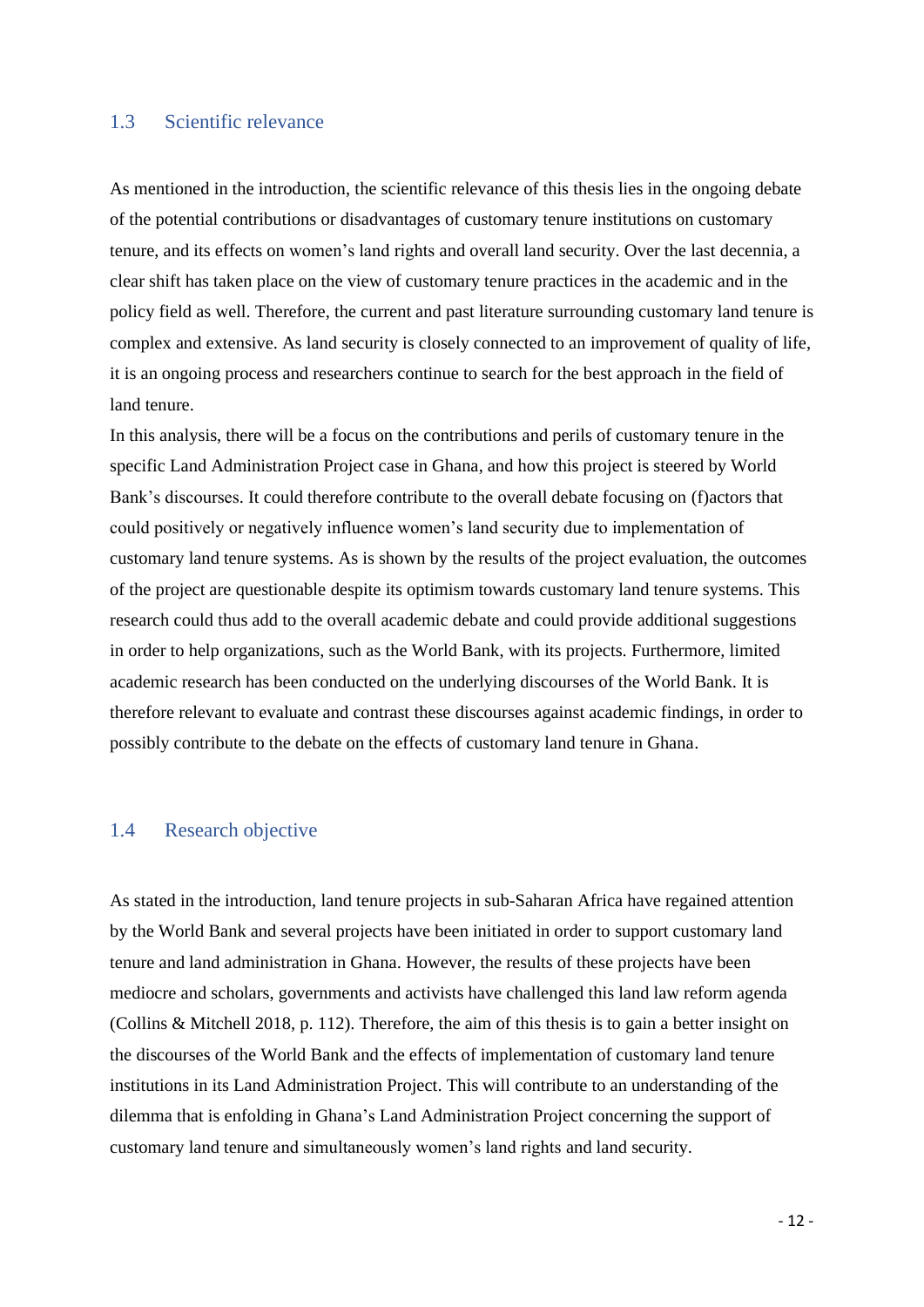## <span id="page-12-0"></span>1.4.1 Research questions

In order to conduct this research, the following main research question has been constructed:

*What discourses on customary tenure guide the World Bank's Land Administration Project in Ghana and what effect does this project have on women's land security in Ghana?* 

The sub-questions consist of the following:

- *1. What are the different perspectives within the academic literature on how customary tenure threatens and protects women's rights?*
- *2. How does the World Bank Land Administration Project in Ghana understand notions of land tenure and development and women land rights, and the impacts of these on customary institutions?*
- *3. How does the World Bank aim to harmonize customary land tenure and women's rights in Ghana?*
- *4. What were the results of this project on the level of women's land tenure security in Ghana?*
- *5. What lessons on strengthening customary institutions for enhancing tenure security could be learned from the Land Administration Project?*

## <span id="page-12-1"></span>1.5 Reading guide

This thesis starts with a theoretical framework which elaborates on various theoretical approaches of customary land tenure and women's land rights and security. Furthermore, the course of land policies over the last decennia will be discussed in order to better comprehend the current debate on customary institutions. Thereafter, there will be zoomed in on the dynamics of women's land accessibility in Ghana.

Logically, a methodology is crucial. Therefore, chapter three will start with a description of the paradigm this research is based on and an exploration of the used method of discourse analysis. Additionally, chapter three consists of a description of the research case, the data selection and an elaboration on the validity, reliability and limitations of this research.

Chapter four provides the discourse analysis. It gives an overview of the Land Administration Project in order to create a clear image of the research context. This is followed by the results of the analysis and the interpretation of the policy documents of the Land Administration Project.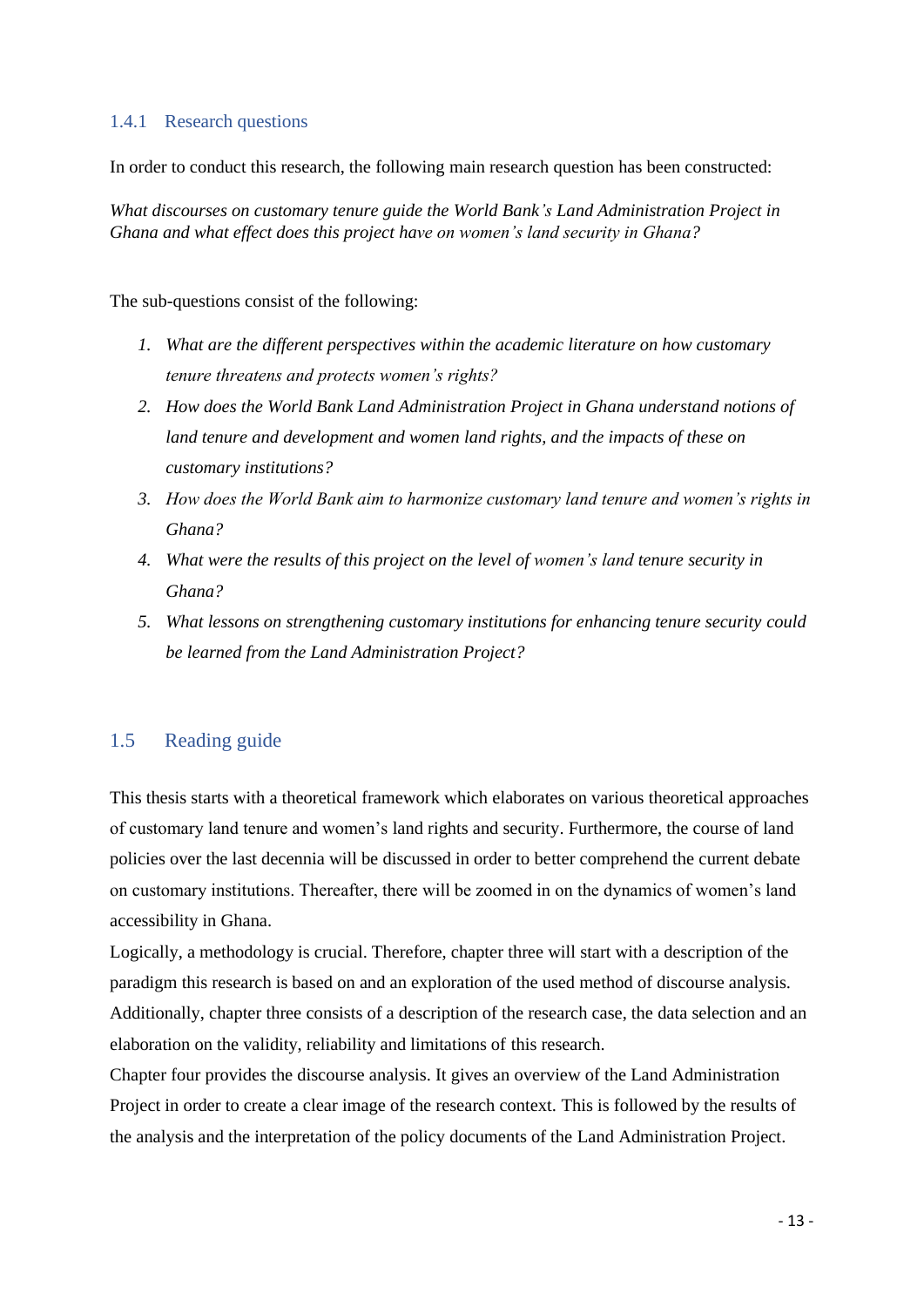Chapter five consists of a conclusion and discussion of the conducted research, wherein theoretical and empirical findings are drawn together.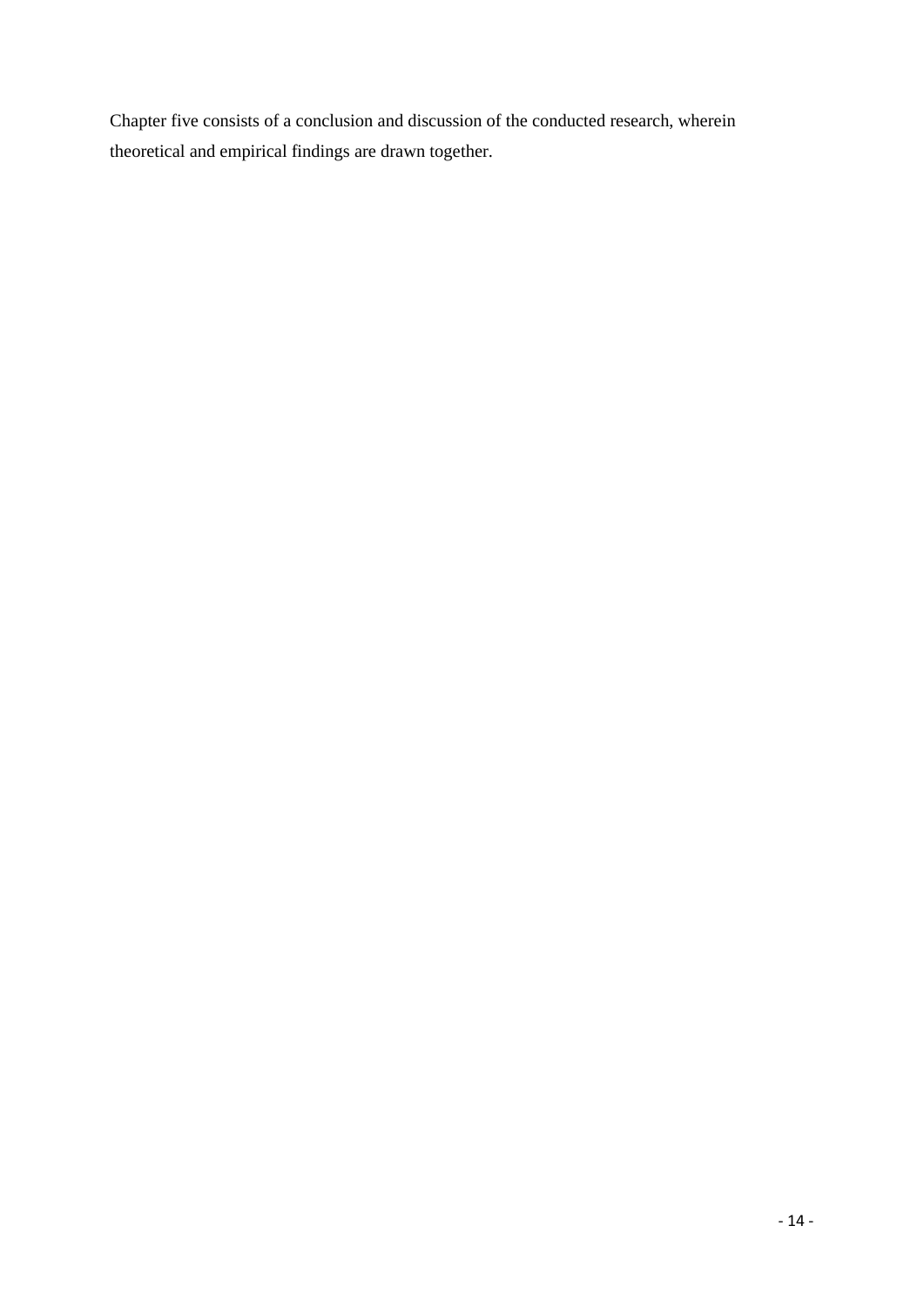## Chapter 2. Literature discussion

<span id="page-14-0"></span>Before discussing the World Bank's discourses on land reform in Ghana, key concepts should be examined. This theoretical chapter starts with a description of the main concepts of this research, and illustrates the policy course of landholding in sub-Saharan Africa to exemplify the debate concerning customary land tenure. Furthermore, a focus lies on factors that influence women's land accessibility in Ghana. This theoretical overview concludes with the ground assumptions of the inquiry and a conceptual framework, which will be the baseline of this research.

### <span id="page-14-1"></span>2.1 Land tenure and land tenure security

*Land tenure* can be described as "the relationship, whether legally or customarily defined, among people as individuals or groups with respect to land" (FAO 2002 p. 7). Therefore, land tenure is an institution which comprises of rules invented by a society to regulate behaviour concerning the use of land. In practical terms, it determines who can make use of what resources for a certain period of time and under which conditions (FAO 2002 p. 7).

According to the FAO, land tenure can be categorized into four different groups:

1. *Private.* Land rights can be assigned to a private party. This party can be an individual, a married couple or even a group of people such as a commercial entity or a family who have the exclusive rights to the parcel. Other people can be excluded from using the land (FAO 2002 p. 8) 2. *Communal.* In a community where every single member has the right to use the land, a right of commons exists. For example, farmers of a specific community may all use the land to let their cattle graze (FAO 2002 p.8)

3. *Open access*. Within the category of open access, no-one can be excluded from using the land and there are no specific rights assigned to people (FAO 2002 p.8)

4. *State.* Within state land, property rights are assigned to an authority in the public sector. For example, nature reserves can fall under state authority (FAO 2002 p. 8).

The 1999 National Land Policy of Ghana categorizes all land in Ghana broadly into private and state lands, wherein private encompasses land held by stools or skins, clans and some families (Agbosu 1990; Spichiger & Stacey 2014 in: Ehwi & Asante 2016 p. 1). State lands consist of public land, solely owned by the Ghanaian state, and vested lands, which are owned by traditional authorities but held by the state (Larbi 2008 in: Ehwi & Asante 2016 p.1).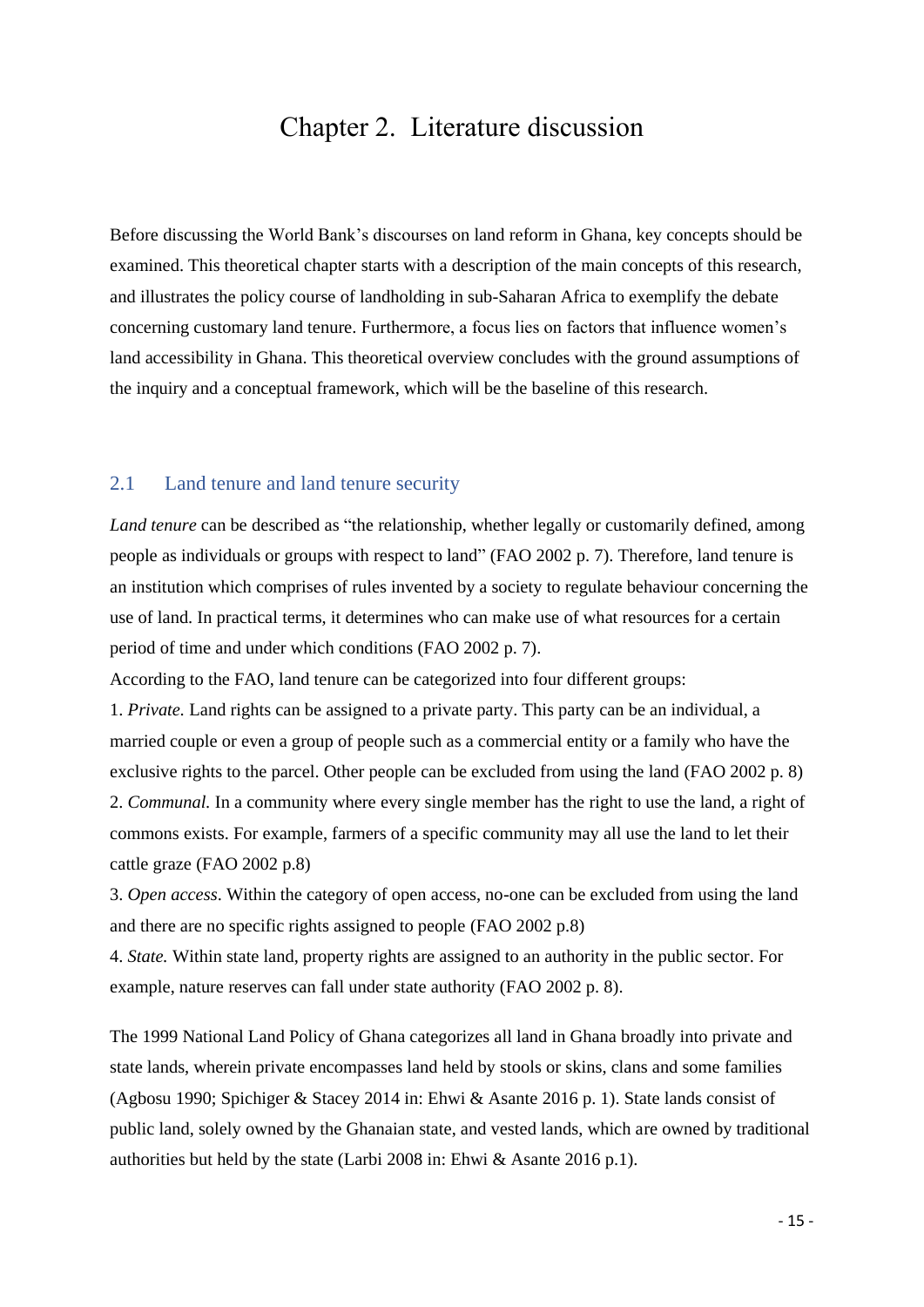Moreover, there has been made a distinction between formal and informal property rights. Formal property rights are clearly acknowledged by state authorities and may be protected by legal law, while informal property rights lack official recognition and protection but could still give access due to customary law. Therefore these terms could be perceived as quite unclear by the local population (FAO 2002 p. 11). Another category is defined as extra-legal, wherein property is not unlawful or illegal, but is not recognised by the law either. Customary land practices could fall under this category in some countries (FAO 2002 p. 11).

However, while one might have a formal right to land, this is not always the case in practice. This brings us to the term of land tenure security.

#### *Land tenure security*

Cotula (2006) describes land tenure security as "the degree of reasonable confidence not to be arbitrarily deprived of the land rights enjoyed or of the economic benefits deriving from them" (Place et al. 1994; Schlager & Ostrom 1992 in: Cotula 2006 p. 19). He includes objective elements, such as clarity of rights, duration and enforceability of rights, but subjective elements as well. These subjective elements consist of the landholders' perception of their land rights security (Cotula, 2006 p. 19). Security of land rights is immensely important for the safeguarding of the livelihoods of people in Africa. Enhanced tenure security promotes investments, while a lower level of security seems to cause that people use land less sustainably and profitably (Cotula 2006; Deininger & Squire 1998). Therefore, land tenure security can bring improved living standards over the long-term (IDLO, 2010). This illustrates the importance of land security in Ghana.

One has to realize that the concept of land tenure security is not as straightforward as it may seem. There is a significant difference between protection by legislation and true access to land, as Cotula (2006) already illustrated by pointing out the subjective elements such as perception of security. Therefore, Ribot and Peluso (2003) work towards a more elaborate definition of access, and define it as the possibility to benefit from 'things', in this case land (Ribot & Peluso 2003 p. 153). Instead of the concept of rights, they focus on the concept of ability. Focus of ability describes how one can be legally protected by the state, even though this does not automatically ensures this protection in practice (Ribot & Peluso, 2020). Not all formal claims, such as titles, are enforceable. For example, forms of violence, like war or corruption often result in a lower level of access and thus a reduced level of land tenure security. This is especially the case for poor people with a lack of power. However, other groups might use violence in order to actually gain access to land that is not theirs, resulting in access without rights (Ribot & Peluso 2020; Doghle et al. 2019). So, in the case of natural resources as 'things', various mechanisms, processes and social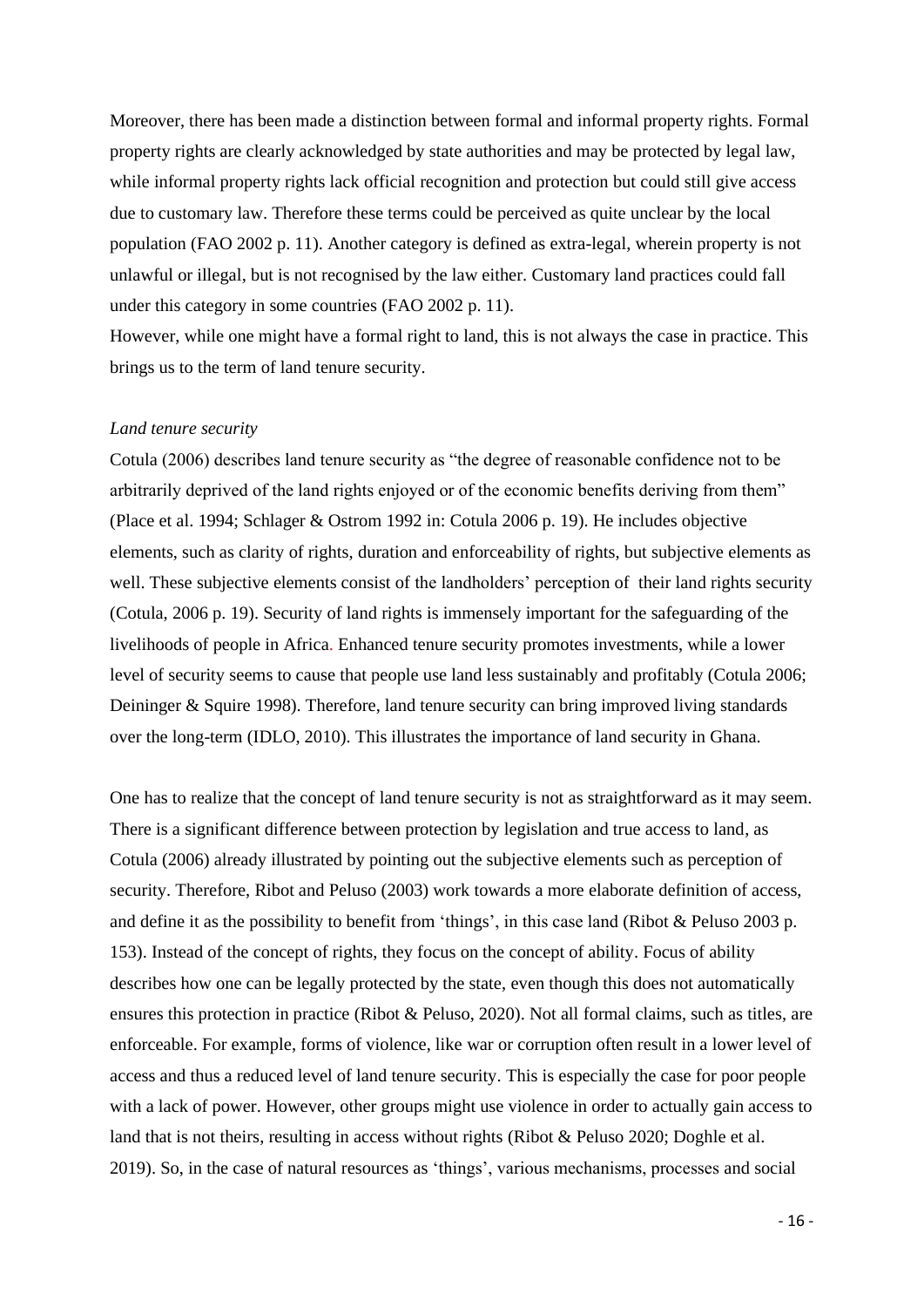relations have a great influence on the level of access. Therefore, there has to be realized that each and every case has its own local and political dynamics related to these differences in access. As Piers Blaikie (1985) states, in order to understand access, we have to know "who is able to benefit from things, under what conditions, mobilizing what relations of power and through what set of mechanisms" (Ribot & Peluso 2020 p. 305).

The concept of land tenure security will play a central role in this thesis. It will function as an indicator to illustrate the inclusion and participation of (female) farmers, and the positive or negative effects of the Land Administration Project in Ghana.

## <span id="page-16-0"></span>2.2 The concept of customary land tenure

Customary land tenure plays a central role in the reforms within the Land Administration Project in Ghana. In order to understand the World Bank's policy dilemma that is described in this thesis, an understanding of this form of land tenure is necessary.

As stated in the introduction, in most sub-Saharan African countries, including Ghana, the majority of people live on land that is in principle under the rule of customary law (Chimhowu & Woodhouse, 2006). In rural areas, the state administration and infrastructures are often nonexisting or inaccessible, which results into customary systems being the main system to enforce community rules to mediate in land conflict (Chimhowu & Woodhouse, 2006). However, the nature of these systems is almost impossible to comprehensively define. Ndulo (2011) refers to customary law as "the indigenous law of ethnic groups in Africa. Pre-colonial law in most African countries was in essence customary, based on the practices and customs of the people" (Ndulo 2011 p. 88). According to Chimhowu (2018), customary tenure is a term that, at its base, means collectively owned land, and which is usually under the authority of a traditional leader (Chimhowu, 2018). Collective or individual land rights are usually earned through 'son of the soil' entitlements, which basically refers to a right to land due to place of birth (Chimhowu, 2018).

Vital to understanding the principle of customary tenure is that the term does not indicate one particular set of customs, but actually covers large numbers of different legal systems. This means that customary regulation does not necessarily exist of indigenous rules only, but is often an exchange and adaptation between the formal and the informal (Van Leeuwen, 2014). Therefore, it is argued that customary law therefore is so-called 'living law', and not static (Ndulo, 2011 p. 87). Customary law and tenure should thus not be seen as "informal" or "traditional" systems which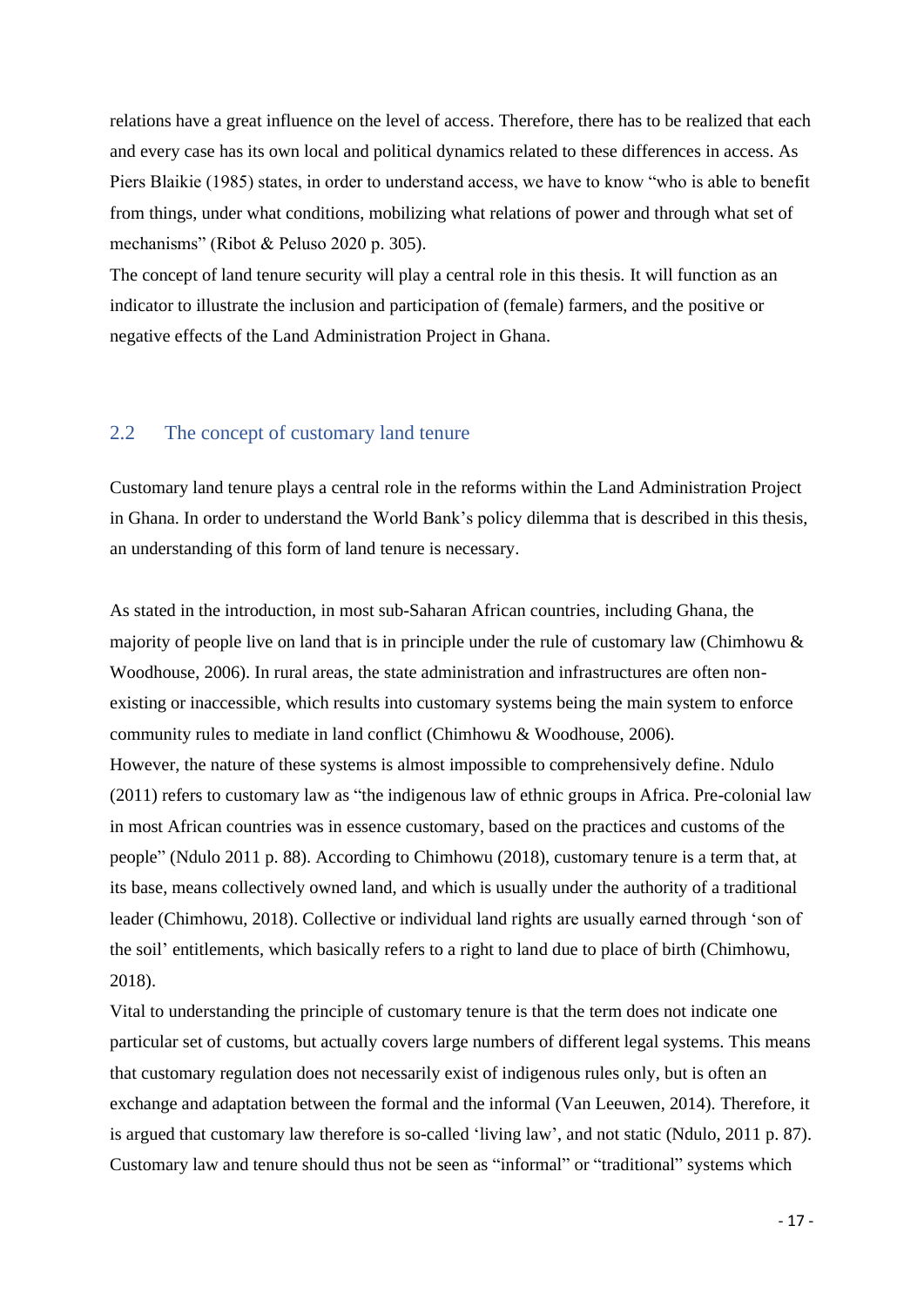are separated from or contrary to formal systems or law. Instead, these are overlapping with those systems (Peters 2004 p. 272). This fluidity causes state and customary authorities to be often in competition over what rules, norms and procedures apply (Van Leeuwen, 2014). This mix of different legal systems competing with each other is called legal pluralism. Such legal pluralism can lead to inequity, foster land tenure insecurity and undermine the rule of law. People may feel encouraged to so-call 'forum shop', in order to get the most advantageous outcome. Moreover, if people cannot access the formal system, they are often bound to customary systems (Cotula, 2007). As mentioned in the introduction, such systems could provide a proper level of tenure security. However, these are often not quite sufficient to safeguard the poor's land rights. This is often caused by more powerful external actors. These groups possess the wealth and knowledge to make use of the formal system, but could also shape this system to their advantage (Cotula, 2007). This causes social skills, resources and social status to be essential within these land tenure systems (Amanor & Ubink 2008; Peters 2013). By investing in social status and networks, people claim resources including access to land. This complexity leads to a system that lies beyond the current capacities of the government and certainly beyond formal legal systems (Amanor & Ubink, 2008).

## <span id="page-17-0"></span>2.2.1 Criticism on customary land systems in Ghana

As mentioned in the former paragraph, customary land systems have the tendency to initiate opportunistic behaviour (Cotula, 2007). This is also the case for Ghana. In the academic debate, Collins & Mitchell (2018) and Amanor (2008) are quite critical on the practices of customary tenure. Since there are only a small number of arrangements that enable customary systems to be formally recognised, Amanor argues how this often results in land relations being largely unregulated and subject of abuse by chiefs, but also bureaucrats (Amanor, 2008). Poorer farmers simply do not have the means, such as money, connections or knowledge, to gain access to justice. According to Amanor (2008), by promoting the customary system as a fair and community-based system, the Ghanaian state is absolved from blame for abusing the rural poor. Without support and recognition from the Ghanaian state and support for their version of customary practices, chiefs would have much less power to enforce their version of customary tenure (Amanor, 2008). Even though chiefs claim to be the customary custodians of land and communities, these men are often part of the modern elite and could be perceived as businessmen who use their wealth to gain chiefly titles (Amanor, 2008). Therefore, several researchers question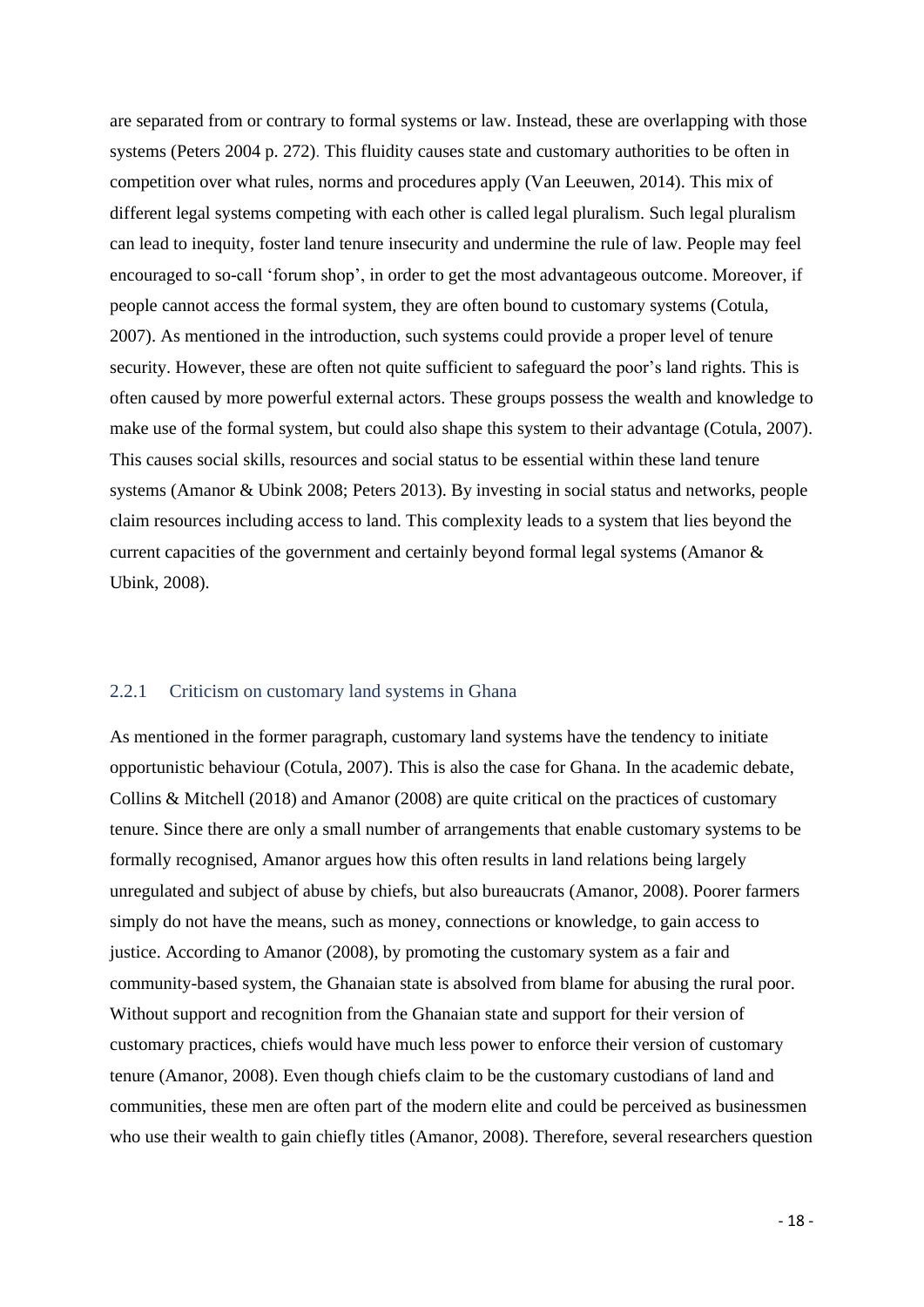the negotiability and equity of customary land tenure systems. It also suggests that the Ghanaian state may withdraw from their responsibility to protect land security of Ghanaians. In reality, it is thus clear that some people have more negotiating power and more contesting power and capacity than others (Lund, 2008 in: Amanor & Ubink, 2008). These political elites are able to continually redefine customary tenure to meet their interests and to dispossess farmers of their access to land. Negotiations are most often only accessible to the people with wealth and power, and excludes rural poor and women (Amanor 1999, in: Amanor & Ubink, 2008; Collins & Mitchell, 2018). Multiple studies that were conducted in Ghana showed this increasing social differentiation within rural areas as well (Tonah 2002, 2006 in: Amanor & Ubink, 2008). On the other hand, there are researchers who condemn this rejection of customary tenure. Besteman (1994) states how "a war on customary tenure in Africa" has enfolded, while instead she argues how modern registration programmes were actually harmful for the land security and productivity of farmers as well (Besteman, 1994 pp. 484). Furthermore, Freudenberger (2013) also emphasizes the possibilities of customary tenure systems. This discloses that there is still a lively discussion in progress whether customary tenure is contributing to land security or not.

### <span id="page-18-0"></span>2.3 The potential contributions of customary law to securing land tenure

In order to have an inclusive view of customary tenure, the strengths and other positive attributes of this system should be acknowledged as well. Moreover, due to its worldwide implementation by billions of people, it is necessary to understand and ascribe value to customary tenure systems.

According to Freudenberger (2013), customary law has certainly its benefits. First and foremost, the recognition of customary land rights provides a certain level of legal protection for land owners who are at risk of losing their rights in the transition to statutory systems. Instead of being treated as squatters, and thus being deprived of their property without or with little compensations, their rights would be protected. This would also avoid severe social unrest within these customary communities (Freudenberger, 2013). Additionally, there has to be realized that statutory systems are mostly functional for people who own the skills, knowledge and financial resources or power to operate in these systems. In general, within customary systems, these requirements are not necessary. In many cases, formal administrative systems do not even exist within a customary tenure system in a remote area. Therefore, when customary systems are being undermined, the majority of people who live according to this customary system actually become unprotected occupants, often treated as illegal squatters on their parcels. Statutory systems often fail to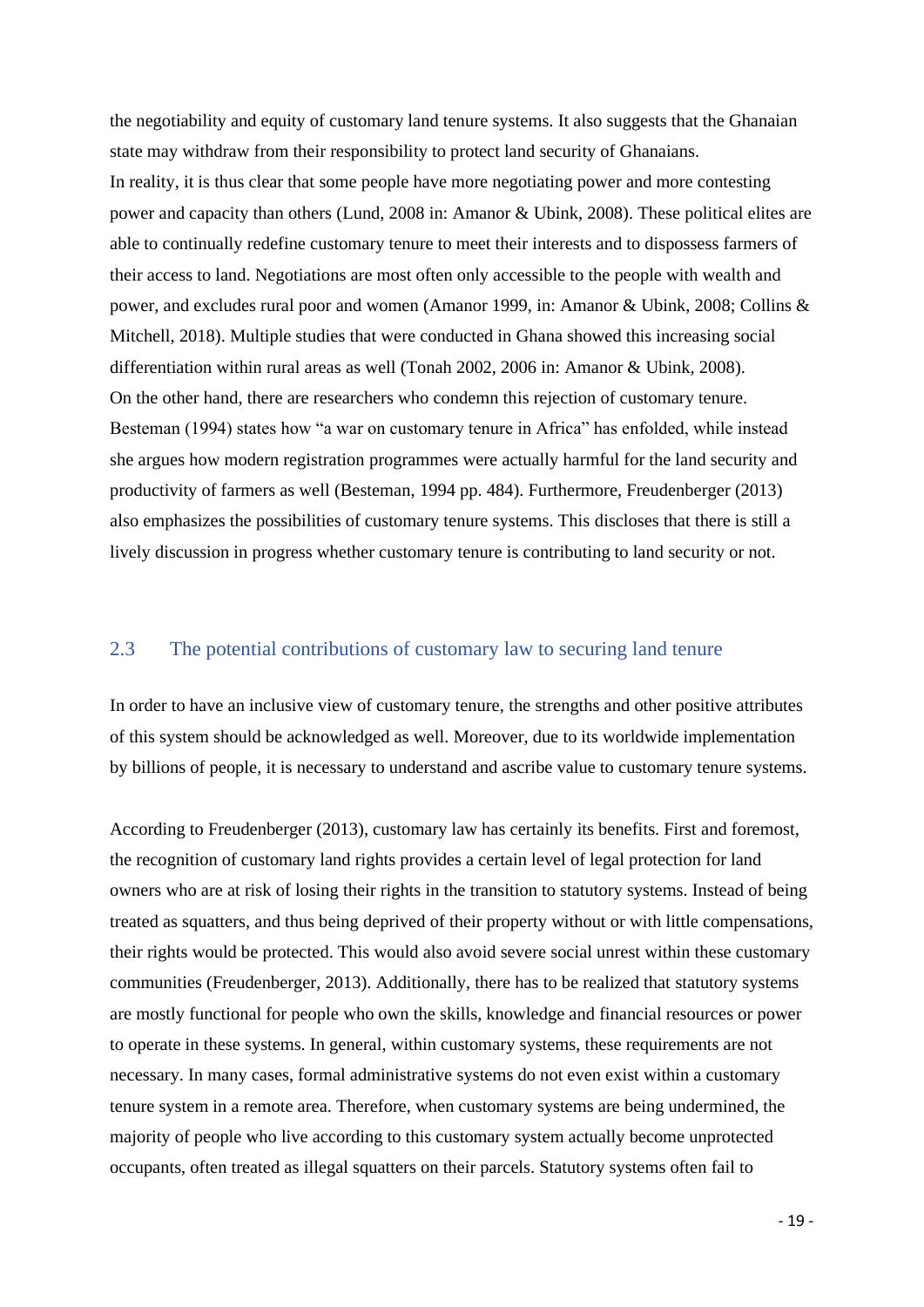acknowledge the special needs of specific communities or do not even acknowledge their existence (Freudenberger, 2013). Furthermore, customary tenure systems will give the opportunity to create models on how to deal with the complexity of these rural societies, since statutory systems have proved to be insufficient regarding these complexities (Freudenberger, 2013). These include separating bundles of rights to ensure that parties maintain their access to the resources that are most critical to their livelihoods, instead of indiscriminately according all rights to a given space to a single party or user. This way, there will be made more efficient use of resources since people are not allocated exclusionary rights to resources they are unlikely to use or need (Freudenberger, 2013).

Over the last years, governments are starting to gain a better understanding on how there are limitations to the formal state institutions to deal with issues in often remote and inaccessible rural areas. If the state would respect the authority of customary tenure institutions to a greater extent, administrative costs could be lowered significantly. Concludingly, customary mediation systems are often effective at dealing with conflict between rural parties before actually ending up in the national court system (Freudenberger, 2013).

So, while the dominating literature argues that customary tenure is possibly a threat towards equality and land security, there are other voices apparent in the academic world as well. Thereby, donor organizations are increasingly open towards the opinion that customary tenure should not be erased completely. As stated by USAID, "this is not realistic and not desirable since customary tenure systems have attributes and strengths that respond to real needs in many countries" (USAID 2013:1 in: Spichiger et al., 2013 p. 37).

### <span id="page-19-0"></span>2.4 The policy course of land tenure in sub-Saharan Africa

In order to understand the current policy issues the World Bank is struggling with, a comprehension of the course of land tenure in sub-Saharan Africa is necessary. However, this course is not as straightforward as it may seem. If sub-Saharan African landholding over the course of time should be summarized in a few words, it could be defined as "complex, variable and fluid" (Shipton & Goheen 1992 p. 318 in: Peters 2004).

Sub-Saharan African landholding systems have been dealing with a longstanding prejudice of being inefficient. After the colonial rule, politicians affirmed to abolish the colonial structures, but instead maintained these insofar as this enables them to stay in power, and to privilege a small elite of politicians and civil servants (Amanor 1999 p. 80 in: Peters, 2004). The colonial rulers'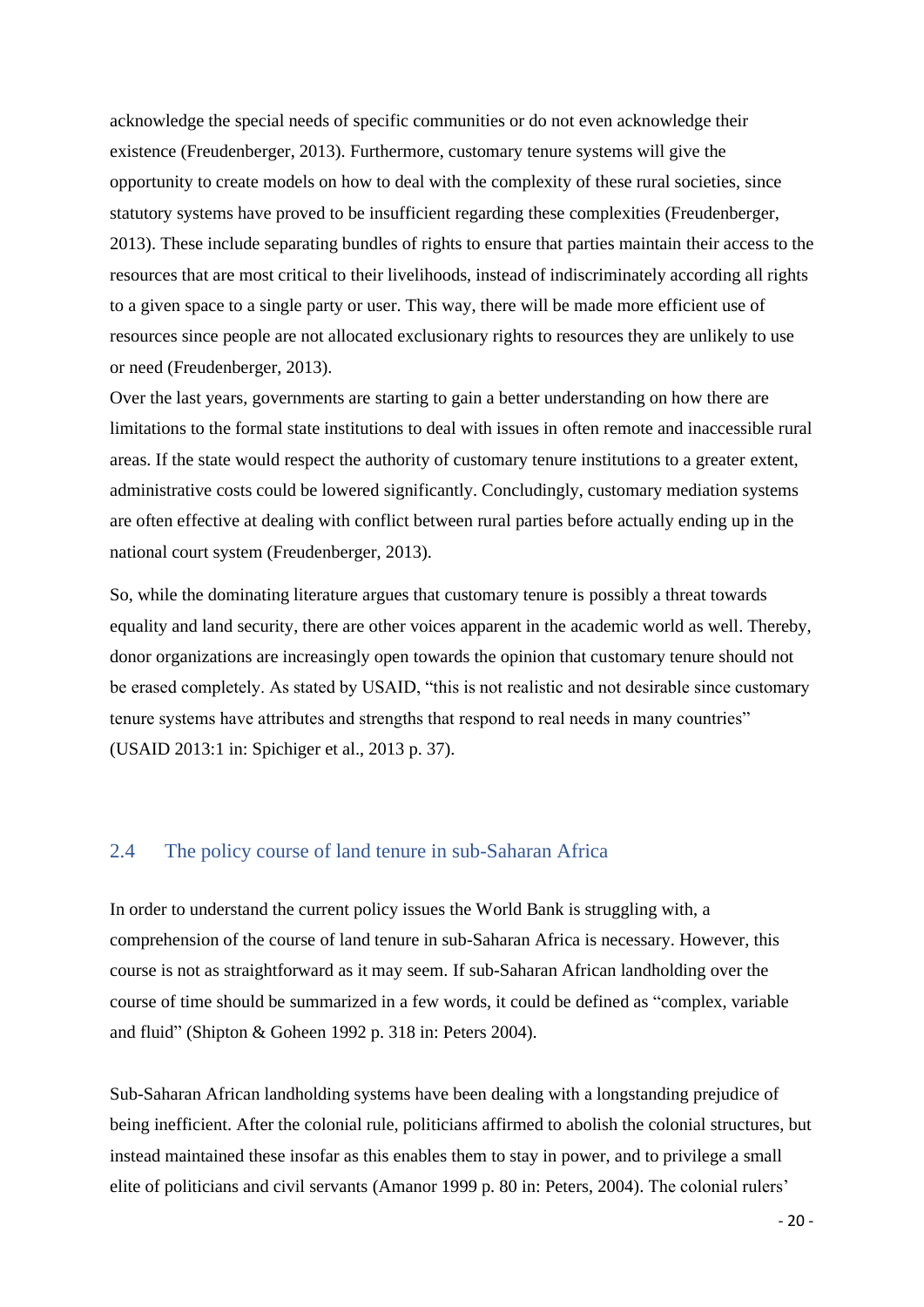Christian gender ideology led to a purge of female traditional leaders, and caused an exclusion of women form participating in traditional courts (Becker 2001, 2005 in: Ubink 2018). Moreover, further monetization of the economy caused an even more concentrated power in the hands of men, since it weakened the financial position of women by downgrading their domestic and agricultural work to non-paid activities. This caused a loss of recognition of women's achievements as essential producers of goods (Ubink, 2018). It is interesting to observe how current traditional systems are perceived as discriminating to women by Western countries, while discriminating systems were forced upon communities by Western countries themselves.

During the 1960s and 1970s, land administration in sub-Saharan Africa was influenced by the vision of modernization theory, which aimed to replace the traditional agricultural sector with modern farming based on mechanisation (Amanor & Ubink, 2008). Within this view, customary land tenure was seen as outdated and inefficient, as Western economists perceived the indigenous people as uninformed about their own economies (Besteman, 1994; Obeng-Odoom ). Under this influence of modernization theory, land tenure reform was based on promoting land titling and the creation of state cadastres through which farmers could register their land.

The position of the World Bank and the major aid agencies towards customary land systems was based on De Soto's premise that customary systems did not provide the necessary security to ensure agricultural investment and productive use of land as well (Peters, 2004; Obeng-Odoom 2013). This lack of security was thought to lie in the absence of clearly defined and enforceable property rights, and therefore the correct policy arrangements should be the state creation of such rights. Without formal property rights, the world could be described as "a planet of wealth inhabited by dormant entrepreneurs waiting to become rich" (Obeng-Odoom 2013 in: Ehwi & Asante, 2016 p. 3). According to this perspective, the only effective medication was formal registered titling, which would not only widen the tax net but also lead to economic growth and development in free market. It removes discouragements to invest in long term management and productivity. It is also argued that registration can create a land market that is more dynamic, and it provides a title that can be offered as collateral to financial institutions (De Soto 2000 in: Ehwi & Asante, 2016; Spichiger et al., 2013).

We see here an important development within the policy discourse of the World Bank, wherein a slow change to more interventionist strategies can be observed (Williams, 2003). Initially, the view of the World Bank was to only lend money so that receiving governments would use the money to improve their economic environment. The World Bank did not lend the money in order to change the economic policy environment or the social and institutional structures. However, this has changed drastically, which can also be seen in the Land Administration Project in Ghana.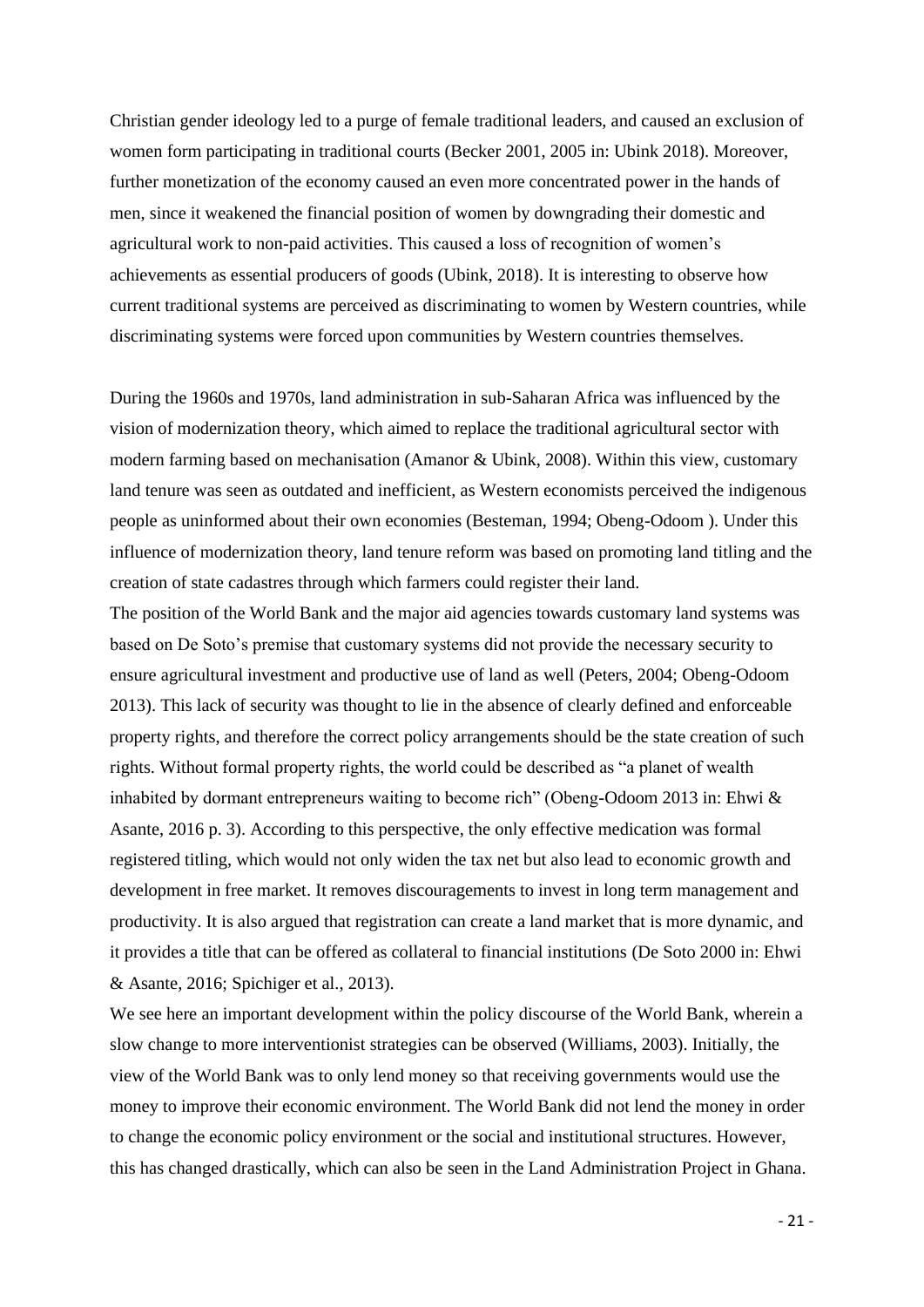In the 1980s and 1990s, a set of benchmarks was created in order to justify a more interventionist strategy. If states were not performing to the World Bank's satisfaction, the Bank could be justified in undertaking interventionist actions (Williams, 2003). Even though the Articles of Agreement state that "The Bank and its officers shall not interfere in the political affairs of any members", this thus changed remarkably (Williams, 2003 p. 11).

However, as turned out, land registration and titling procedures were expensive and only a small minority of rich farmers registered their plots. Most of the farmers continued to hold their land under customary or informal arrangements (Peters, 2004). Additionally, it seemed to overexaggerate the entrepreneurial base of the informal sectors (Amanor 2009 in: Ehwi & Asante, 2016). This confirms the view of economic anthropologist Hill (1966 in: Obeng-Odoom), who argues that the sophistication of the available tools and the high level of local knowledge about farming point towards the conclusion that the people chose to live that way. Even though considered as economically inefficient, Hill defined it as efficient in a social view since it avoided monopolization of the commons by few people. While land may not have been used in its most optimal way economically, this was not without a purpose. For example, reserve land was seen as land for families' future generations, not for speculation (Hymer 1970 in: Obeng-Odoom pp. 664). So, field research showed how programmes of land registration and titling performed in the 70s and 80s challenged the premise that titling would improve tenure security and lead to increased productivity and therefore economic prosperity (Peters, 2004). Apart from the fact that these programmes did not meet their goals, they also encouraged speculation in land by outsiders, which displaced the local people, and caused a system of bribing, fraudulent titling and expropriation of land. Therefore, instead of the presumed advantages, the programmes caused conflicts and patterns of unequal access to land, based on gender, age, ethnicity and class (Peters, 2004). Moreover, according to Domeher and Abdulai (2012), possession of registered titles does not automatically guarantee ownership security, and it does not make any substantial difference to accessibility and availability of formal credit (Domeher & Abdulai 2012 in: Ehwi & Asante 2016).

Thus, this focus on titling and registration did receive quite some critique. The translation of customary land into formal tenure was clearly difficult to achieve, and sponsored research by the World Bank questioned the effectiveness of land titling on security of tenure, long-term investments in land and agricultural development as well. Because of this, some academics recommended community-based solutions that would decentralise land administration to communities (Bruce & Migot-Adholla 1994 in: Amanor & Ubink, 2008 p. 10; Spichiger et al., 2013). Thereby, World Bank analysts concurred that formal individual land titling may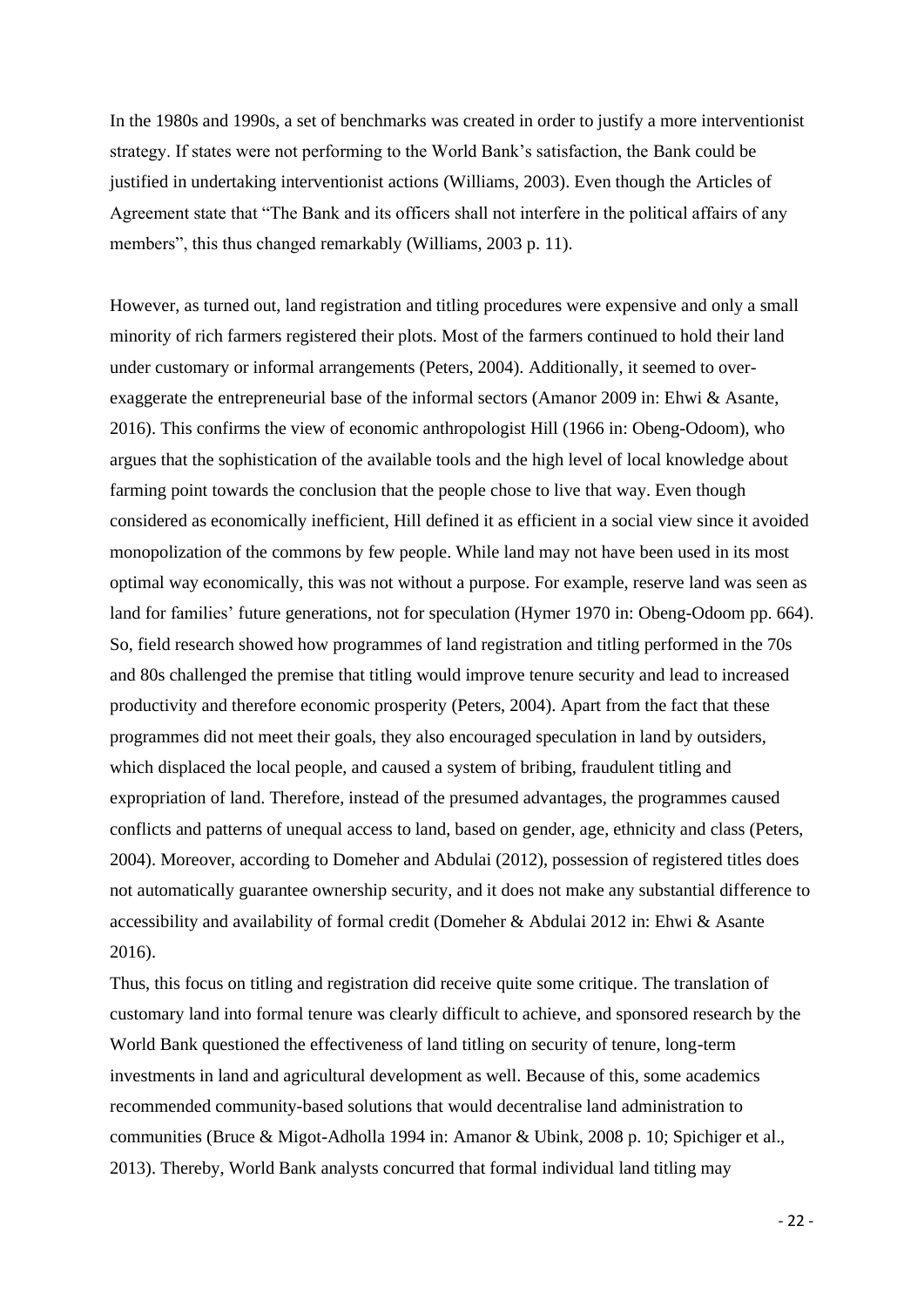not be the most desirable way to secure tenure rights and facilitate land transfers as well (Deininger & Binswanger 1999; Collins & Mitchell 2018).

This development caused the emergence of two different visions within the organization of the World Bank; one wherein individual land titling was advocated, and another that supported decentralised community-based management and emphasized the advantages of customary systems. Along the way, there was a compromise found between the two, which resulted in a framework that supported the recognition of customary tenure from the perspective of the socalled evolutionary theory of property rights. This theory describes how customary systems are dynamic and changing, and in the longer run tend to evolve towards individual property rights systems in response to a changing economy. Therefore, secure property rights should eventually emerge in a movement from communal rights to extended family rights and then to rights of individuals (Amanor & Ubink, 2008).

Even though the World Bank and multiple other aid agencies are now more open towards supporting customary tenure, it seems that they retain the old premise that land titling is seen as the major avenue promoting land reforms and security of tenure. The difference lies in the fact that there is less emphasis on the directive role of the state, but instead more attention for local governments, tribal groups, villages, communities and civil society organisations negotiating their own solution to securing access to land (Peters, 2004). Thereby, there has to be realized that this is still more of a vision of what ideally should happen than what is happening in current land policy programmes, or what is likely to happen.

However, there are still reasons to be wary of the developments that have taken place. As mentioned in the former paragraph, research has shown how the national and local elites profit from the benefits of decentralization to local and traditional managers (Ribot 2000; Carney & Farrington 1998; Woodhouse et al. 2000 in: Peters, 2004). Therefore, some academics recommend cautious intervention by the governments and other agencies to protect customary holders from expropriation by local and national elites (Peters, 2004). The questionable reputation of customary tenure has caused a reactive and defensive literature that promotes customary systems as flexible, adaptive but also more accessible for women (Odgaard 2006 in: Spichiger et al., 2013). Peters argues that despite these possible advantages, more attention should be paid to relations of inequality of class, ethnicity, age and especially gender. When these social inequalities are identified, they are often dismissed by emphasizing that these groups are "at least still involved" (Peters, 2004).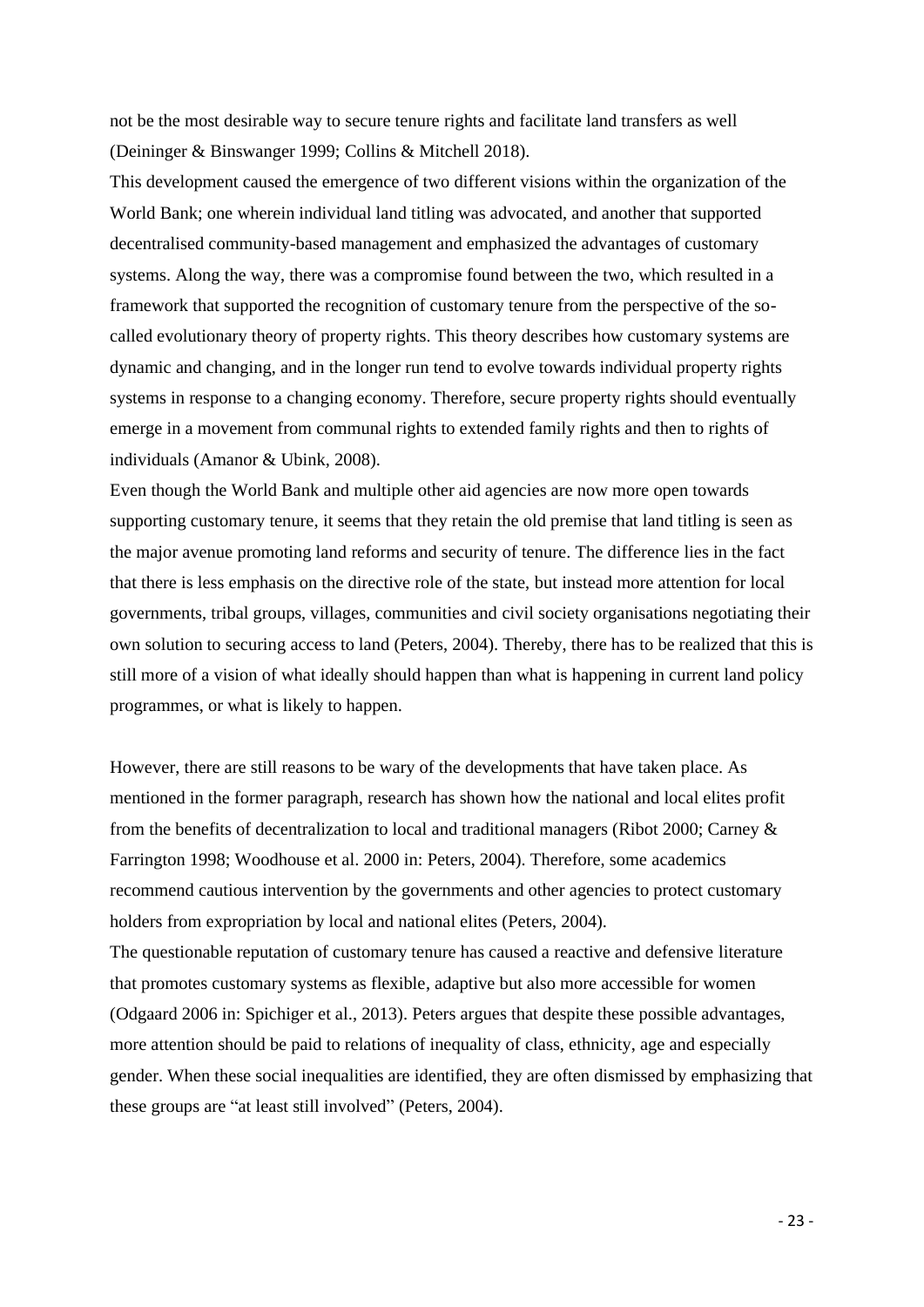### 2.5 Gendered access to land in sub-Saharan Africa

As the troubling position of women has been discussed, specific attention should be paid to the specific Ghanaian dynamics that involve the gendered access to land in the Land Administration Project. It is only a recent development that women are being incorporated into the legal framework. Before, policy reforms had a so called gender-blindness, wherein it was assumed that the entire household would benefit equally from reforms (Spichiger et al., 2013). Previous programmes did not take gender into account at all, or simply assumed that men and women had equal rights in accessing land (Spichiger et al., 2013). However, during the second half of the 1990s, policies have started to look more into the question on how to improve the position of women and their land rights. Despite this development, a wide gap between practice and principle still remains in many countries, including Ghana (Spichiger et al., 2013).

The problems Ghanaian women face are multidimensional and complex (Grigsby, 2004). Policies or statutes at the national level may directly or indirectly leave them at a disadvantage when it comes to land tenure. Even if women do have legislative of judicial support, the patriarchal culture and social structure can pose almost intractable dilemmas and barriers to using land (Grigsby, 2004). As long as men are willing and able to define their productive activities as more important than women's contributions, land tenure will remain a gendered institution (Grigsby, 2004 p. 218).

As Gray and Kevane (1999) describe, there is a common narrative of women and land tenure status that "transcends ethnic, cultural, and national boundaries in sub-Saharan Africa" (Gray & Kevane, 1999 p. 16). This narrative commences by identifying women not as 'owners of land', but as 'owners of crops'. In general, women have right to cultivate land (also known as user rights), as well as rights to control the income from this resulting production of crops. However, for most women, their rights stop at this point since they rarely have the power to sell land, rent, hand over or lend it to others, which can be referred to as transfer rights (Gray & Kevane, 1999 p.16). Even though there is a great variation across sub-Saharan Africa, women mostly obtain their user rights through their male relatives (Spichiger et al., 2013). Therefore, there could be stated that women's rights to land use are mostly associated with their position in relation to men (patrilineal), for example as mothers, sisters, wives and daughters (Gray & Kevane 1999 p. 16). In both customary and statutory law, a woman's rights depend on her social position (Gray & Kevane, 1999). For example, an older woman may have stronger rights than a young woman. However, her rights may improve after she is married for a longer period of time or gives birth to multiple children (Guyer 1986 in: Gray and Kevane 1999). On the other hand, rights may decrease due to a divorce (in case the woman has to return to her own lineage), widowhood or the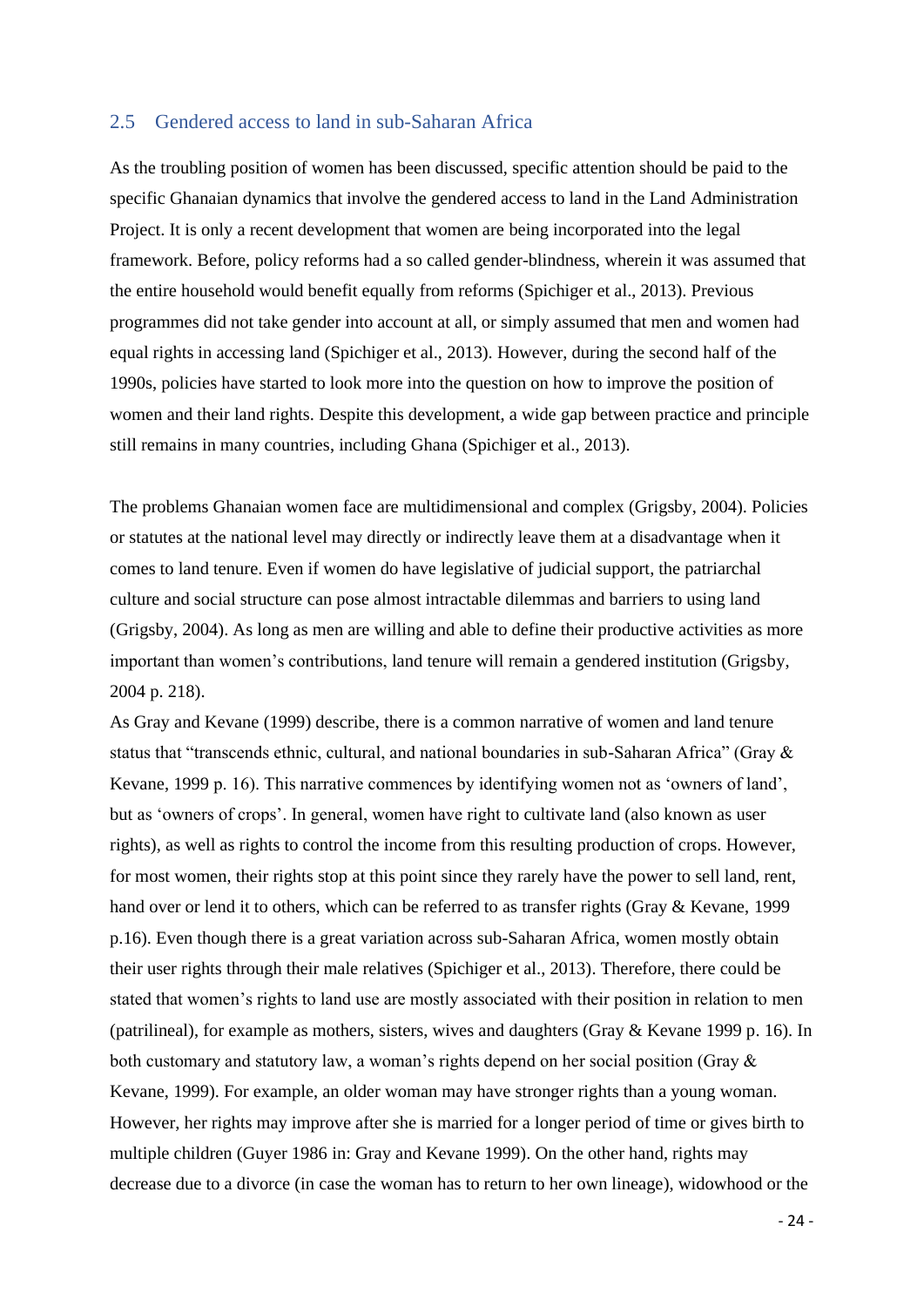incapability to give birth to sons (Gray & Kevane, 1999). Coexistence of two authorities (legal pluralism, as mentioned in the former paragraph) creates a complex system which can be manipulated as well, even though this depends on the economic and social capital of the protagonists involved.

In many regions of sub-Saharan Africa, women's rights to land have been eroding over time (Gray & Kevane, 1999). In order to comprehend the position of women with regard to their land rights and access, there has to be an understanding of the underlying processes that cause a diminishment of women's access to land. These processes are often interwoven with each other (Gray & Kevane, 1999).

### *Change of land value*

In the first place, a change of land value is a vital cause for the erosion of women's access to land. As land value rises, for example due to more valuable crops, new farming techniques or population growth, individual men and corporate groups (including state authorities) find it in their interest to challenge women's rights to this land (Gray & Kevane, 2004). This phenomenon could be illustrated with a case from Benin, where men stopped the production in yams and instead started producing oil palms. This caused yams to become a woman's crop. However, women quickly started to realize that cassava was more advantageous to produce, and therefore started to replace the yams. Afterwards, men asserted control again when new techniques were developed to process cassava in an even more advantageous way. Another example is Cameroon, where women started to grow cocoa, but which in the period of a decade transformed into "une affaire d'hommes" ("men's business") which caused women to be pushed off the land because of its profitability (Coquery-Vidrovitch 1994: 109-10 in: Gray & Kevane 2004).

### *Contesting rights and manipulations of meanings underlying rights*

Furthermore, land rights can change when the meaning that underly rights change, or when rights are contested entirely (Gray & Kevane, 2004). Peters (1987) argues how a strategy of relabelling and recategorization of fields, garden and other resources can be used in order to redefine ownership. An example from Zambia shows how gardens were controlled by women, until the gardens were reclassified as ibala gardens for the production of staples. Since land where staples were grown belonged to men, women lost control over their land (Moore & Vaughan 1994 in: Gray and Kevane 2004). Such forms of manipulations are also present in the cocoa regions of West-Africa. Several competing classifications of land are the centre of struggles over rights.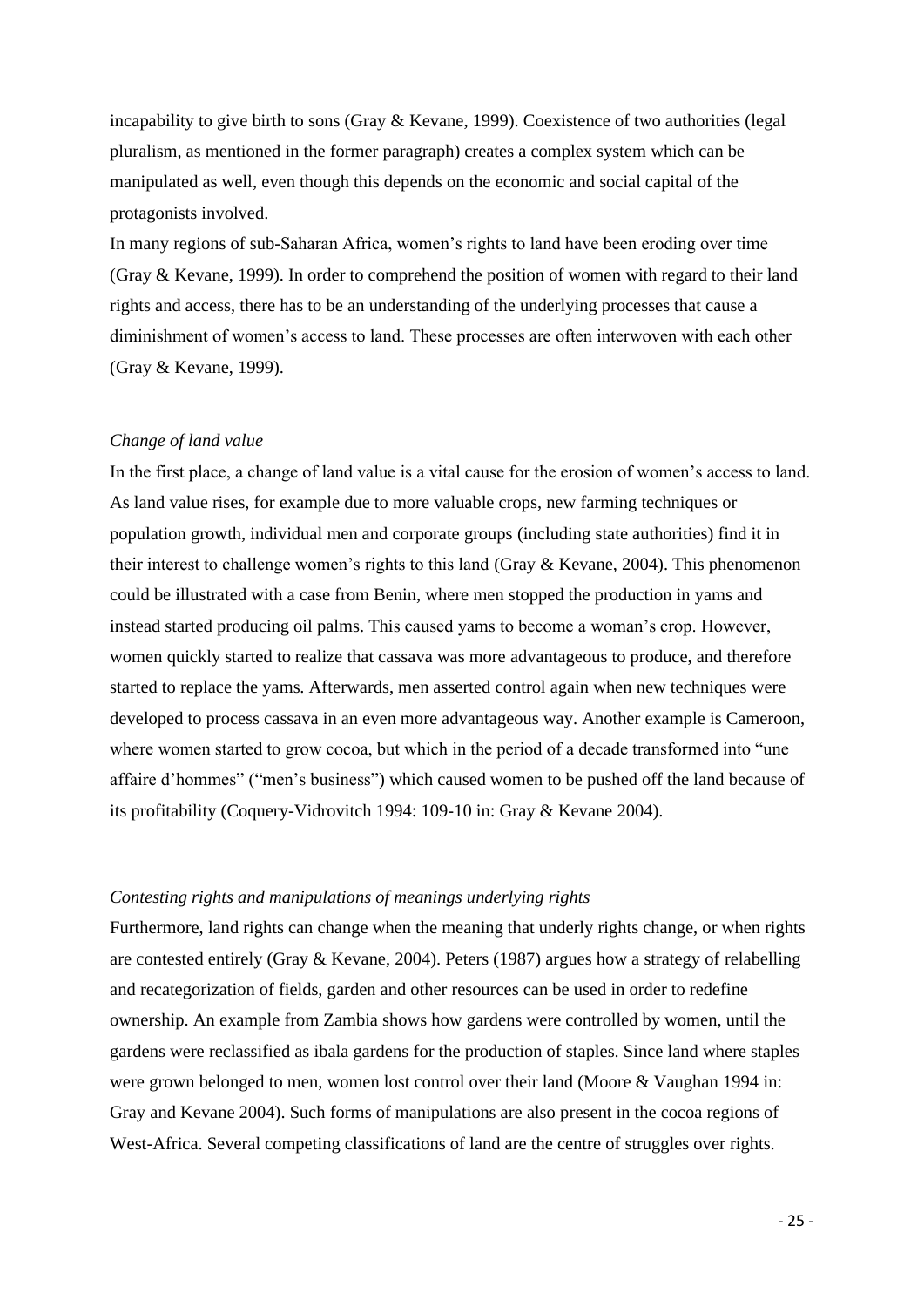This is an interesting process, since land has not always been linked to gender. According to Mikell (1984):

*"Land did not exist as a sex-linked good before 1900, and the stool was the custodian of it. When land did begin to generate produce and raw materials intended for international markets, males tended to acquire it and pass it on to males. The females who began to acquire and control farm land after 1920 considered it their property (thus female property) and desired to pass it on to daughters and sisters… They did not list "brother" as the desired inheritor and seldom listen "son". Yet it is clear that the transmission of cocoa farms to female offspring was not taking place."* (Mikell 1984 in: Gray & Kevane 2004).

This erosion of rights occurred at the same time that men gained the right to designate an inheritor, which caused men to be increasingly successful in defining land as self-acquired, outside the purview of the lineage. On the other hand, women were increasingly unsuccessful in defending their arguments that the land they farmed was female property (Gray & Kevane, 2004).

### *Creation of new rights through the state*

While donor organizations emphasize the increase of women's registrations as a result of their programmes, Gray and Kevane (2004) and Lambrecht (2016) argue that the involvement of the state in the allocation of land through formal registration and titling mostly had a negative effect on women's access to land. While women's access historically had been guaranteed through customary tenure, it has actually been in general denied through formal titling and registration. Land is no longer available through customary channels and women are restricted in their financial and social ability to gain land through government or market routes (Gray & Kevane, 2004; Lambrecht, 2016). An example of this state- involvement is Kenya, where the government continued the policy of individual ownership of the European settlers, after independence. According to Davison (1988b: 165 in: Gray & Kevane 2004), these policies caused a priority of individual ownership for men, and marginalized the rights of women, which were formerly guaranteed under lineage tenure. Registration thus caused a hardening of men's land rights into absolute legal ownership, while women were excluded (Shipton 1988 in: Gray & Kevane, 2004; Nyamu-Musembi 2008 in: Spichiger et al., 2013). Most land laws and reforms (like resettlement programmes and land titling projects) were implemented in order to increase agricultural productivity. However, these reforms generally led to men being assigned as head of the household, which deteriorated women's rights to land (Lambrecht 2016). After this wave of registration, women who first had the rights to act on the behalf of their guardians were mostly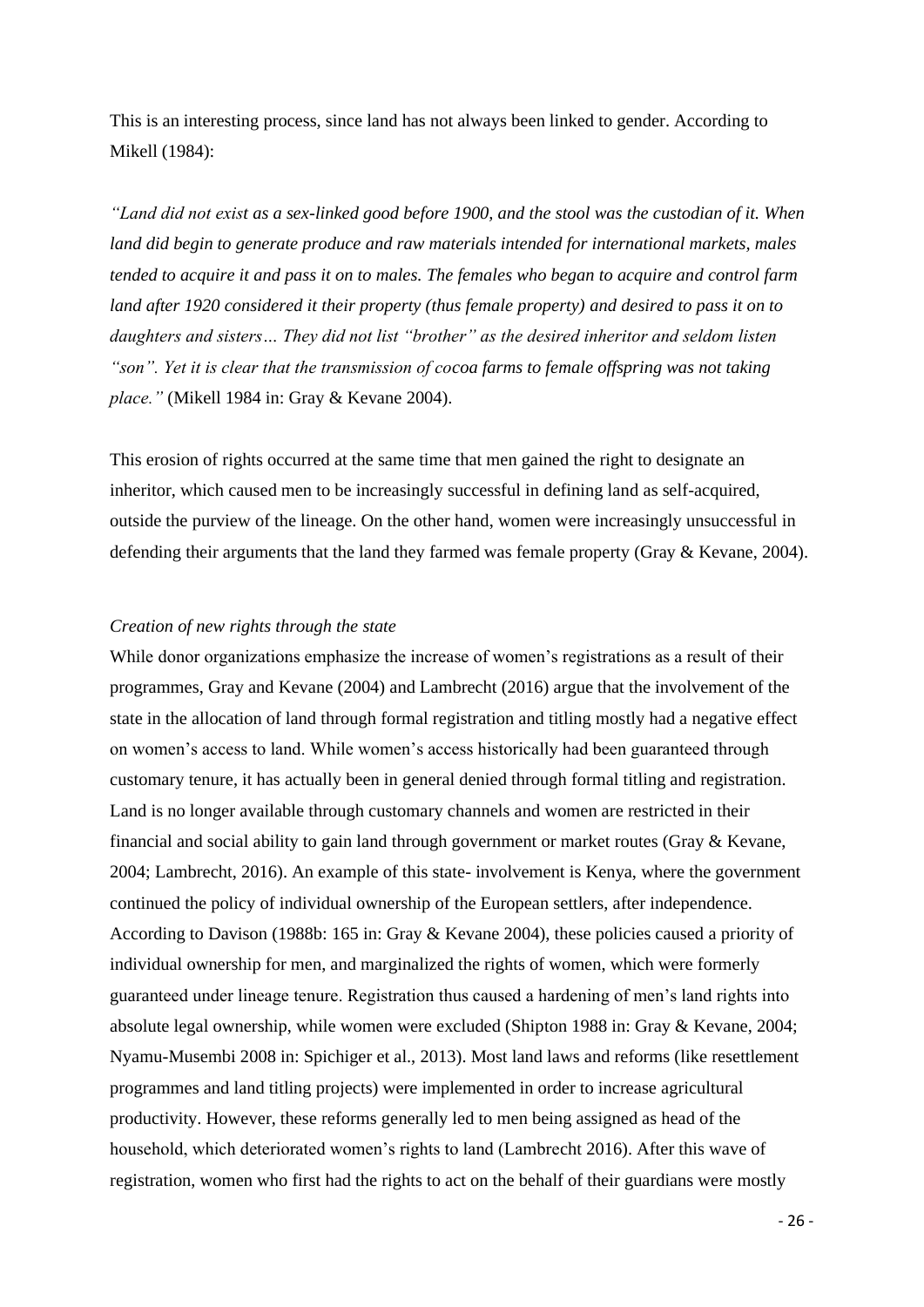limited since the land was registered in the husband's name only. While women still continued to use land that was registered on their husband's name after his death, their land position became much more insecure since male children would inherit the land and sell it without the permission of their mother. So, these state interventions often did not respect the secondary forms of tenure and therefore undermined secure tenure status (Gray & Kevane, 2004).

However, over the last years, policymakers have designed land reforms in order to stimulate gender equality. For example, they use compulsory joint titling of land between spouses. But, there has to be realized that the implementation of a new law does not necessarily means success. It is crucial that the implemented law fits the realities of its citizens and is applicable to the target population. This often causes difficulties, since extra-legal practices like customary marriages are very often apparent, which are not legally accepted (Lambrecht, 2016). Additionally, women and men are often not aware of the legislation or do not have the knowledge of the process of claiming their land rights (Lastarria-Cornhiel et al., 2014 in: Lambrecht 2016). Third, the law must be enforced in a successful way, which often does not happen out of fear of social repercussions from their network or family (Yngstrom 2002 in: Lambrecht 2016). Thereby, it turns out that often people try to circumvent laws that stimulate gender equality, for example by gifting family properties to sons. This way, they avoid the obligation to inherit land to their daughters (Lambrecht, 2016).

However, several authors bring in a more opposite vision. Shipton (1988) states that some women, mostly widows, actually gained from land registration. Since they obtained titles in their own name, they could leave the land to any person they wanted. Additionally, they were protected from their husband's relatives. However, Shipton emphasizes that this number of cases were limited (Shipton 1988 in: Gray & Kevane 2004). Thereby, there has to be realized that these interventions by the government do not preclude customary and informal norms and practices. Even in areas where land is registered through formal title, land allocation and disputes are often still settled through customary law.

#### *How women respond to exclusion and reshape their access*

Whether a woman is able to press claims on land depends on several factors. First of all, it is a matter of personality; the ability to manipulate and interpret notions of identity that determine who has the rights to what part of the land. Second, the economic resources of a woman are of great importance. Since the latter is often an issue, traditions of collective action through songs or public demonstrations could be a source of power as well (Gray & Kevane, 2004).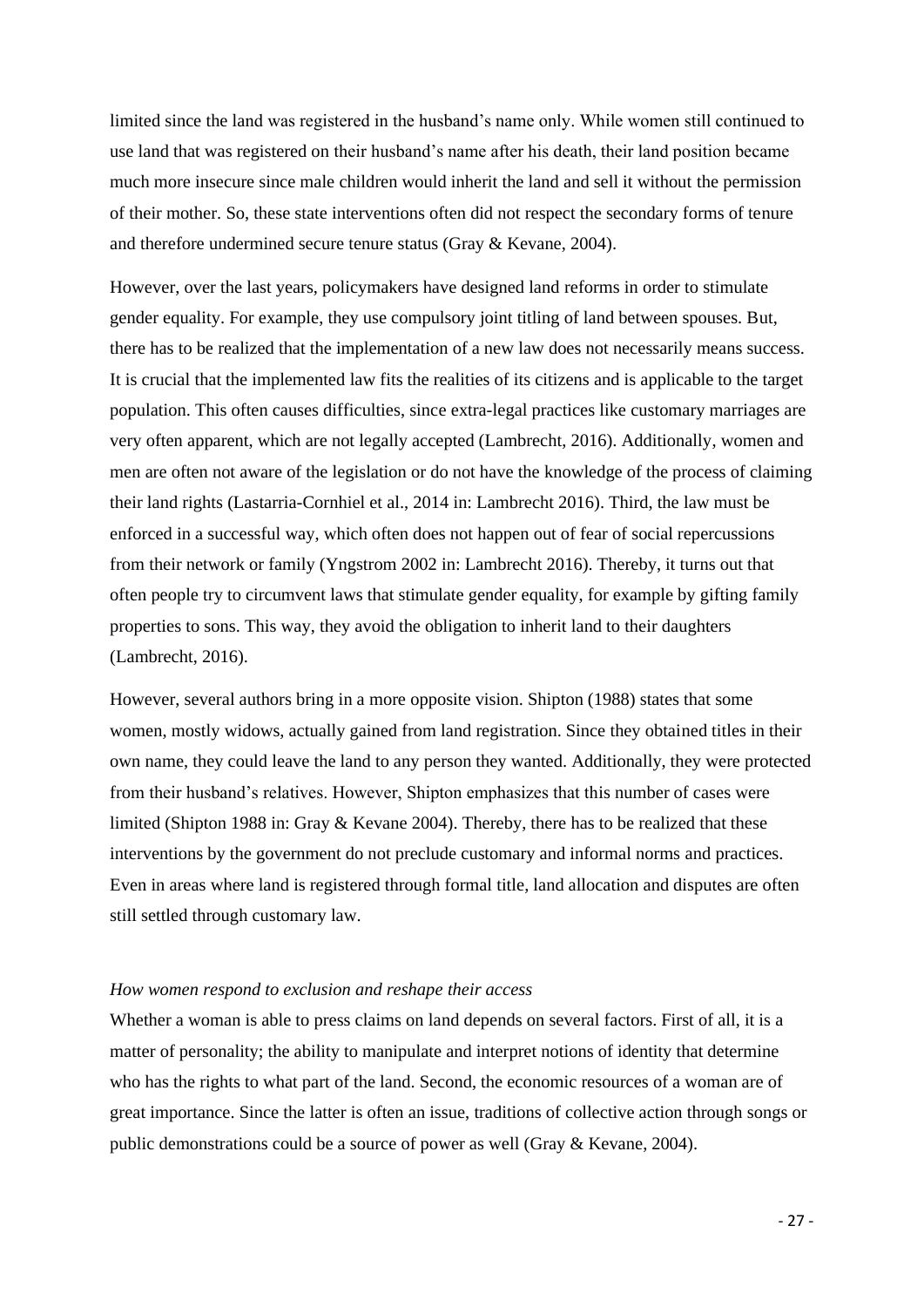Women use different strategies to fight back in order to obtain their rights to land. There are broadly two forms;

1. operating through men's authority, utilizing relationships with male kin, husbands and sons to gain access to resources

2. by manipulating other routes of access and evading male authority, for example by women-towomen marriage or by forming associations

Wealthier women have the option to purchase land via the land market and clearly register it under their name. This gives them the security of not losing their land in case of a divorce or widowhood (Gray & Kevane, 2004). However, women's access to the land market is not free from conflict. Often it takes organized action to clear these paths of access (Dei 1994 in: Gray & Kevane, 2004). Therefore, women have been forming associations and even purchased land collectively. Such forms of group action is a reoccurring theme in the literature, and these sorts of actions can also be a tool to assure tenure status within the customary framework. In multiple cases, women's groups collaborated with churches, donor agencies and NGO's assistance to permanently demarcate garden plots with fencing over which they only had insecure customary tenure (Gray & Kevane, 2004).

Furthermore, women manipulate customary institutions in order to create new routes to access land. For instance, they circumvent male authority and gain control over land by marrying another woman and give her a part of the land in order to protect her access. Additionally, mother-son partnerships are quite common as well. In these cases the son acquires land, whereafter the mother and son work together. They make joint decisions as well, while the mother is responsible for all the financial aspects. However, while women are the primary decision-makers in this relationship, they still do not fully control the land (Besteman 1995 in: Gray & Kevane 2004). The article of Gray and Kevane gives a nuancing overview of the effects of registration and administration programmes of donor organizations, arguing that these programmes have its shortcomings, especially for women. At the same time, Gray and Kevane do not seem to be overly enthusiastic of customary tenure as well.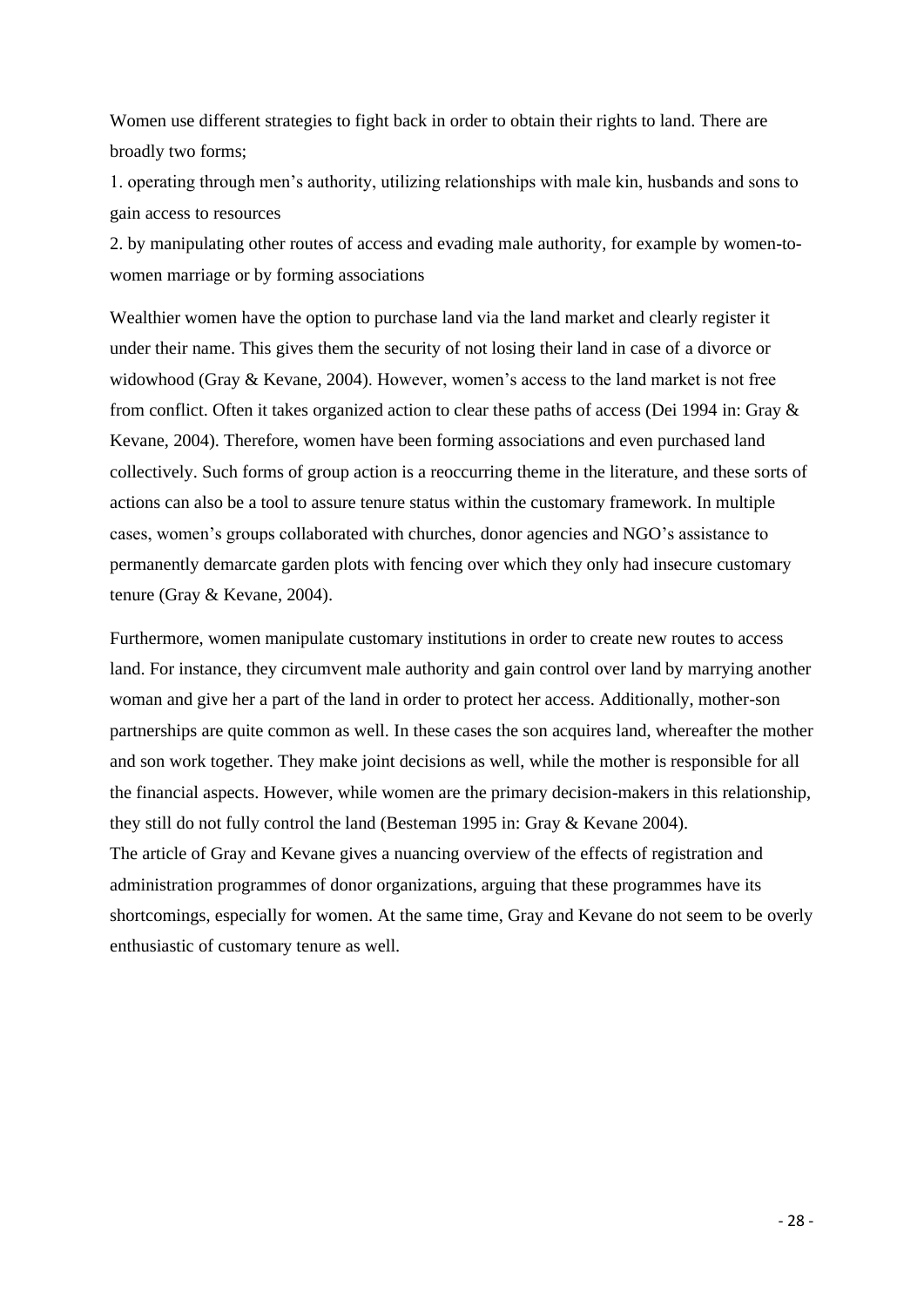## <span id="page-28-0"></span>2.6 Conclusion

This theoretical chapter has given an overview of the different perspectives on customary land systems. These different views are needed in order to analyse and understand the World Bank's discourses on customary tenure within its Land Administration Project.

Overall, the contemporary academic debate on customary land tenure seems to have two main views which are quite polarized. The first group consists of proponents of state tenure reforms in terms of registration of individual rights, such as De Soto. The second group emphasizes the advantages of customary tenure in order to fight landlessness among the poor (Freudenberger, 2013; Besteman 1994). Other academics such as Peters (2004), Cotula (2007) and Amanor and Ubink (2008) emphasize advantages of a possibly higher level of tenure security, but also acknowledge the risks of opportunistic behaviour. Furthermore, Collins and Mitchell (2018) state that the World Bank has an over-simplified view of customary tenure. This is worrying, since the World Bank's evolving land law reform agenda in Africa is getting parroted by other global institutions without critical revision. If the politics of customary land tenure systems are overlooked, this could actually trigger conflict (Collins & Mitchell, 2018).

The following overview has been made in order to create a clear overview of the possibilities and disadvantages that are considered in the academic debate.

| <b>Visions on customary land tenure</b>                |                                                         |  |  |  |
|--------------------------------------------------------|---------------------------------------------------------|--|--|--|
| <b>Rejection of customary tenure</b>                   | <b>Pro customary tenure</b>                             |  |  |  |
|                                                        |                                                         |  |  |  |
| Economically inefficient, limits investments           | Facilitates access to land through group membership     |  |  |  |
| Often perceived as a trigger for conflict and inequity | Often cost-efficient, also for impoverished farmers     |  |  |  |
| for women                                              |                                                         |  |  |  |
|                                                        |                                                         |  |  |  |
| Complex combination of formal and informal             | Certain level of legal protection and therefore         |  |  |  |
| institutions, which could cause competition between    | safekeeping their property, thanks to chiefs and local  |  |  |  |
| state and customary authorities                        | family relations, while the state could have taken the  |  |  |  |
|                                                        | land otherwise                                          |  |  |  |
| System is vulnerable for misuse by opportunistic       | Flexible and adaptive to specific circumstances in a    |  |  |  |
| elites                                                 | local region, since state is often not capable of this, |  |  |  |
|                                                        | e.g. the specific characteristics of the disputes are   |  |  |  |
|                                                        | not thoroughly understood. Statutory systems have       |  |  |  |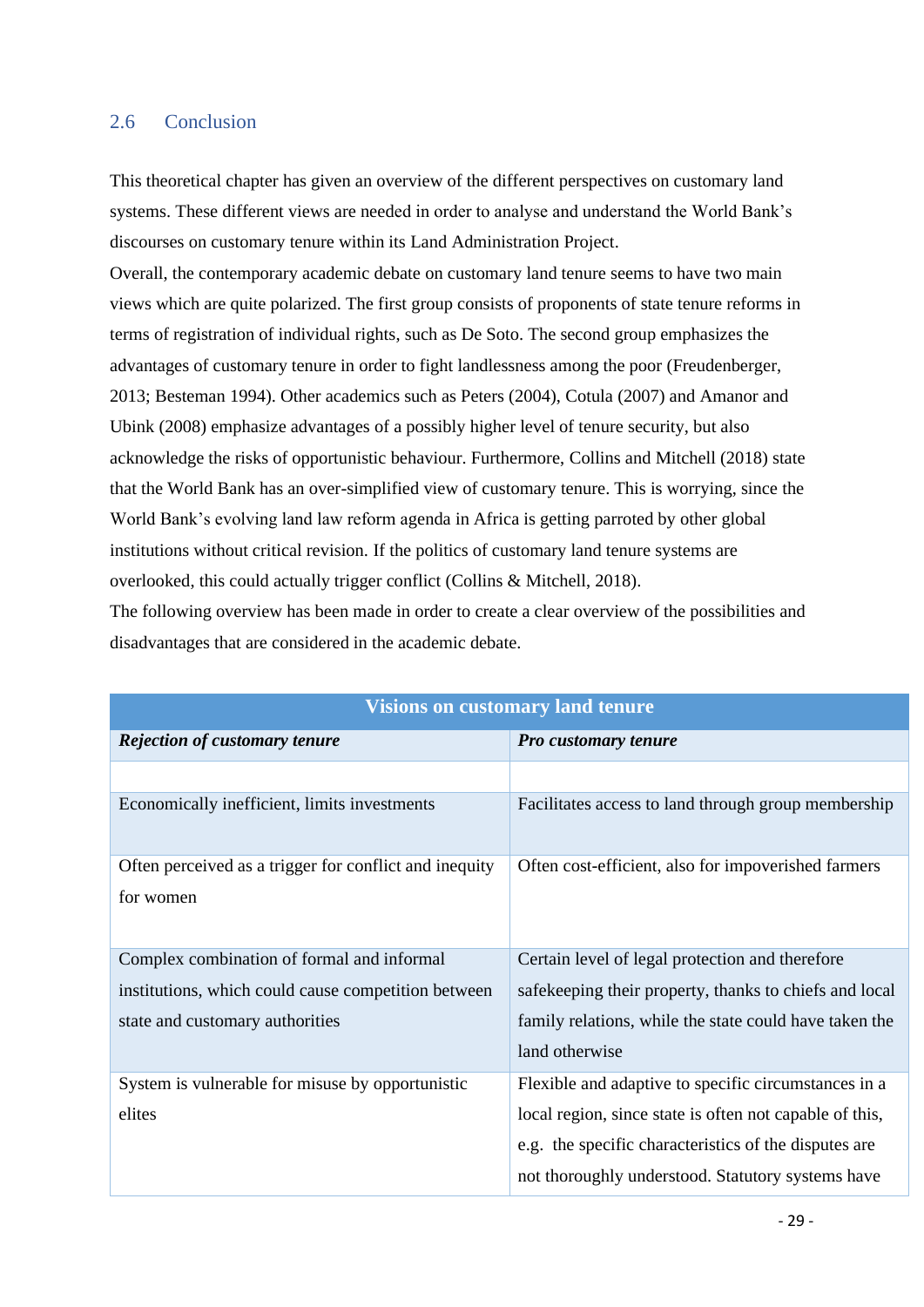|                                                                                | proved to be insufficient regarding these<br>complexities |
|--------------------------------------------------------------------------------|-----------------------------------------------------------|
| Success for rural people is sometimes dependent on                             |                                                           |
| socials skills and status, lack of legal backing                               |                                                           |
| Could give an impulse for the state to withdraw from<br>their responsibilities |                                                           |

The literature provided in this chapter underbuilds this thesis with quite a lot of information and several theoretical concepts. As turns out, the construct of the position of women in Ghana among the practices of customary tenure and the influence of the program of the World Bank is quite complicated. However, a simplified schematic representation has been constructed in order to give an overview of the concepts that are being used. This schematic overview may not entirely grasp the complexity of the issue, however it does show the interaction of the variables related to each other which will help to conceptualise the research.

In this research, there is argued that the implementation of customary tenure in the LAP possibly causes negative consequences for women, advantages for men and stimulates misuse by elite powers. This may outweigh the advantages that customary land tenure can provide for women. By implementation of donor programmes which stimulate customary land tenure, the outcome of these variables could therefore result in a lower level of women's land security. However, this academic debate is still ongoing. In order to understand why the World Bank executed its policies, there has to be a better understanding of the different discourses that push the World Bank towards their decisions in policy making. This may contribute to a better overall understanding of the implementation of customary land practices in land administration projects in Ghana.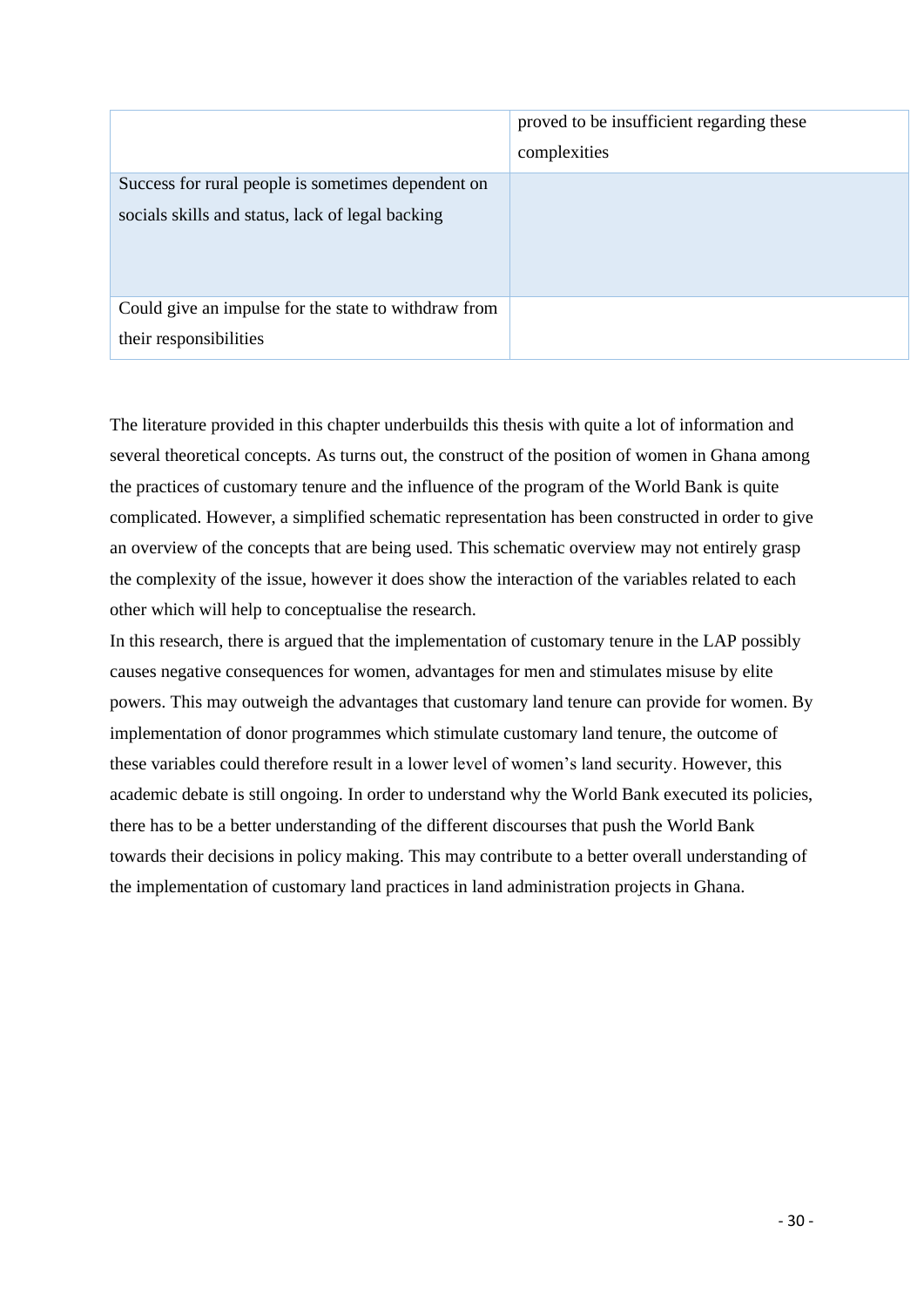## Under the influence of discourses and ongoing academic debate

- Gender discourse
- Economic and modernization discourse
- Discourse of trust in traditional authorities

Intervention by World Bank in the form of the Land Administration Project; focus on customary tenure, decentralization and traditional authorities

**Case of Ghana**

Many land disputes Low level of land tenure security, especially for women

Mixed results on (women's) land tenure security, overall perceived as negative outcome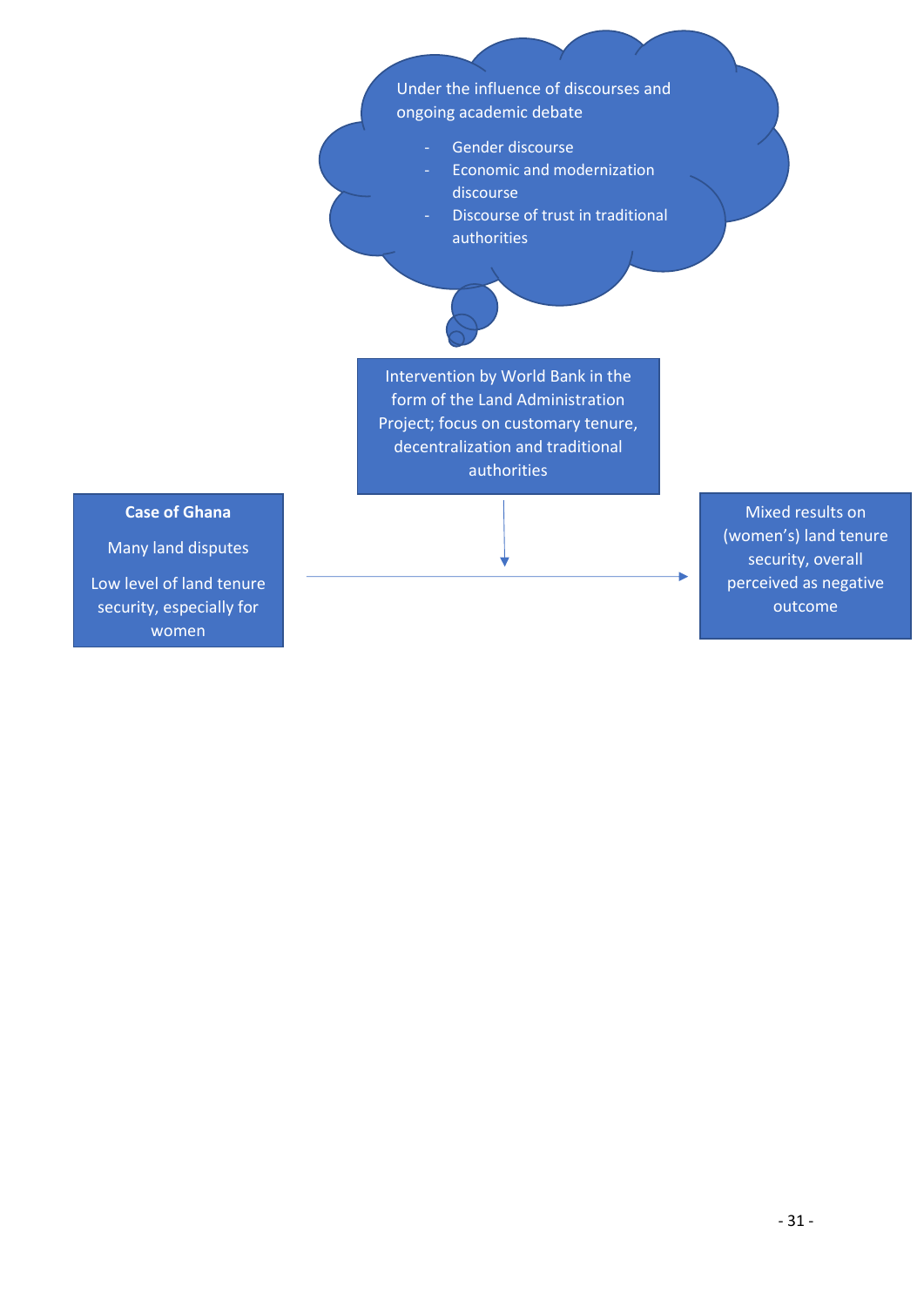## Chapter 3. Methodology

<span id="page-31-0"></span>*"It is not uncommon for textbooks on language to have sections on the relationship 'between' language and society, as if these were two independent entities which just happen to come into contact occasionally. My view is that there is not an external relationship 'between' language and society, but an internal and dialectical relationship".*

- *Norman Fairclough, 2013*

The research that has resulted from the current debates on tenure security reveals that there has been a paradigm shift from formalisation strategies, which were based on market models, to the integration of informal and customary rights within land programmes in rural areas in Ghana. The aim of this thesis is to gain better insight on the view of the World Bank on customary land tenure and its Land Administration Project. Therefore, this thesis might contribute to the bigger debate on how to understand, and possibly harmonize, the struggle of both women's rights and the implementation of customary tenure.

In this chapter, the research methodology of this thesis is described. There is laid out which research method had been chosen in order to conduct the research in an appropriate manner, what kinds of data were collected, how this data was processed and what difficulties and limitations were encountered.

## <span id="page-31-1"></span>3.1 Research paradigm

A research paradigm can be described as "the set of common beliefs and agreements shared between scientists about how problems should be understood and addressed" (Kuhn 1962 in: Patel 2015). As Patel states, the awareness of these philosophical assumptions will increase the quality of the research, but can also contribute to the creativity of the researcher (Patel, 2015). Therefore, it is of vital importance to pay attention to the paradigm of this research. In this thesis, there is no aim towards obtaining a single or general reality, which could be

described as a more positivist view on the world. Instead, this thesis is more based on a constructivist point of view wherein reality is interpreted and a qualitative method is used in order to analyse multiple possible realities (Patel, 2015). Moreover, I believe that every academic research is influenced by the researcher's interpretations of the world. Knowledge is a product of society and research can therefore not be about the exploration of an ultimate single truth (Herrera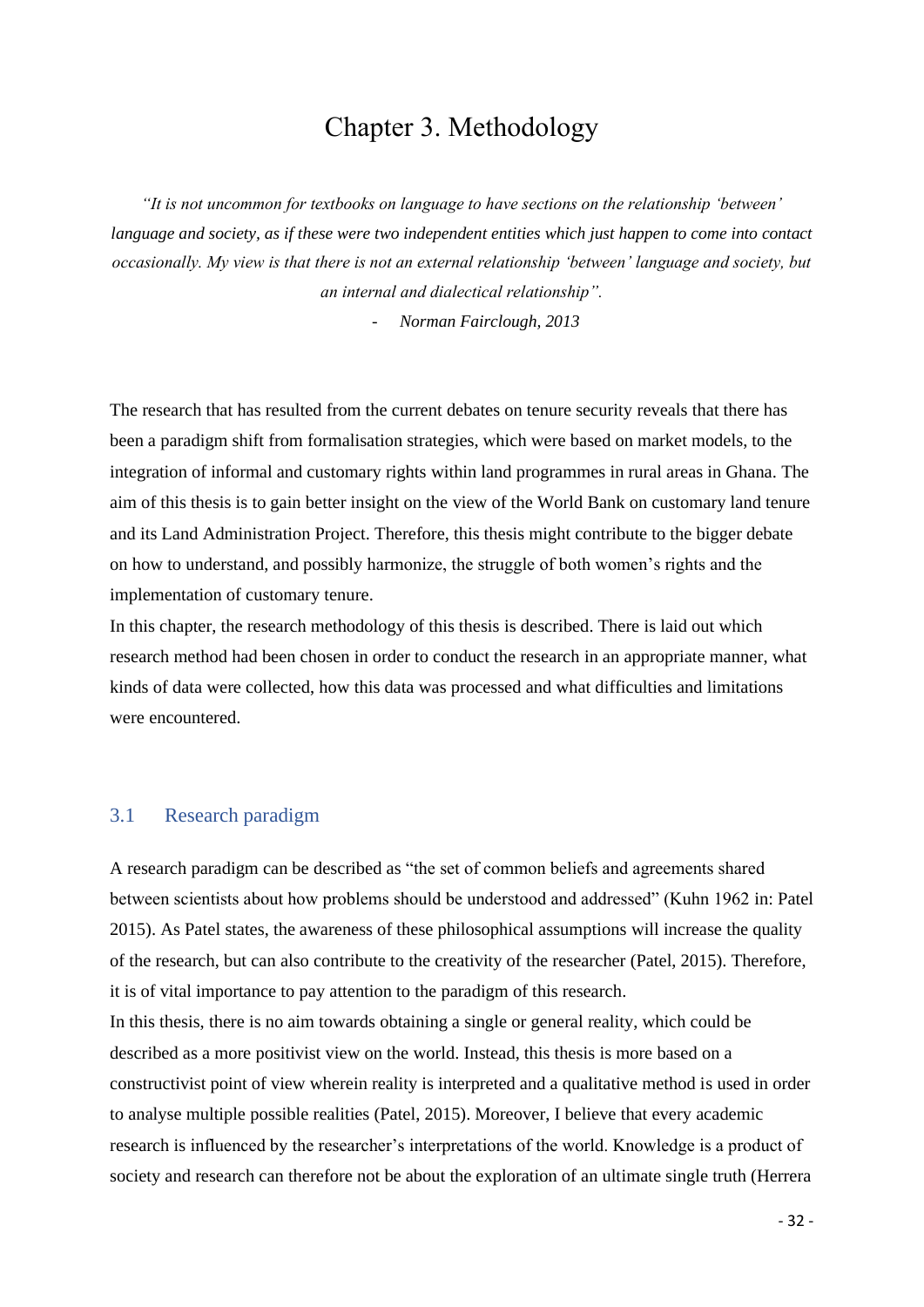& Vuollo, 2016 p.5). Thereby, seen the nature of this study, it does not seem helpful to aim towards a single truth.

Since it is important to get a grasp of this complex issue wherein several actors are involved, there will be made use of a holistic approach instead of a reductionist approach (Verschuren & Doorewaard, 2015 p.180). This holistic approach is characterized by an open approach to collecting data. In this research, data includes interpretations of textual sources such as the World Bank's policy documents on the Land Administration Project, but also reports by independent scholars or commissions, case studies and literature.

Given the multifaceted nature of customary tenure and its diversity among sub-Saharan Africa, it is not realistic to focus on the entire geographical area. Instead, the decision was made to study one particular intervention case in a specific country thoroughly for this research. This way, it was possible to gain a deeper understanding of the project, instead of obtaining a more shallow understanding of a wide range of interventions. This way, the risk of missing important details will be limited, which would be more challenging when researching a variety of cases.

### <span id="page-32-0"></span>3.2 Content- and discourse analysis

Reasonably, there is no ready-made step-by-step methodology in order to study the assumptions, ideas and considerations of the World Bank. However, some methodologies are more appropriate than others. The first step is to decide whether the research will be qualitative or quantitative based (Hernández-Guerra, 2014). Broadly speaking, quantitative research is based on large amounts of data which often can be numbered, while qualitative research usually contains a more limited amount of non-numerical data and focuses on in-depth insights. Despite its more limited amount, the variation in the scope is much broader. Since this thesis strives towards a better understanding of the World Bank's discourse, and consists of open-ended research questions, qualitative research seemed to be the most appropriate point of departure. However, this did not specify the research methodology sufficiently, and while exploring the different methodologies, content analysis seemed the most appropriate method at first. However, there has been made a switch to discourse analysis, which will be explained later on. Despite this switch, content analysis is still part of the method. Therefore, this method will be laid out as well.

According to Druckman (2005) content analysis is described as "any technique for making inferences by objectively and systematically identifying specified characteristics of messages" (Holsti 1969 p. 14 in: Druckman 2005). It is a flexible approach within the field of analysis and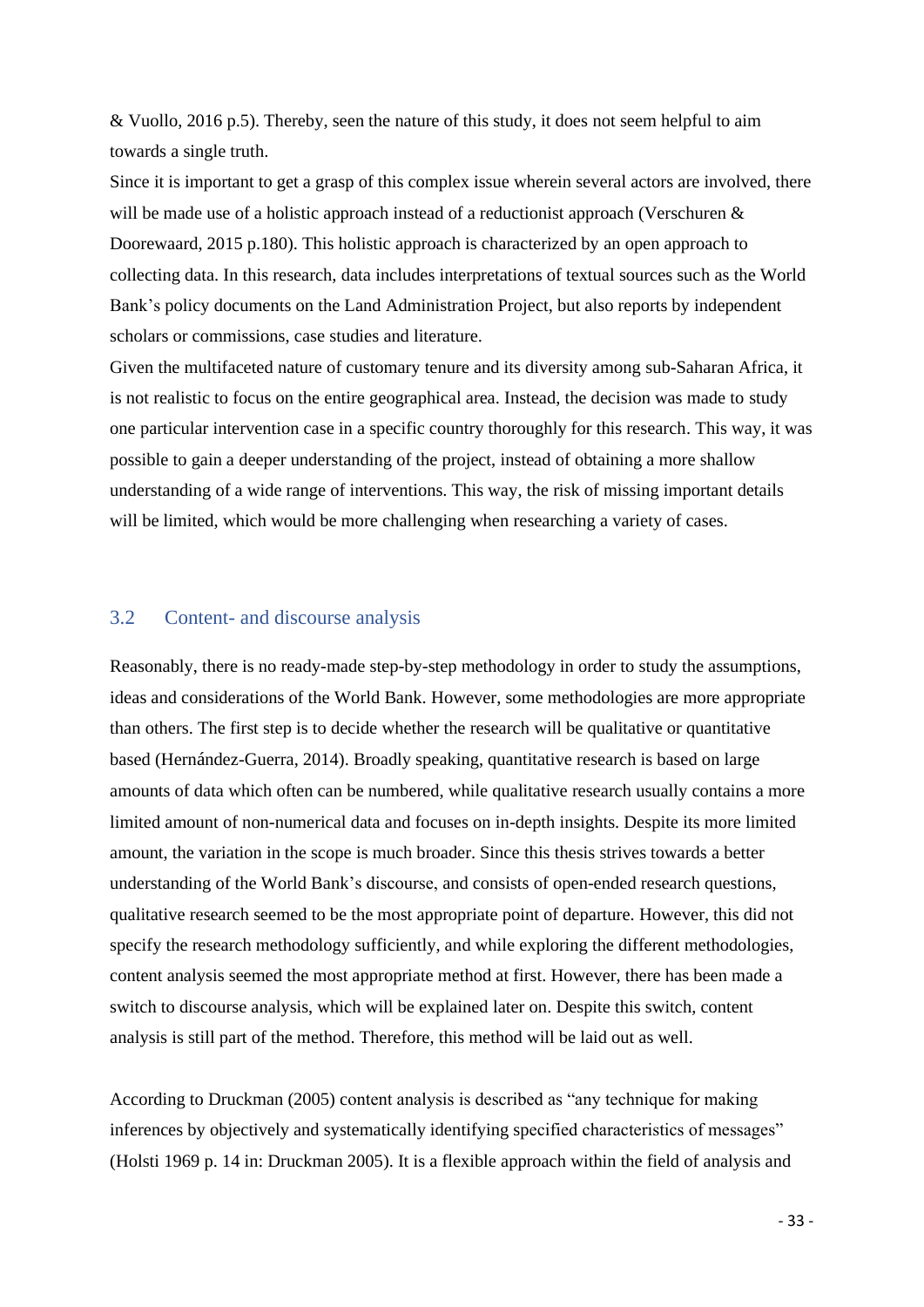can therefore be applied to a wide variety of oral and written communications. Advantages of content analysis are the unobtrusive collection of data (which causes the researcher not to influence the results), but also its transparency and replicability, which results in a high level of reliability. Additionally, the flexibility of content analysis is definitely an advantage as well since the research can be conducted at any time and at any location (Druckman, 2005). However, content analysis has several disadvantages as well. First of all, codes often miss nuance and the analysis focuses only on what is said in that specific sentence and therefore disregards other aspects, causing reductivity of validity (Druckman, 2005). In the case of the World Bank, it is of importance to realize that the organization is situated in a variety of political, economic and social settings. Without context, single words or sentences could easily be misunderstood. This leads us to the following challenge; coding within content analysis is an interpretive exercise. Since a content analyst has to rely on his or her understanding and knowledge of the situation, this can be perceived as a limitation of this method (Druckman, 2005). It is thus prone to subjectivity, since the researcher is human with its own perception of the world, which can affect the validity and reliability of the results. However, by accepting and acknowledging this subjectivity and by staying aware of this during the analysis, this subjectivity could be limited. Furthermore, the subjectivity could be limited by verifying multiple data sources to double check findings. Additionally, the analysis is limited by the material that is available and published by the organization, in this case the World Bank. Therefore, it may be possible that a specific selection of reports is publicized, while other reports are not available to the public. Finally, content analysis is highly time consuming. Manually coding large volumes of text takes a lot of time and is difficult to automate (Druckman, 2005).

While exploring the field of content analysis, I realized that I was more concerned with power relations and the context or situatedness, which is not taken into consideration in the field of content analysis (Herrera & Braumoeller, 2004). Thereby, whereas many analysts who use content analysis accept the realist idea of a fixed and objective reality (which allows counting and coding), discourse analysis is more open to different interpretations of reality (Herrera & Braumoeller, 2004). Therefore, since I believe that this matter of context is of great importance in my research, the focus was shifted towards discourse analysis. However, content analysis will still be important and it will help as a guide to analyse the data in a structured way. Discourse analysis differs from other qualitative methodologies as it tries to understand the meaning of social reality for actors, and by aiming to uncover the way in which that reality was created (Herrera & Braumoeller, 2004). In contrast to content analysis, it also aims to trace how content comes about.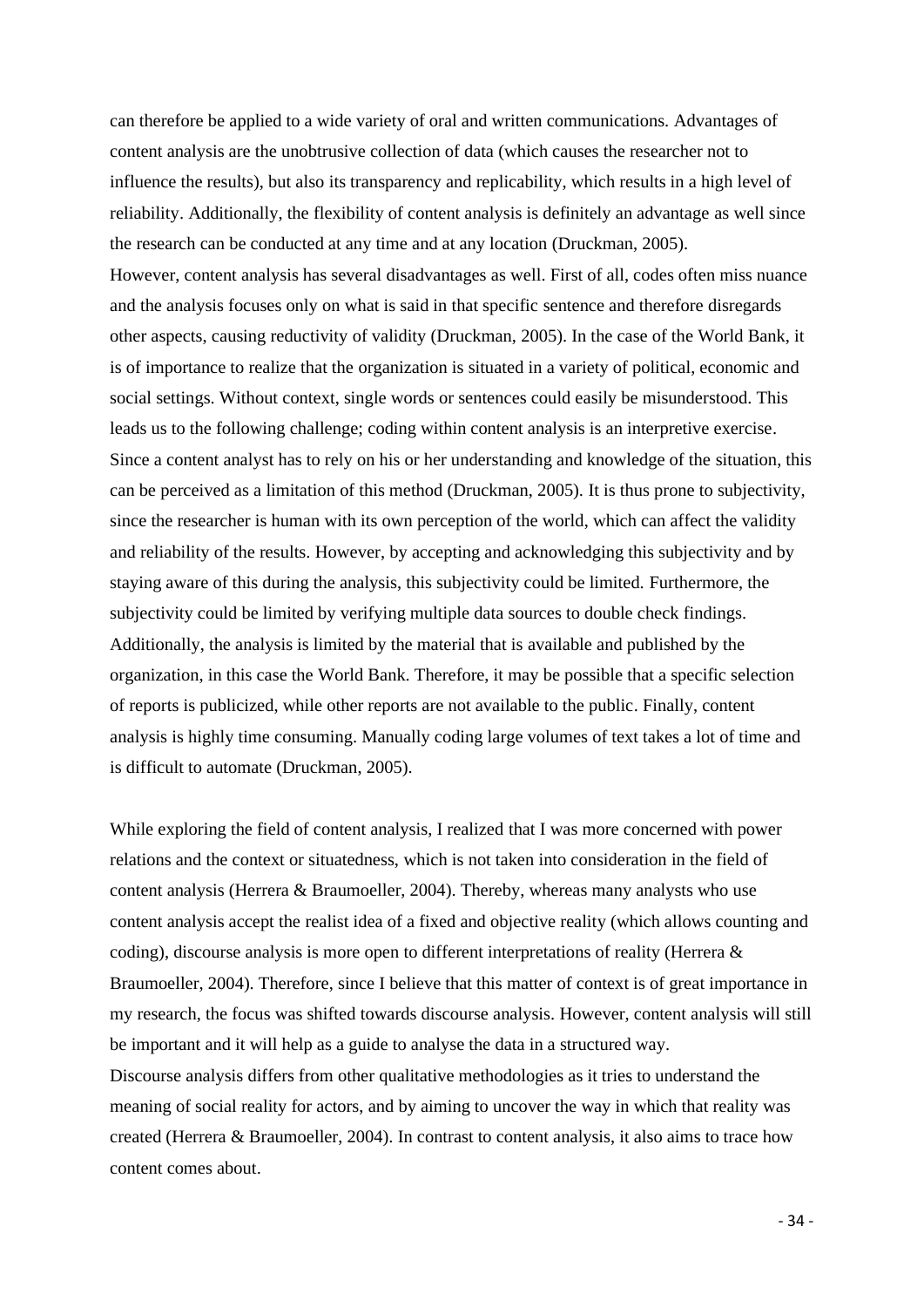The concept of discourse analysis has been used broadly over the last decades within multiple fields of science, resulting in a term that is often vague and covering several meanings. However, in many cases, the word 'discourse' is the general idea that language is structured according to different patterns. Discourse analysis is the analysis of these patterns. This does not clarify immediately what discourses are and how they should be analysed (Jorgensen & Phillips, 2002). According to the Oxford English Dictionary, discourse analysis can be defined as: "Linguistics, a method of analysing the structure of texts or utterances longer than one sentence, taking into account both their linguistic content and their sociolinguistic context; analysis performed using this method." (Adolphus, n.d. p.1). Adolphus states that discourse and language cannot have a fixed reality, but one that is shaped by social context, such as the author's belief system, as well as the surrounding political, economic and social context (Adolphus, n.d.).

Jorgensen and Phillips (2002) use a more 'simple' definition of discourse: "a particular way of talking about and understanding the world (or an aspect of the world)" (Jorgensen & Phillips 2002 p. 1). Jorgensen and Phillips give several examples of applications of discourse analysis. For instance, discourse analysis can be used as a framework for analysis of national identity, e.g.: 'how can we understand national identities and what are the effects of the division of the world in nation states?' In this case, many forms of text and talk could be used in this research, such as textbooks about British history to study the construction of national identity. Discourse analysis is thus based on a social constructionism orientation to knowledge. Jorgensen and Phillips list several premises which are shared by all constructionist approaches, and are also embraced by discourse analysis. First of all, social constructionism is critical to taken-for-granted knowledge, and does not accept an objective truth. This means that our knowledge and representations are not reflections of reality, but are products of our way of categorizing the world. Second, our views of the world and knowledge are the products of historically situated interchanges among people (Jorgensen & Phillips 2002 p. 267) This means that our worldview can change over time as well and multiple world views are valid. Discourse is thus a form of social action, wherein knowledge is created by social interaction (Jorgensen & Phillips, 2002).

In this thesis, the method of 'reading between the lines' will be of utter importance. According to Adolphus, policy documents are often public relations documents simultaneously. As she states: "In a democracy, policy has to be sold; you cannot enforce it". Therefore, discourse analysis can be of use in disentangling the different agendas of policy documents. Adolphus emphasizes how all policy documents should be read within their context. Being able to distinguish subtle subtext in order to differentiate between facts and fake news or propaganda is crucial to discover the true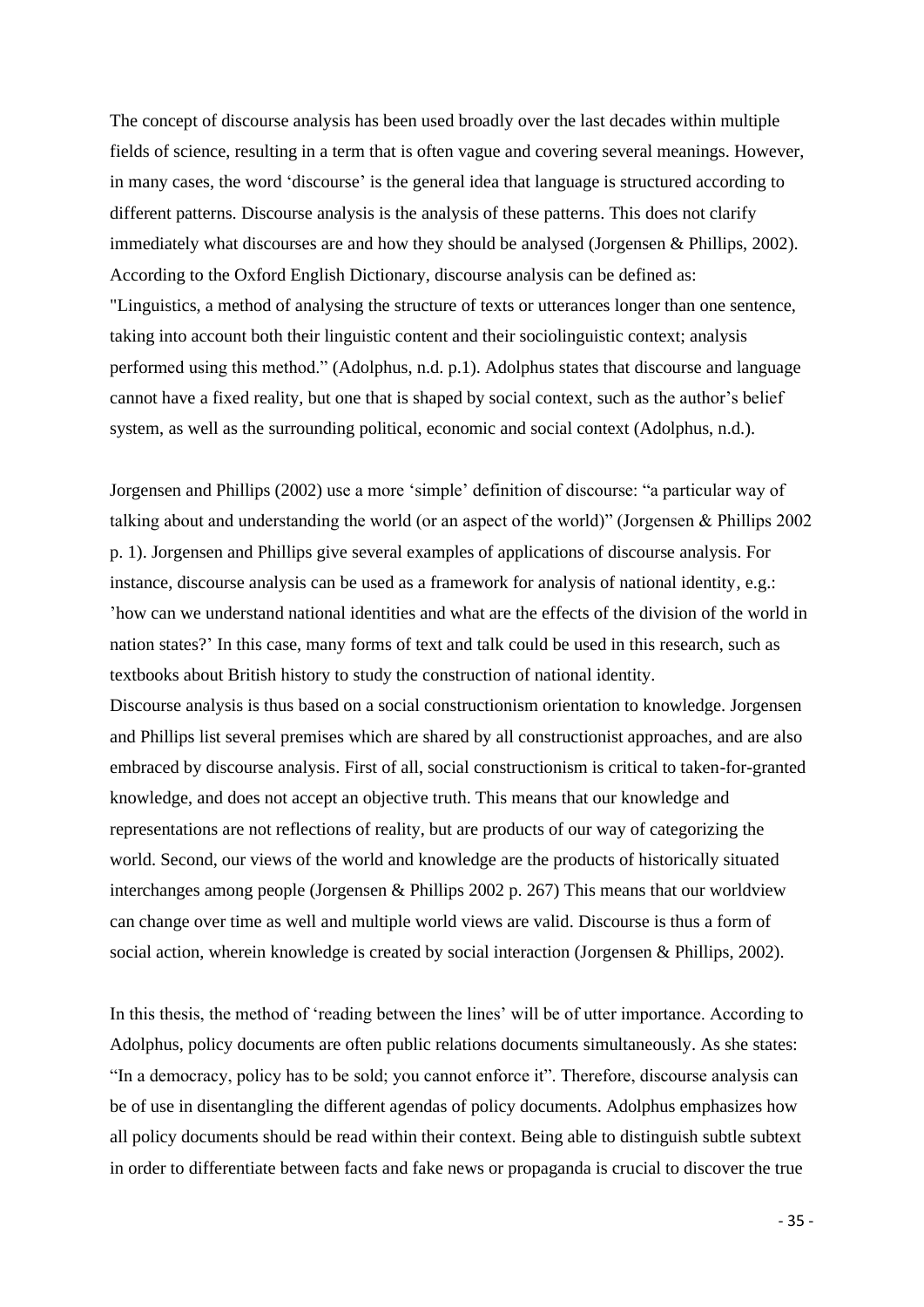meaning and intention of a text (Adolphus, n.d.). Our ways of talking do not neutrally reflect our world, identities and relations, but rather play an active role in creating and also changing those (Jorgensen & Phillips, 2002).

### <span id="page-35-0"></span>3.2.1 Advantages and disadvantages of discourse analysis

There are several advantages in using discourse analysis. First of all, it challenges the so-called "taken for granted nature of language" (Sitz 2008 in: Adolphus n.d.). It can show us how language displays subtle shifts in priorities and values, which discloses how documents may contain a hidden agenda. Therefore, it stimulates a more qualitative and interpretative perspective on for example reports, which are sources that often are only subjected to quantitative approaches. It therefore shows us the value of discourse analysis in understanding the complexity of a case (Tsoukas 2005 in: Adolphus n.d.). While critics often argue that discourse analysis is prone to subjectivity, Fierke (2004) states that discourse analysis is in fact more objective than content analysis, since it is less dependent on categories pre-chosen by the researcher (Fierke 2004, in: Herrera & Braumoeller, 2004).

However, as every methodology, discourse analysis has its disadvantages or difficulties as well. First of all, discourse analysis requires many choices on the part of the researcher, especially regarding the limits of the discourse since its boundaries are not clearly defined. Crawford refers to this as overlapping webs of meaning with no clear starting or ending points of analysis (Crawford, 2004). Additionally, researchers have to have a thorough understanding of the context of the discourse that is being analysed, which can take a lot of time and effort (Crawford, 2004). It is a question and a debate whether discourse analysis and content analysis can truly be separated from each other. Another question is whether one can use content analysis techniques within discourse analysis, or the other way around. Neuendorf argues that discourse analysis is more concerned with validity, while content analysis focuses more on reliability (Herrera & Braumoeller, 2004 p. 18).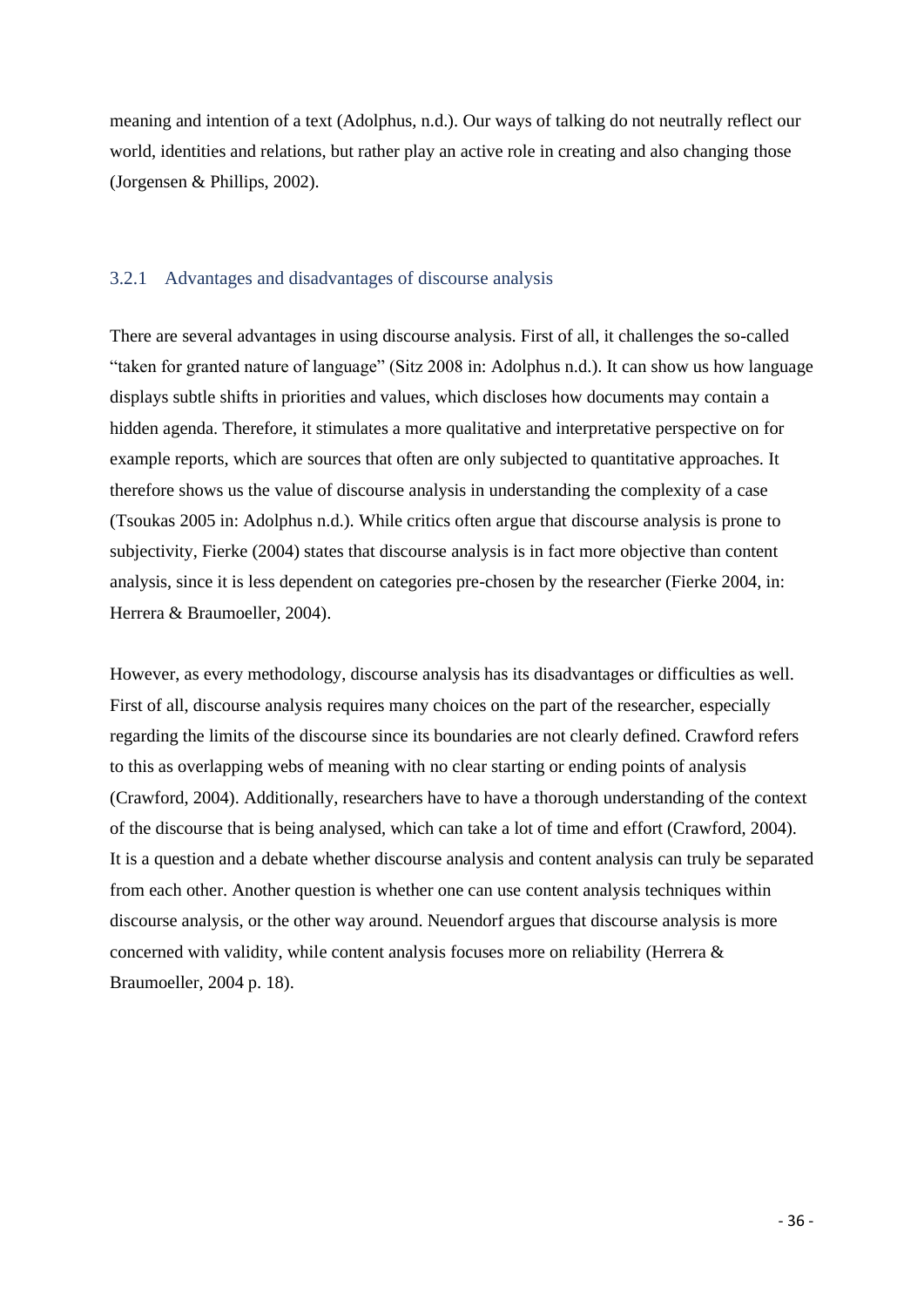## <span id="page-36-0"></span>3.3 Discourse analysis on the World Bank Land Administration Project in Ghana

As stated above, the case consists of the intervention by the World Bank in order to understand its considerations when implementing the LAP, and to get a deeper understanding of the dynamics that cause the friction between customary land tenure reforms and women's rights. In order to thoroughly examine the interventions, there has been chosen to select the LAP, since this project has gotten a great amount of attention by the international public. Furthermore, the World Bank has published an extensive amount of data concerning this project, which was in other projects often absent. One of the biggest advantages of discourse analysis is the nearly endless research possibilities from a theoretical viewpoint (Hernández-Guerra, 2014). This is at the same time one of the biggest disadvantages; there are barely clear-cut approaches available.

In this research, there will be made use of corpora. A corpus is a collection of linguistic data used as the basis for linguistic description and analysis (Alba-Juez 2009 p. 40). In this case, there will be mostly made use of text, i.e. government policy documents, reports, the media, journal articles and websites.

There is aimed to understand the discourse of the World Bank concerning their view towards land tenure programmes in Ghana. Therefore, the following starting point for this analysis is based on the method introduced by Laffey & Weldes (2004):

1. Identify the problem area or conflict

2. Specify the arguments that are given by the World Bank and its functions (e.g. persuasion, implementing certain policies) based on policy documents or other sources such as media coverage

3. What are the specific *beliefs, ideas* or *assumptions* of the dominant actor (in this case, the World Bank), and where do these believes come from? In other words; what is the context?

- ➔ This means that there should be a focus on particular *signs* (e.g. words such as 'economy', 'income', 'globalization', 'development', 'third world', 'first world')
- ➔ Investigating *articulations* ("there is no alternative", "this *must* happen in order to..") What is the tone of the message in the data sources, what does it imply?
- **→** What patterns are apparent?

4. What are alternative discourses in comparison to the World Bank's discourses? This may be criticism towards the policies of the World Bank, but also discourses of other organizations which are involved in similar issues. What makes the World Bank stand out in its discourses?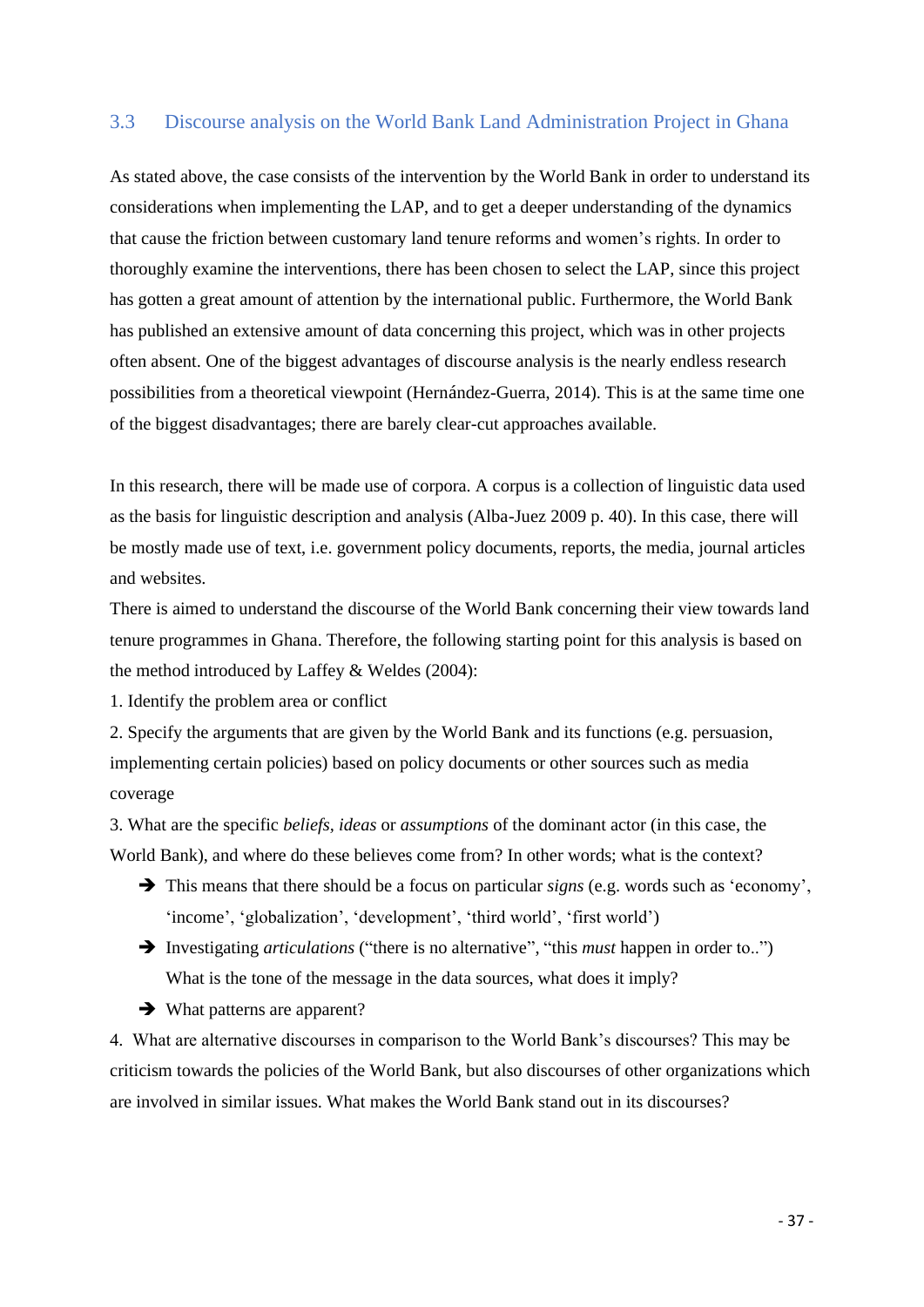For the purpose of this thesis, the analysis is focused on the Project Appraisal Document (PAD) of the World Bank Land Administration Project 2003-2008; the Implementation, Completion and Results Report of 2011 and the ICR report of 2020. Furthermore, literature and evaluations of the LAP have been analysed. These documents as a whole present an extensive overview of the why, where and how of the strategy (Herrera & Vuollo, 2016). Additionally, it gives a combination of primary data and secondary data.

In the first phase of the analysis, patterns were detected and an overall impression of the strategy was formulated.. The analysis was continued by selecting sections, sentences and certain choice of words. Thereafter, the data was organized and patterns of assumptions were detected in the documents. Subsequently, broad narratives were constructed, wherein the patterns could be organized and sectioned into discourses.

## <span id="page-37-0"></span>3.4 Limitations of this research

This research has, unfortunately, also its limitations. First of all, the researcher was not able to conduct a field research in Ghana, especially because of the Covid-19 pandemic. Therefore, it was not possible to research the intervention by the World Bank in several specific villages, since this data is not presented sufficiently by the World Bank. Given the complexity and variety of customary land practices, this means that this thesis is not able to present a thoroughly detailed examination of a specific rural area, but will instead give a deepening understanding of the policy ambitions in the country overall.

Second, there was a limited amount of time to conduct this research. Therefore, there was no possibility to analyse all documents of the World Bank concerning the Land Administration Project. Since there are around fifty reports available, there has been chosen to select the documents that were in my opinion the most valuable, such as the appraisal document, the project restructuring document and the results report. By focusing on a selection of reports instead of skimming through dozens, I believe that the analysis is more substantiated and therefore more trustworthy.

Concludingly, as mentioned earlier, discourse analysis requires many (personal) choices on the behalf of the researcher. This may contribute to a higher level of subjectivity than other methodologies. This limitation was taken seriously and was therefore considered during the discussion of the results.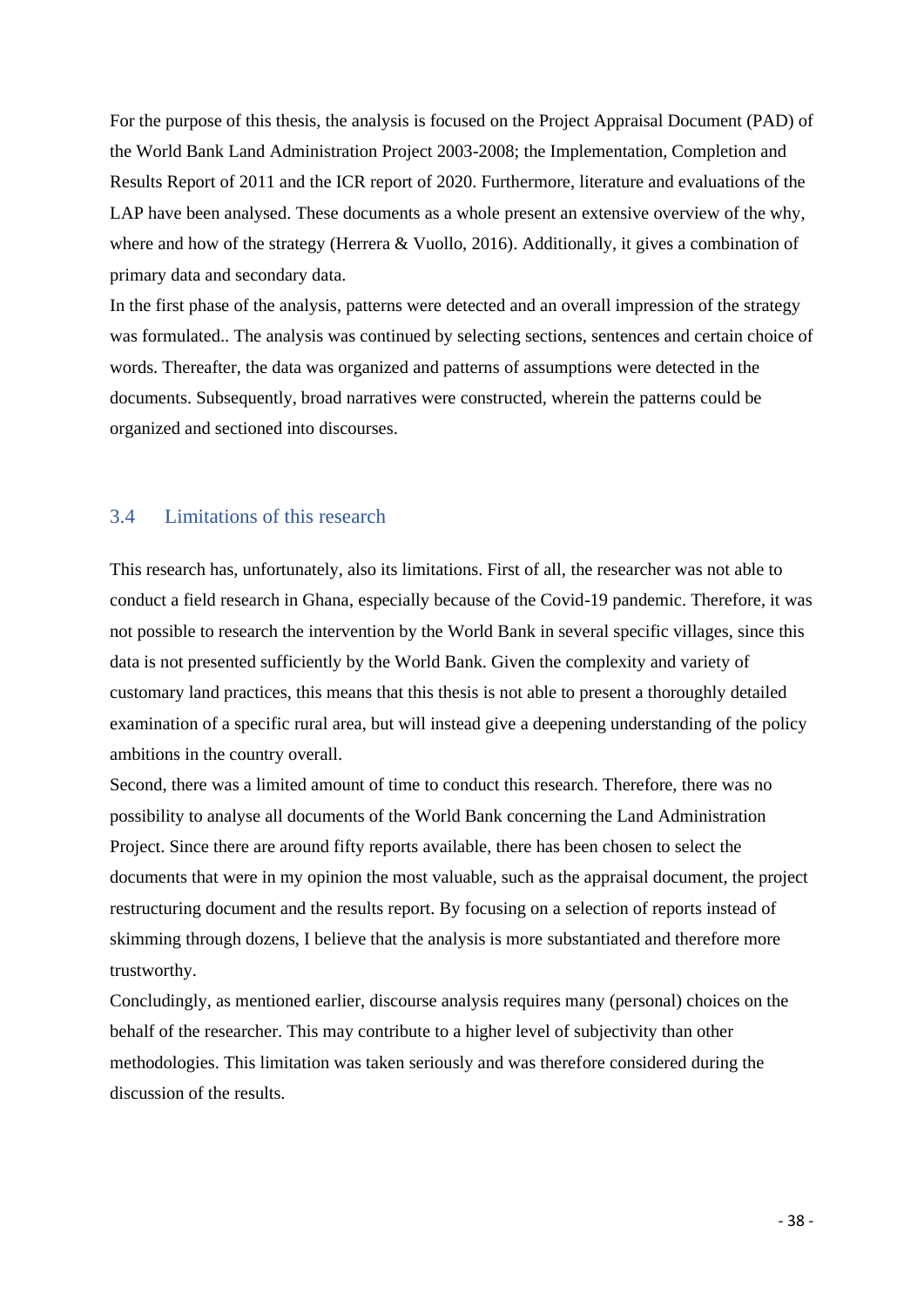# <span id="page-38-0"></span>Chapter 4. The Land Administration Project in Ghana: a gap between World Bank discourses and Ghanaian realities

*"The major driver of insecure tenure is the assumptions on which current land policies are based"* 

*- Franklin Obeng-Odoom, 2013*

## <span id="page-38-1"></span>4.1 Introduction

Due to dishonest practices, an overflow of land disputes, inaccurate maps and a low level of economic development, the Land Administration Project was developed in order to assist the government of Ghana in restructuring its land sector (World Bank, 2003). During the project, the World Bank had an active role in the construction and evaluation of the reforms and provided over twenty million US dollars (Collins & Mitchell, 2018). However, fifteen years later, the outcomes are questionable and land security remains a significant issue. Therefore, this chapter provides a more deepening understanding of the Land Administration Project. In this analysis, it is argued that the Land Administration Project is subject to multiple discourses of the World Bank which have greatly influenced the reforms. In this chapter, focus will lie on the development of the Customary Land Secretariats, since this reform aimed to harmonize customary tenure with land registration and women's land security. At the end of this section, there will be discussed what lessons can be learned from the Land Administration Project in Ghana.

## <span id="page-38-2"></span>4.2 The World Bank's Land Administration Project in Ghana

Several arguments were given for the involvement of the World Bank as the main financer and policy developer in this project. First of all, The World Bank emphasizes on the fact that the organization already funded the development of land titling and registration projects in several other countries, such as Thailand and Ivory Coast. Therefore, the World Bank claims to have a "considerable experience and comparative advantage in encouraging institutional development, long term sustainability and ensuring appropriateness of the investments" (World Bank, 2003 p. 18). Concludingly, the project would fulfil the Bank's main role in reducing poverty in Ghana, according to the monetary organization (World Bank PID, 2003, p. 6). Originally, the project would take place over a period of five years, from June 2003 until 2008. Yet, the program took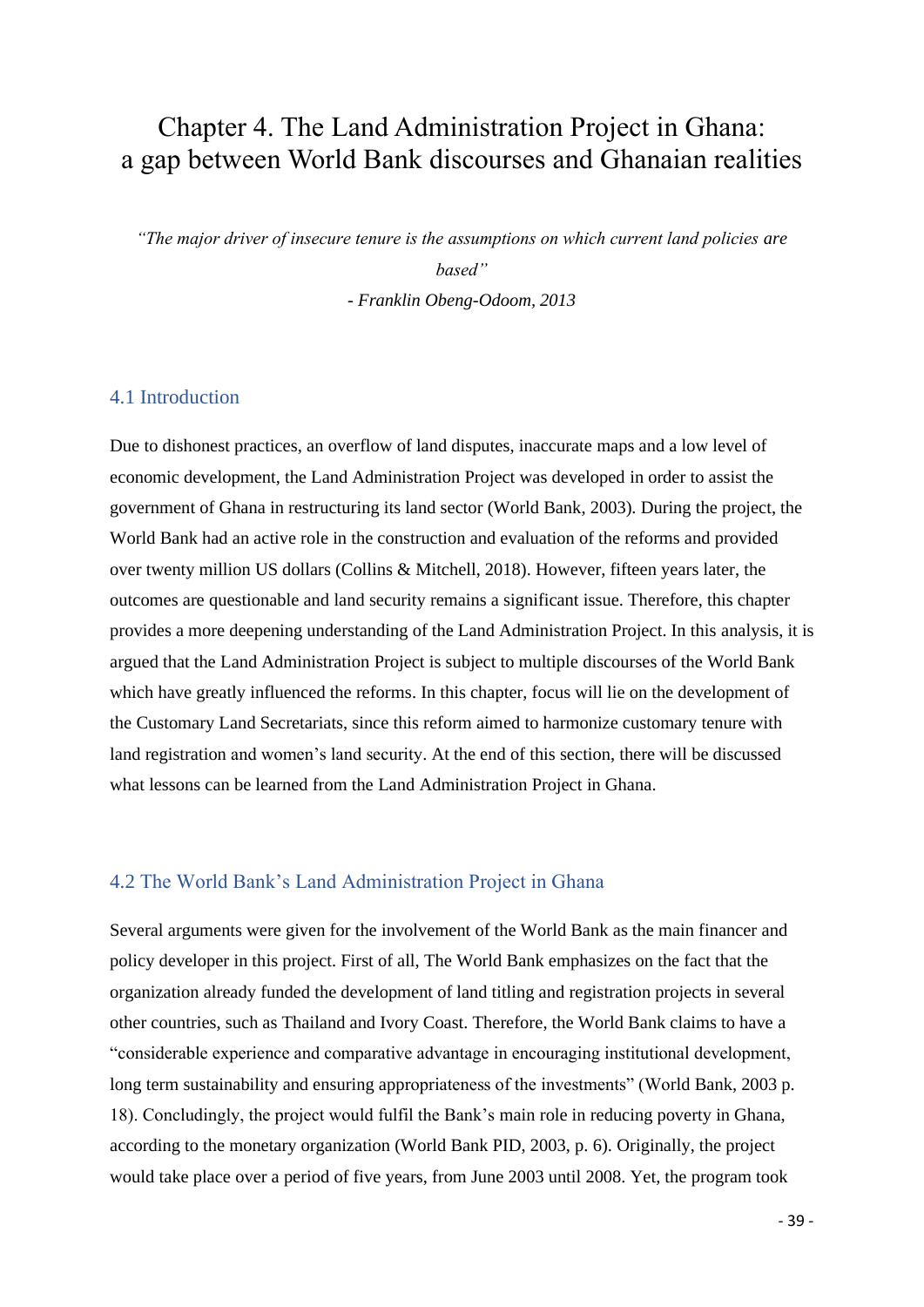longer than expected, and even a Land Administration Project-2 was constructed after the first. This second project came to an end in June of 2020 (World Bank, 2020).

The objective of the Land Administration Project was to develop a sustainable, well-functioning land administration system that is efficient, fair, cost-effective, enhancing land tenure security, and decentralized (World Bank, 2003 p. 3). However, these ambitions have been revised, as it turned out to be too ambitious and therefore unattainable within the projected time frame (World Bank, 2020). Therefore, the new final goal was to "undertake land policy and institutional reforms and key land administration pilots for laying the foundation for a sustainable decentralized land administration system that is fair, efficient, cost-effective and ensures land tenure security" (LAP 2008: 12, LAP 2009: 5 in: Majeed 2010 p. 16). Furthermore, clarity in land ownership was needed because of an overflow of land disputes and uncertainties in areas where chieftain-based land administration and management was present (World Bank, 2020).

In short, the ambitions of the Land Administration Project were to:

*-* Seek to harmonize land policies and the legislative framework with customary law for sustainable land administration*,* 

*-* Establish an efficient, fair and transparent information system of land titling, registration and valuation, with a focus on the inclusion of women

- And organize a more efficient and decentralized land administration system in accordance with government policy and compatible with cultural norms and practices (IEG 2020 p. 9)

The key ambition of this program is thus to contribute to an overall improved system of land administration, including local practices (World Bank, 2003). It is interesting to see how customary land tenure is explicitly mentioned in these goals. This shows that the World Bank acknowledges the possible contributions of customary tenure to tenure security. Harmonization of customary law and statutory institutions is aimed to achieve "through restructuring of public sector land agencies and strengthening of customary land administration authorities by the establishment of at least fifty customary land administration units; and at least ten NGOs involved in promoting local level administration and land management" (World Bank 2003 p. 3). The LAP aims to redefine the role of the state by collaborating more effectively with partners outside the government, especially traditional authorities, civil society and the private sector. Second, the project would promote the development of local conflict resolution mechanisms. Training would be provided for traditional land owners in basic land administration and records management (World Bank, 2003).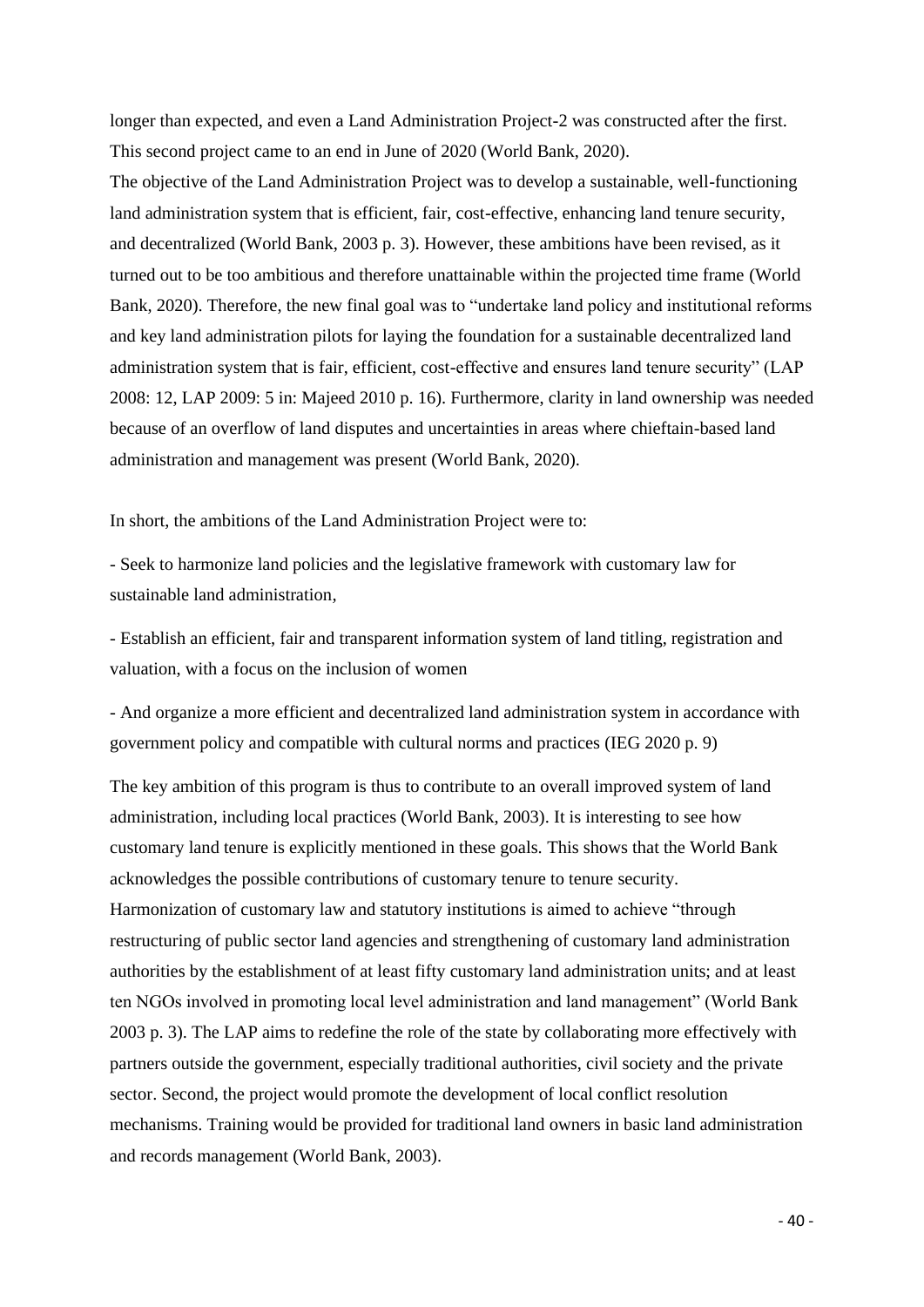### <span id="page-40-0"></span>4.2.1 Establishment of Customary Land Secretariats

As stated in the theoretical framework, land administration in Ghana consists of a hybrid system of state institutions and customary authorities or institutions (Amanor, 2009). The local land structures that determine and control land use and decision making are consisting of chiefs (in the centralised traditional political authority of southern Ghana and parts of the northern region of Ghana), and families, clans and tendamba (traditional authorities) in the Upper West and East regions (Biitir & Nara 2016 p. 528). The chiefs, clans and family heads have a fiduciary relationship with farmers who entrust them with the authority to make land decisions for, and on their behalf (Biitir & Nara, 2016). Land allocations are remaining unrecorded by most traditional land owners and customary land management is characterized by weak administrative systems. This results in a lack of consistency and coordination on customary practices and procedures. Additionally, there is a lack of awareness among traditional authorities of government policies and programmes (Biitir & Nara 2016; World Bank, 2003). Therefore, the LAP seeks to strengthen and formalise the customary land management through the establishment of Customary Land Secretariats (CLS) in order to promote good local land governance (Biitir & Nara, 2016). Customary land institutions would be able to operate effectively at community levels, in comparison to other governmental organizations (Biitir & Nara 2016 p. 528 in: Bruce 2013). A primary goal of the LAP is to strengthen these CLSs and expand the number of secretariats. This is simultaneously part of the formalisation of customary land, in partnership with the Ghanaian government and public land sector agencies such as the Lands Commission, Office of the Administrative of Stool Lands (OASL) and the Country Planning Department (Biitir & Nara, 2016).

The main functions of the CLS are to develop landholding rules, to adopt simple land use planning in order to minimise inappropriate land use, to educate the local people and to identify and resolve overlapping claims of rights among landholders. Additionally, CLSs have the task to establish simple registries to record land holdings and to develop mechanisms that should improve the security of most vulnerable groups, such as women (Ehwi & Asante 2016; Biitir et al. 2017). Land boundaries of traditional areas and individual land rights within these areas are supposed to be mapped and registered at the Regional Lands Commission (Ubink & Amanor 2008 in: Lanz et al., 2018). Any land transaction needs to be validated by the appropriate CLS. To quicken the process of safeguarding land rights, hope has been put on the advanced technologies and innovative land tools in the form of digital mapping and the use of Geographic Information Systems (GIS) (Lemmens, 2019; World Bank, 2003). The World Bank adds that the land property register is public as well, which means that anyone can see what rights have been registered to whom, "providing for the first time a transparent system of registration of customary rights" (WB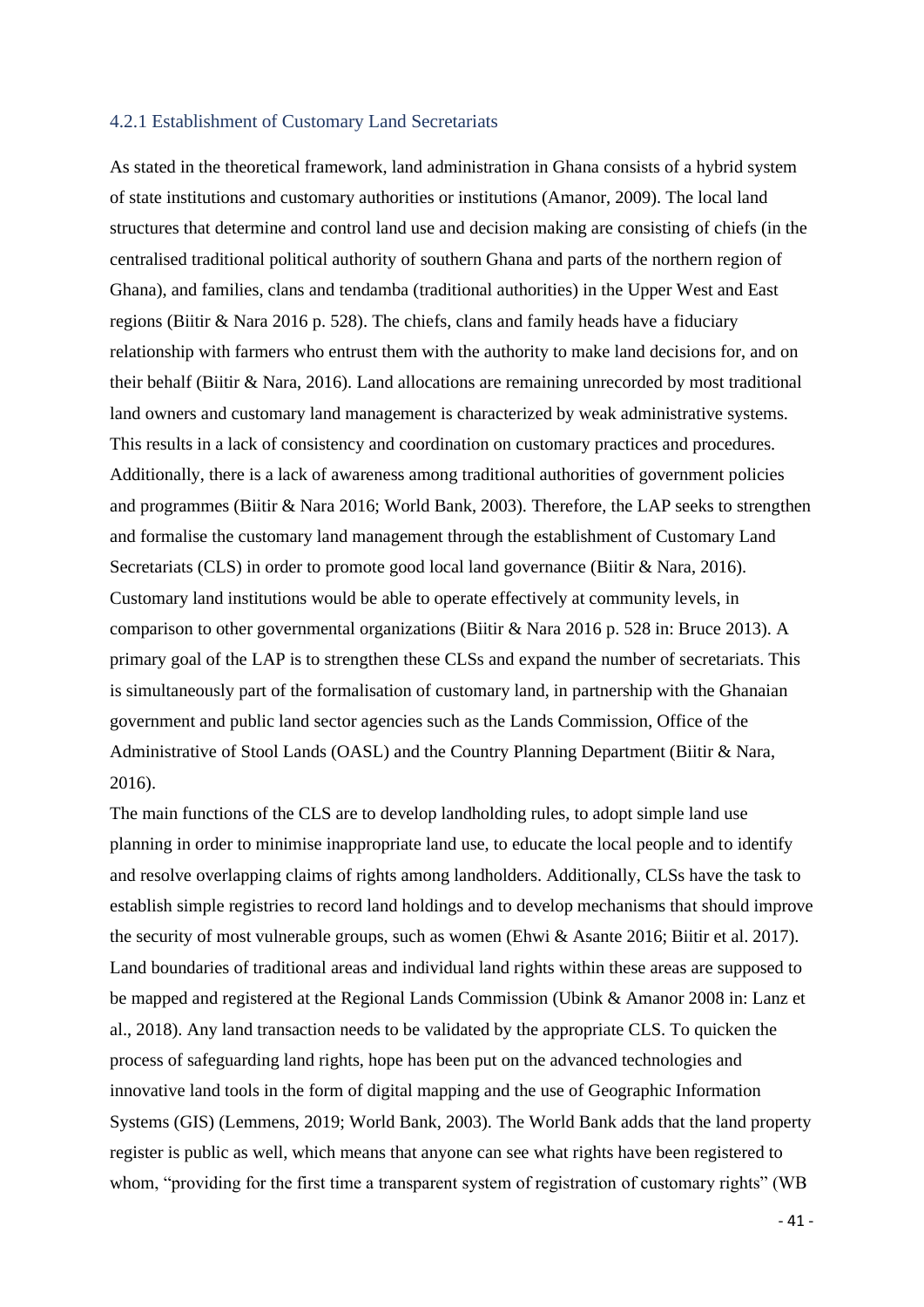2020, p. 17). Owners of land will receive a certificate as proof of their registration (Spichiger & Stacey, 2014).

These ambitions are interwoven with each other and already show some friction. As is shown by research, traditional authorities tend to have a negative impact on women. Thereby, customary practices and official registration of land parcels seem to be actually quite contradictory. Therefore, it is interesting to research how the World Bank envisions a method on how this can be achieved. As can be observed from the main project components, the project's concept of tenure security consists of strengthening laws on land rights, strengthening CLSs, clarifying customary land borders, raising public awareness of land rights and registering claims to land (IEG, 2013). On the one hand, there is an ambition to create more accessibility for the rural masses, and on the other hand there is an desire to protect women's land security. Referring to the literature discussed in the second chapter, this could cause friction.

### <span id="page-41-0"></span>4.2.2 Alternative Land Dispute Resolution Mechanisms

In 2004, there were around sixty thousand land cases pending in court (Kuusaana et al. 2013). There was indicated that the average time to settle a dispute was between three to five years, but could take as long as fifteen years as well (Kuusaana et al., 2013). This enormous amount of incidences of land disputes caused the World Bank to invest in Alternative Land Dispute Resolution, in order to fight the high level of distrust between parties and conflicts over land. Within ADR, customary laws and local community mechanisms are used in order to settle disagreements over land. Because of the high amount of disputes, the World Bank proposed in its LAP that land cases would only go to court when the available ADR mechanisms fail to settle the case. This would ease the growing number of pending cases in the state courts, but would also help to de-escalate conflict that could otherwise lead to violence and even deaths (Kuusaana et al., 2013). However, it remains a choice for the conflicting parties to decide to either resort to the state court or customary court. But, since state courts are known for their slowness, ADR provide several procedures to serve as a cheaper and faster alternative for the average citizen, particularly the rural poor. This group often lacks resources, or simply experiences long physical distances to make use of state courts (Kuusaana et al., 2013).

Even though these mechanisms already exist within customary systems, the World Bank argues that these mechanisms should be spread over the entire country of Ghana, since it would "ensure the claims of vulnerable individuals and groups are adequately identifies and fully protected" (WB 2003 p. 26). Statutory judges may lack knowledge in specific customary land matters and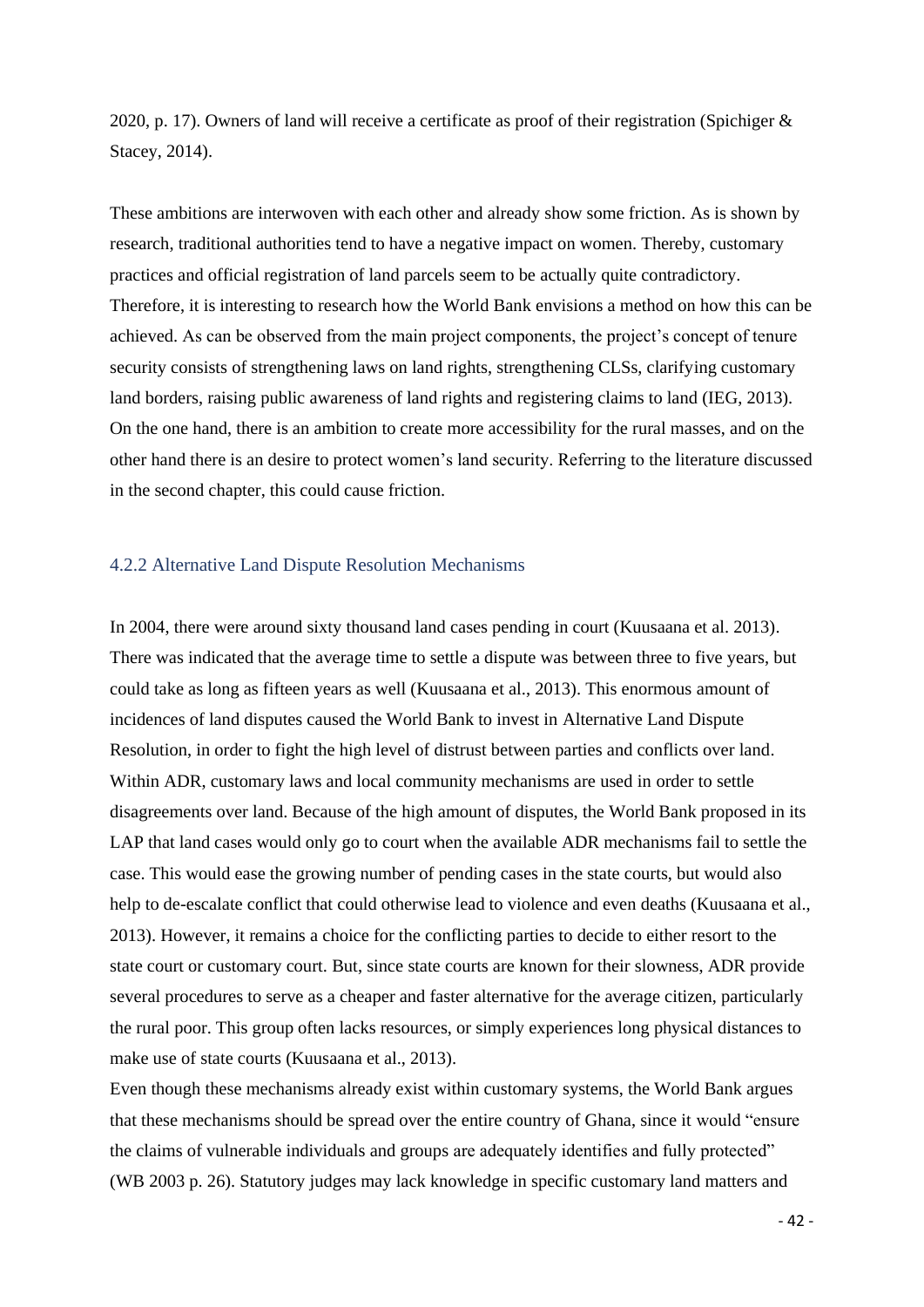may therefore be unsuitable to give proper judgement in land disputes. Therefore, there is argued that land experts and traditional authorities are more suitable to resolve disputes. In order to support these authorities, involved NGO's will play a central role in developing, but also encouraging, the use of effective dispute resolution mechanisms which should be acceptable to the local communities (WB 2003 p. 28). Furthermore, the World Bank lies a focus on monitoring and evaluating this process: "NGOs will also be involved in ensuring that the process of monitoring, evaluation and impact assessment is participatory by building the capacity of communities to become actively involved in these project activities" (WB 2003 p. 28). Despite this form of control, ADR seems to increase the responsibility of the traditional authorities to reconcile in case of a land conflict, which gives the authorities an acknowledgement of their legitimacy. This will be discussed later on.

## <span id="page-42-0"></span>4.3 Discourse analysis on the World Bank's Land Administration Project

The World Bank Land Administration Project reports attempt to give a comprehensive approach to development in Ghana considering land registration. Different patterns and tensions were detected while analysing this document. These patterns and tensions are described in the form of multiple discourses. In this section, there is light shed on the ways in which the World Bank's strategy perceives land tenure in relation to the theoretical framework. The aim of this analysis is to research the World Bank's assumptions which are often taken for granted, but are of great influence on the execution of land reform projects (Herrera & Vuollo, 2016).

The discourses that have been analysed, consist of the following:

1) A discourse with a predominant focus on economic prosperity and modernization

2) A discourse wherein the World Bank presents an optimistic level of trust in traditional authorities

3) A discourse wherein women remain in the background despite some efforts to improve their position

Naturally, these discourses are intertwined with each other and potentially involve some contradictions as well. However, to create a clear overview, for every actor a separate discourse has been composed.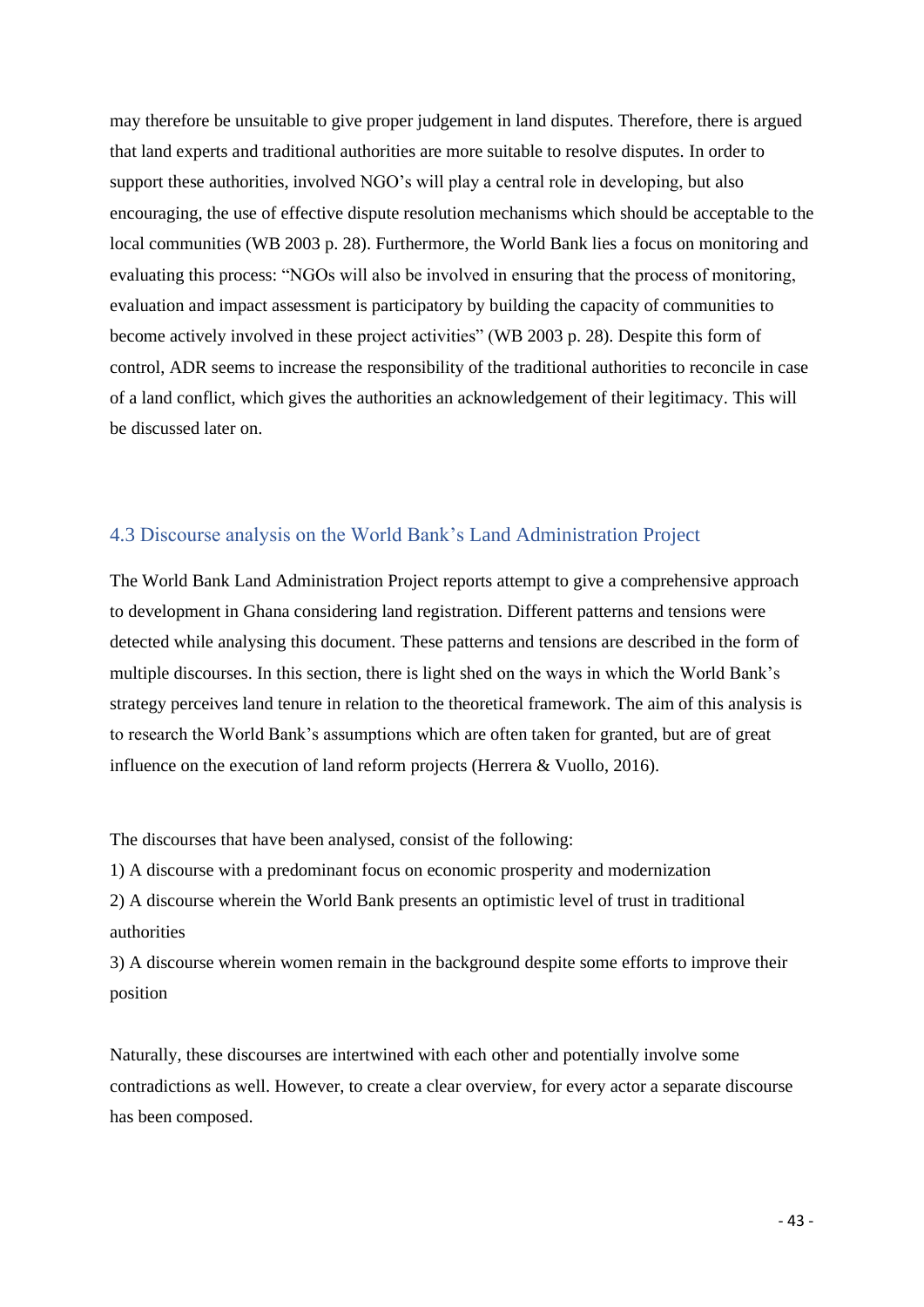### <span id="page-43-0"></span>4.3.1 Discourse 1. Modernization and economic prosperity as primary focus

The first discourse that is unravelled in the LAP documents is a discourse wherein a reoccurring pattern of emphasis on modernization of the land tenure system and economic prosperity is being placed on the foreground. In its Project Appraisal Document, the World Bank describes how Ghana's land sector is an "underdeveloped land registration system and inefficient land market" (WB 2003 p. 6). By phrasing the land sector as "underdeveloped" and "inefficient", a focus on economic prosperity and productivity seems to be clearly apparent. Furthermore, by stating how Ghana could achieve "a *relevant* system of land administration" (WB 2003 p. 48), there is implied that Ghana's current system has no relevance according to the World Bank. Many transactions within the land market are informal, "and therefore the revenues that could be generated for national and local governments are lost" (WB 2003 p. 7). At the same time, landholders would benefit economically as well. As a result of improved land security and improved access to formal credit, landholders could increase their investments and therefore their productivity and overall income. In order to make land registration attractive, the costs of land registration are as low as possible (WB 2003 p. 63).

Such citations could reveal a certain view of how a country should be constructed according to the World Bank; namely with the help of modernizing and improvement with the help of technology (WB 2003 p. 11). Instead of using words such as "change" or "adjust", the choice to formulate the reforms as 'improvements' also could be perceived as a contribution to this discourse. In conclusion, economic growth and increasing productivity is mainly presented as the ultimate path to development, by "formalizing land markets" (WB 2003 p. 6), and "developing the land market" (p. 3), and "the need to correct land market distortions" (WB 2003 p. 44).

Furthermore, attention should be paid to the terminology that was used to describe the people who work on the land: "The main objective of the LAP is to develop a structure for the land administration sector as a whole that would achieve transparent, effective and efficient delivery of land administration services that "satisfy customer requirements" (p. 46), referring to people who aim to obtain a piece of land. By mentioning the satisfaction of customer requirements, there could be argued that the Ghanaian traditional system of land is not truly acknowledged, but is instead again dominated by a more economically efficient approach to land markets. However, the World Bank does state that it recognizes the value of traditional land rights arrangements. However, by stating that "traditional tenure arrangements *may* be more costeffective in increasing tenure security and *even* in providing a basis for land transactions" (p. 17), several remarks could be made. First of all, by using the words "even" and "may", traditional tenure arrangements are presented as somewhat inferior. Second, by only focusing on cost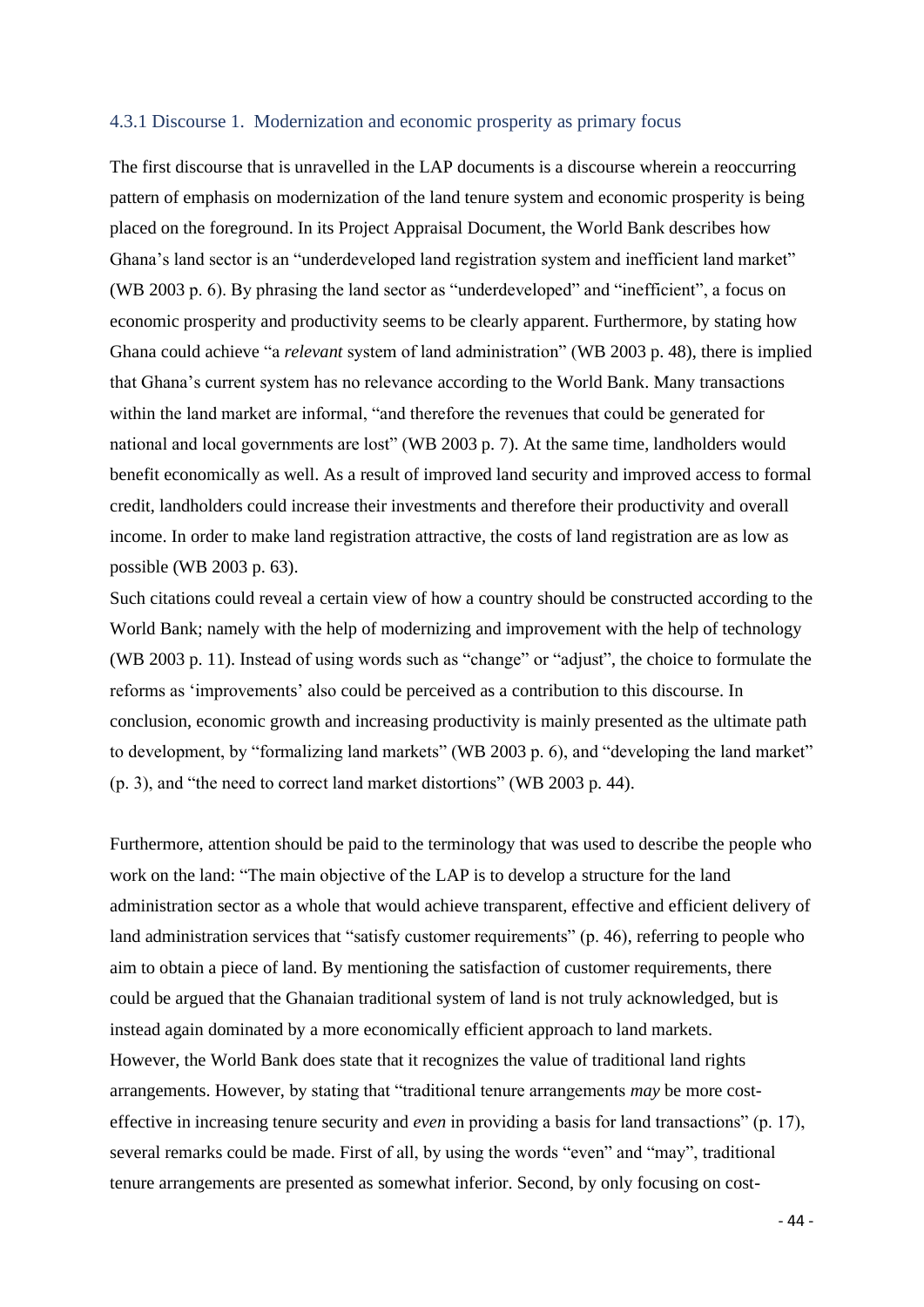effectiveness as an advantage, the World Bank's seems to show a lack of knowledge about traditional arrangements. Instead, the overall focus is lied on the financial possibilities that could be created if the reforms designed by the World Bank are implemented.

#### *Theory of change*

In its project appraisal, the World Bank makes use of theories of change in order to underwrite their policy decisions. Theories of change are often used by organizations and companies in order to achieve their project goals. These theories are based on a certain argumentation of why and how a desired change is expected (Center for Theory of Change, n.d.). By first identifying the desired goals, an organization works backwards in order to identify all conditions to realize this outcome. According to the World Bank's theory of change in this case, the conditions that are necessary in order to improve economic growth consist of a proper organization of the key components of land administration (such as registration of deeds and titles, laws, policies and court performance) and land management (proper land procedures, map development and improved capacity). If these key components could be improved, then institutions such as the CLSs and the Land Use and Spatial Planning Authority would have the needed resources such as human capacity and technology in order to be more productive and transparent. This would therefore lead to improved land investments, which would increase the earnings of the government agencies. These earnings would in return provide proper land services deliveries (ICR 2020 in: IEG 2019 p. 6). While this theory does seem to focus on the benefits for the local landowners, more emphasis is lied on the increased revenues of the Ghanaian government.

In order to persuade the Ghanaians of the necessity of the reforms, the World Bank proposes a public awareness campaign "to educate the populace on the social and economic advantages of land title registration to pave the way for systematic land titling in areas where it is deemed suitable" (p. 31). Especially the last part of this sentence is of importance, since it suggests that the World Bank does seem to realize that formal land registration is not always fitting. It reveals a certain development wherein the World Bank seems to be informed about negative consequences of formal land titling. The organization mentions in its appraisal document the mistakes that have been made in former projects. It states that the Bank now realizes that "land policy should be viewed as an integral element of a broader policy dialogue rather than as a string of narrowly oriented technical interventions… Moreover, the social and political sensitivity of land issues and the need to adapt to site-specific conditions often require that carefully designed, small circumscribed area experiments should be conducted and evaluated before any fundamental nationwide policy change is implemented" (p. 17). This is interesting, since the literature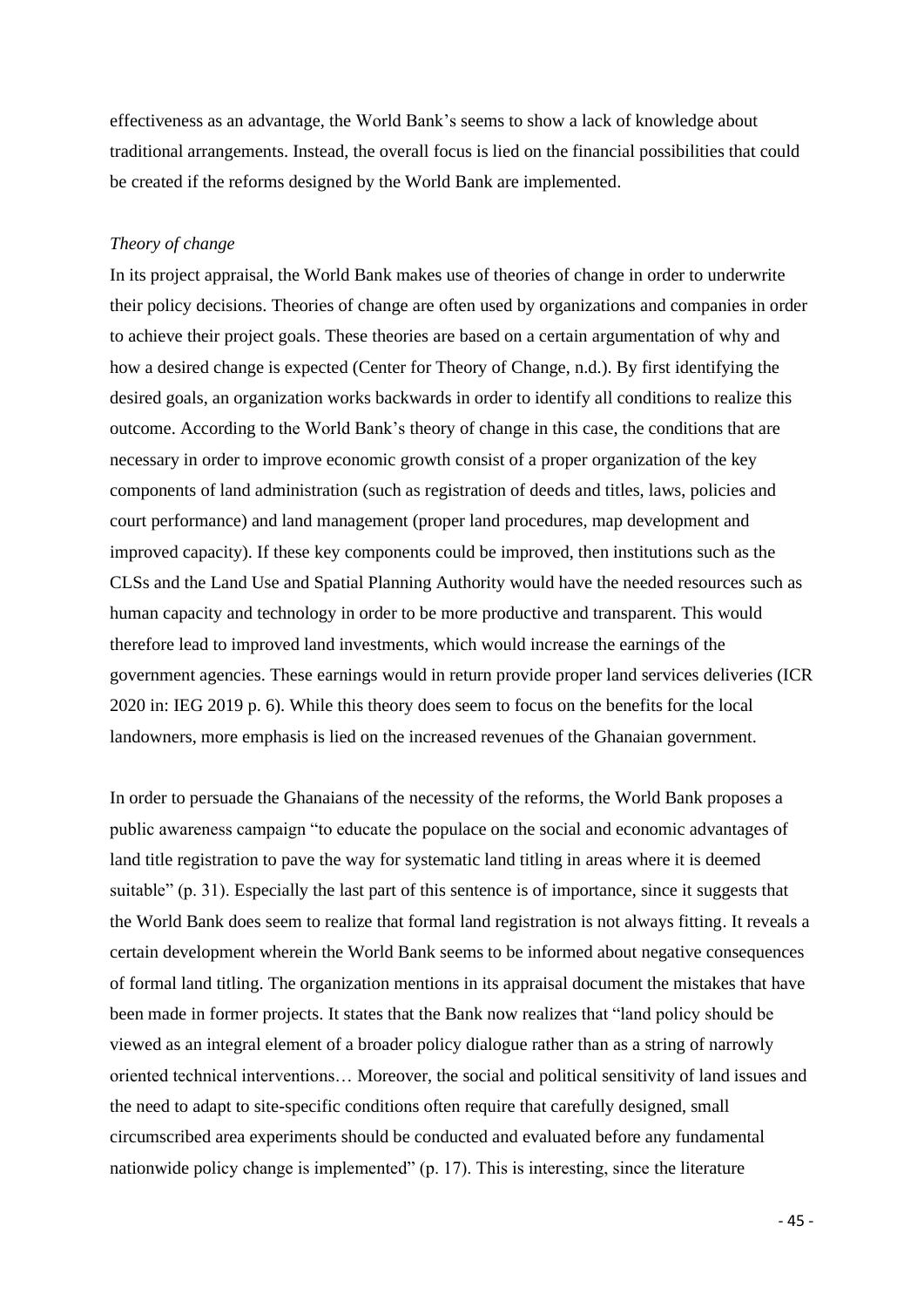mentions that the World Bank does not acknowledge these factors sufficiently in practice. Indeed, as will be discussed seen later on, this knowledge will barely be put into practice.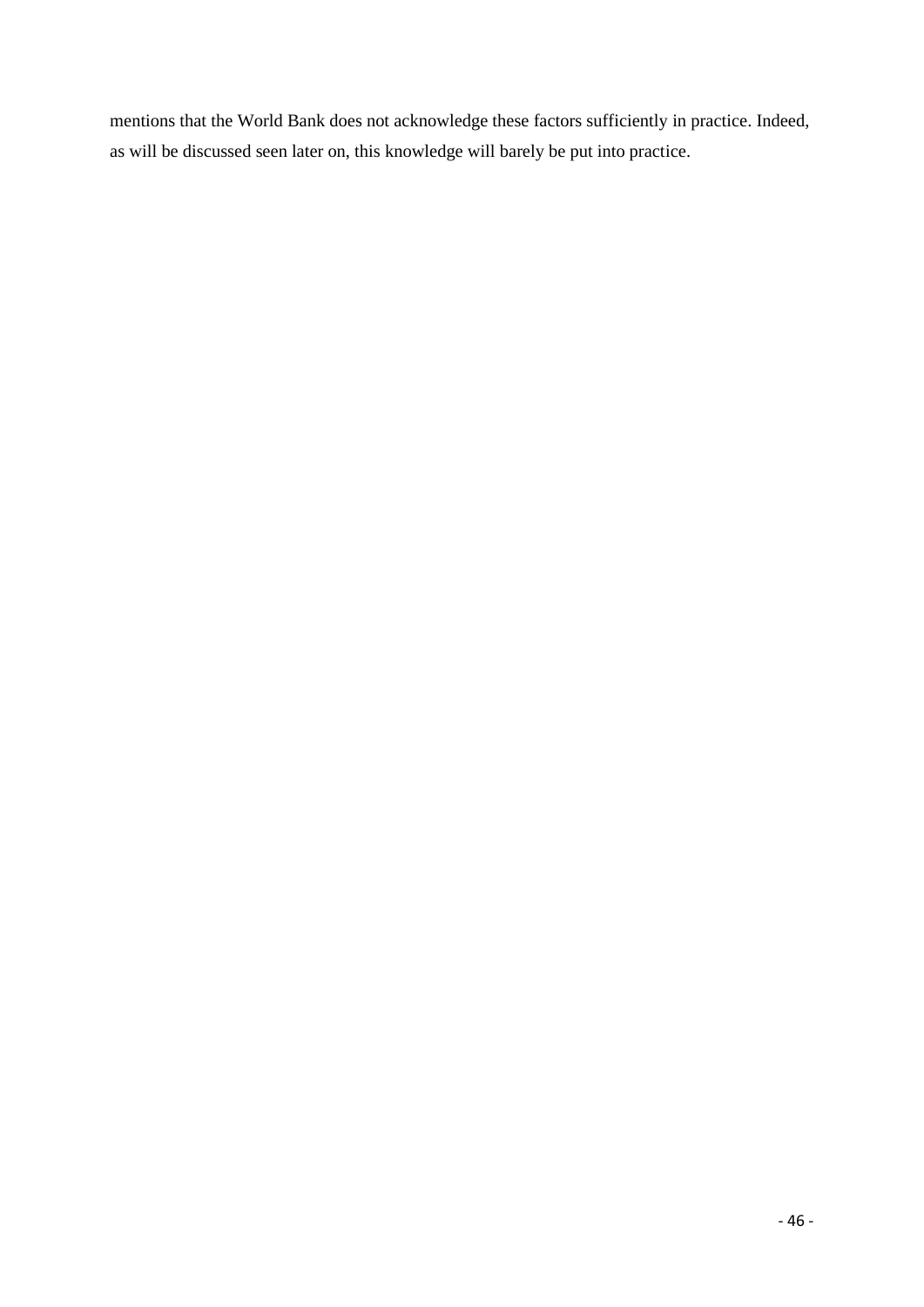### <span id="page-46-0"></span>4.3.2 Discourse 2. High level of trust in traditional authorities

A second pattern that is recognized in the policy documents of the World Bank concerning its LAP in Ghana, is a reoccurring high level of trust in traditional authorities.

According to the appraisal document of 2003, political commitment and willingness to participate of the traditional authorities and land owners is one of the biggest keys of success or failure in this project. In this document, the World Bank states that Ghanaian state agencies have not developed proper mechanisms for active collaboration with traditional authorities and all land stake holders, as the big variety of land sector agencies has created fragmented land administration responsibilities. This leads to errors in land records and lengthy land acquisition procedures due to conflicting claims to ownership (WB 2008 p. 7). Therefore, the World Bank aims to improve customary land management by the creation of Customary Land Secretariats (Ubink, 2018). By implementing these CLSs, the World Bank tries to stimulate community-level participation, establish a decentralized public land record, but also aims to reinforce the level of accountability of traditional authorities through training. Despite the academic acknowledgement that some traditional authorities pursue private gains at the expense of communal interest (WB 2003 p. 5), a high level of trust is put in the functioning of the CLSs, which can again be seen in the following quote:

*"Strong partnership will be developed with traditional authorities for effective and participatory land administration and management and for instituting alternative land dispute resolution mechanisms" (WB 2003 p. 10).*

Such an approach starts from the assumption that the customary trustees of land and elders are willing and even have a "demand" to pursue collaboration with the World Bank's project, which is based on a rapid social assessment (World Bank, 2003 p. 24). Even though the possible risk of lack of willingness is shortly mentioned in the project appraisal, not much doubt is expressed in the documents about this issue. In this assessment, there was identified that customary land authorities mainly see the project as an opportunity to discuss and negotiate with the state for the repeal of "perceived oppressive legislation that has contributed to the usurpation of powers vested in customary forms of governance" (WB 2003 p. 24). It may seem that there has been some lack of time in order to constructively discuss the reforms with the traditional authorities. There were no indicators present in the results framework to be able to evaluate the efficiency, quality or even transparency of the CLSs (IEG, 2019). Therefore, it is also not clear whether the traditional authorities were aware of certain requirements. Given the fact that eighty percent of the land in Ghana is held under customary tenure, the implementation issues of the CLSs may have been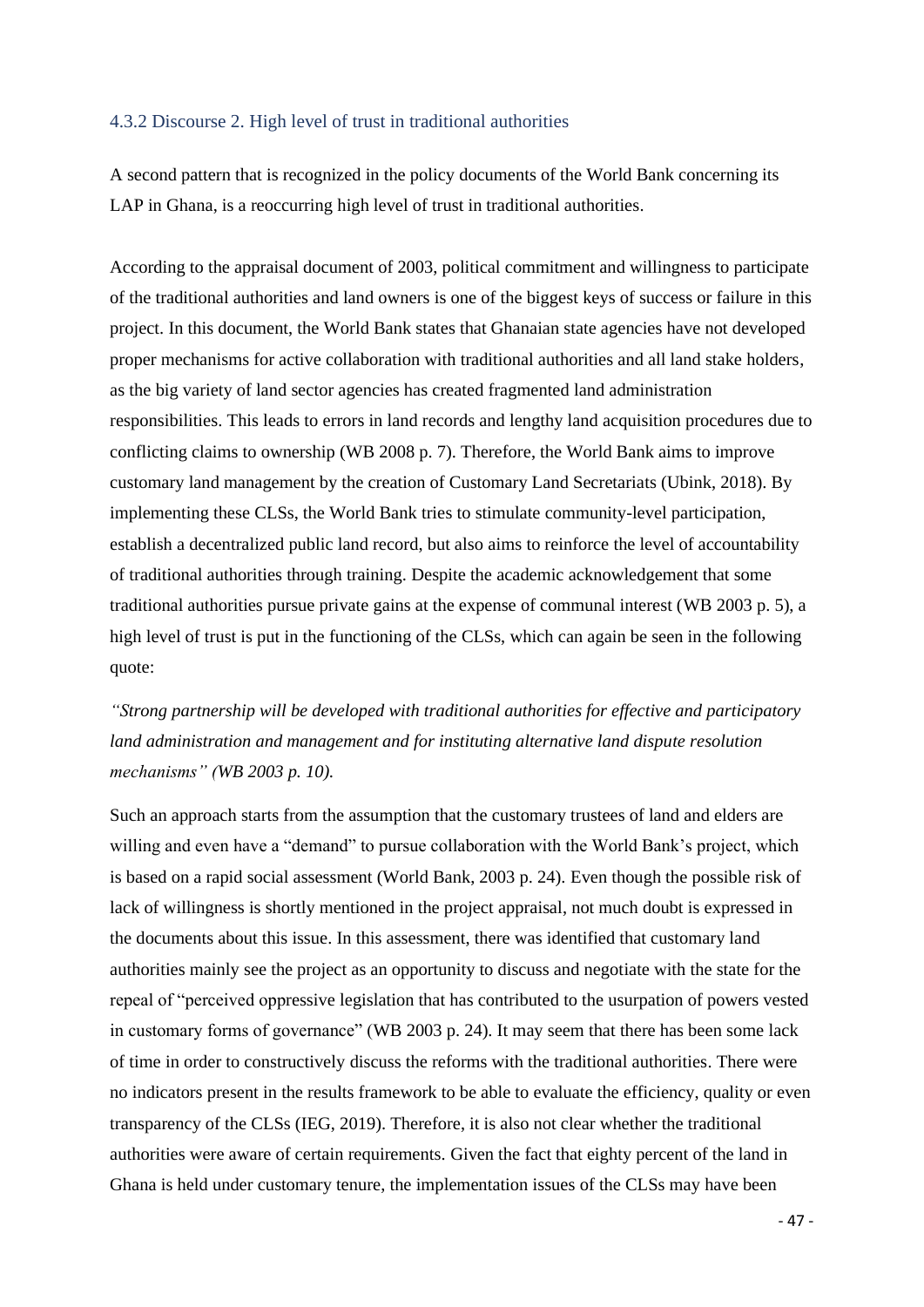underestimated in this case, as it is a massive operation. However, some training and schooling was provided, maybe with the aim of influencing the traditional authorities in their policy making: "the types of training required to upgrade the skills of the staff of these agencies as well as personnel of the customary land councils will be identified, using skill gap analysis" (p. 22). Since the results of the project were questionable, there could be wondered whether these trainings were sufficient

Furthermore, critical assumptions in the Land Administration Project documents were quite strongly presented; "Public land management institutions and traditional authorities will collaborate effectively" (p. 37), which is notable because there is considerable evidence of traditional authorities abusing their powers. As Ubink (2018) also underlines, not much emphasis in the document was laid on the fact that customary powers may show opportunistic behaviour and the project lacks a wide and open discussion of chiefs in traditional land administration, or possible screenings that could be done in order to limit opportunistic behaviour (Ubink, 2018). It seems that the cooperation of these traditional chiefs is of such importance that the World Bank might be afraid of the possibly of scaring them off. What also endorses this suspicion, is the fact that the Project Appraisal Document of 2003 does not make specific provisions on how customary lands should be managed by traditional authorities (Ubink, 2008).

### *The 2020 end report: overall positivity*

In spite of these observations, the 2020 Results Report of the World Bank spoke of a successful establishment and strengthening of CLSs. While multiple researchers criticize the negative consequences of increasing the power of chiefs, the World Bank continues to perceive the role of traditional authorities as a key factor in the success of the project (WB 2020 p. 17). The World Bank claims to have registered the customary laws that are used in the land systems by documenting and then validating with the community and customary authorities (WB 2020 p. 16). There is no clear notion of abuse of power in the report, even though this is widely set out in independent researches. Instead, the World Bank states in its report that "it is still an early stage for assessing the longer-term impact of CLSs and they cover only a small proportion of the country, but it appears that a sustainable and practical model has been developed" (WB 2020 p. 17). In its last report, the World Bank briefly mentions the opportunities for elites to abuse their role, and it does admit that methods to ensure the social equity are not robust and should be monitored better. However, it does not elaborate on how this should be done (WB, 2020). So, the document does acknowledge the doubts that the World Bank first had about the CLSs, however they do now emphasize the positive impacts they are starting to have, claiming they have good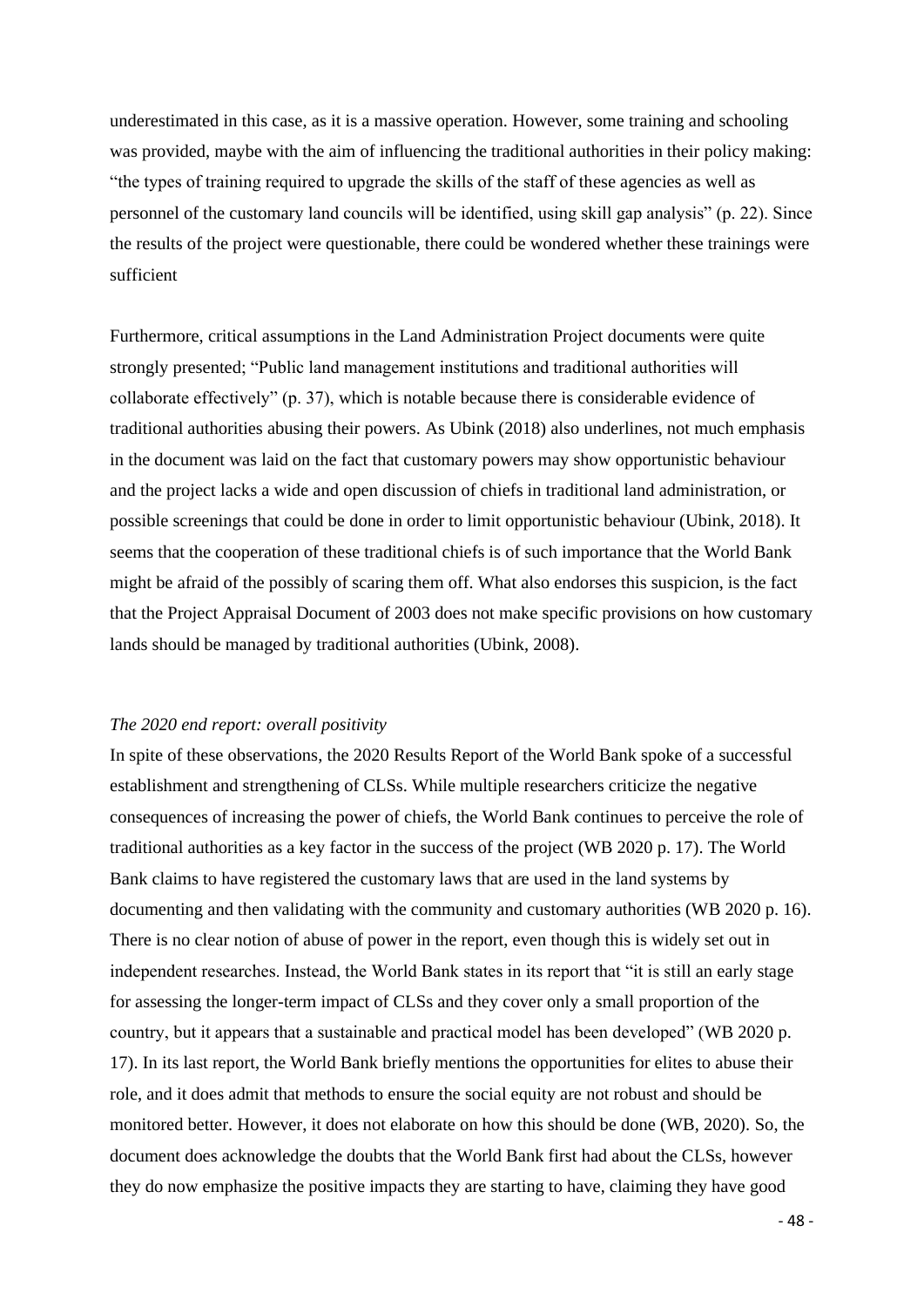evidence that CLSs are supporting people to solve disputes, regularise their rights and helping chiefs to manage land for which they are responsible through leasing and assignments (WB 2020 p. 17). Demand by customary authorities to establish a CLSs continues to grow. Trainings and manuals given by the project team were perceived as very effective, wherein outcomes actually exceeded expectations (WB 2020 p. 24).

Again, it is notable that there are only few lines written about opportunistic behaviour, despite scientific evidence and acknowledgement of this behaviour by the IEG. Instead, The World Bank states that it is still an early stage to assess whether the CLSs will continue to move into the right direction. It shortly mentions the importance of monitoring, but does not provide clear solutions and leaves the issue mostly in the middle (WB 2020). Thus, the project did not elaborate on what kinds of checks on the power of the traditional authorities were specifically needed to prevent them from such behaviour (IEG, 2013). It seems that the World Bank underestimated these risks and overestimated the understanding the local chiefs had of the implementation of CLS (IEG, 2013).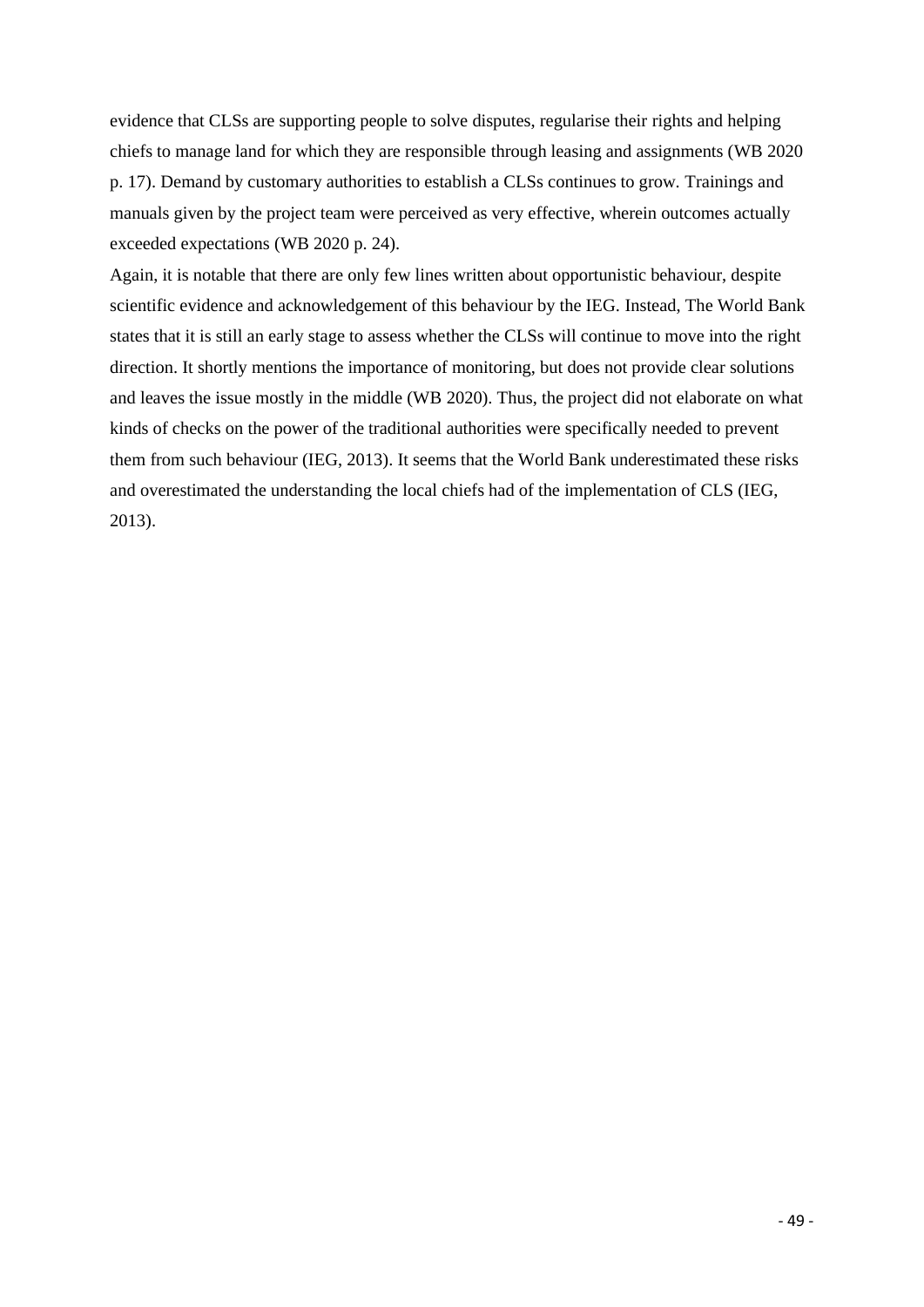#### <span id="page-49-0"></span>4.3.3 Discourse 3. Women remain in the background

A third pattern that was being recognized in the World Bank's documents seems to show goodwill towards improving the position of the Ghanaian women, and also acknowledge their fragile position. As stated in the Project Appraisal Document of 2003, land ownership of women is heavily depending on the customary laws that are exercised by different ethno-cultural groups (WB 2003 p. 26). According to the PAD, several actions are therefore necessary in order to secure their fragile positions. First of all, a social development expert should be assigned in order to protect the social development objectives. Furthermore, the World Bank states that several studies should be conducted in order to provide feedback on the social impacts of the project. Additionally, involved NGOs should actively participate in the program in order to inform, educate and assist the communities in the reforms. This involvement of NGOs should make sure that no vulnerable parties are disadvantaged by the project (for example, being excluded from their rights to receive a title). Thereby, the World Bank emphasizes that independent supervision and monitoring is necessary in order to measure project performance in terms of social development: "One social development outcome in relation to titling and registration is ensuring that women's rights to land are respected, including recording of the names of both spouses on the title of joint family properties" (World Bank 2003 p. 26).

Besides the fact that the project would sponsor specific studies into the phenomena of gendered access, it also pursued to work together with customary authorities to help them adopt new procedures to attend to the land rights of women (World Bank 2003 p. 11). To realize this goal, traditional authorities will be assisted to develop formulas which ensure that poorer members of the community are not made landless when rural lands are converted into urban housing plots (p. 12). Furthermore, an action plan would be developed to sensitize project and partner staff on gender issues in order to "ensure greater understanding of the need for participation of women in project activities and decision-making", and "moreover, it is expected that women will be encouraged to participate and be represented in a meaningful way in staffing and decision-making as these relate to project activities" (World Bank 2003 p. 26).

This quite elaborate action plan seems to reveal that the World Bank is informed about the possible loss of land for vulnerable groups as a result of project activities such as titling. They acknowledge how in general the poor and vulnerable are "most likely to lose rights through this process" (World Bank 2003 p. 27). Therefore, the former ideas show how they would like to solve these issues.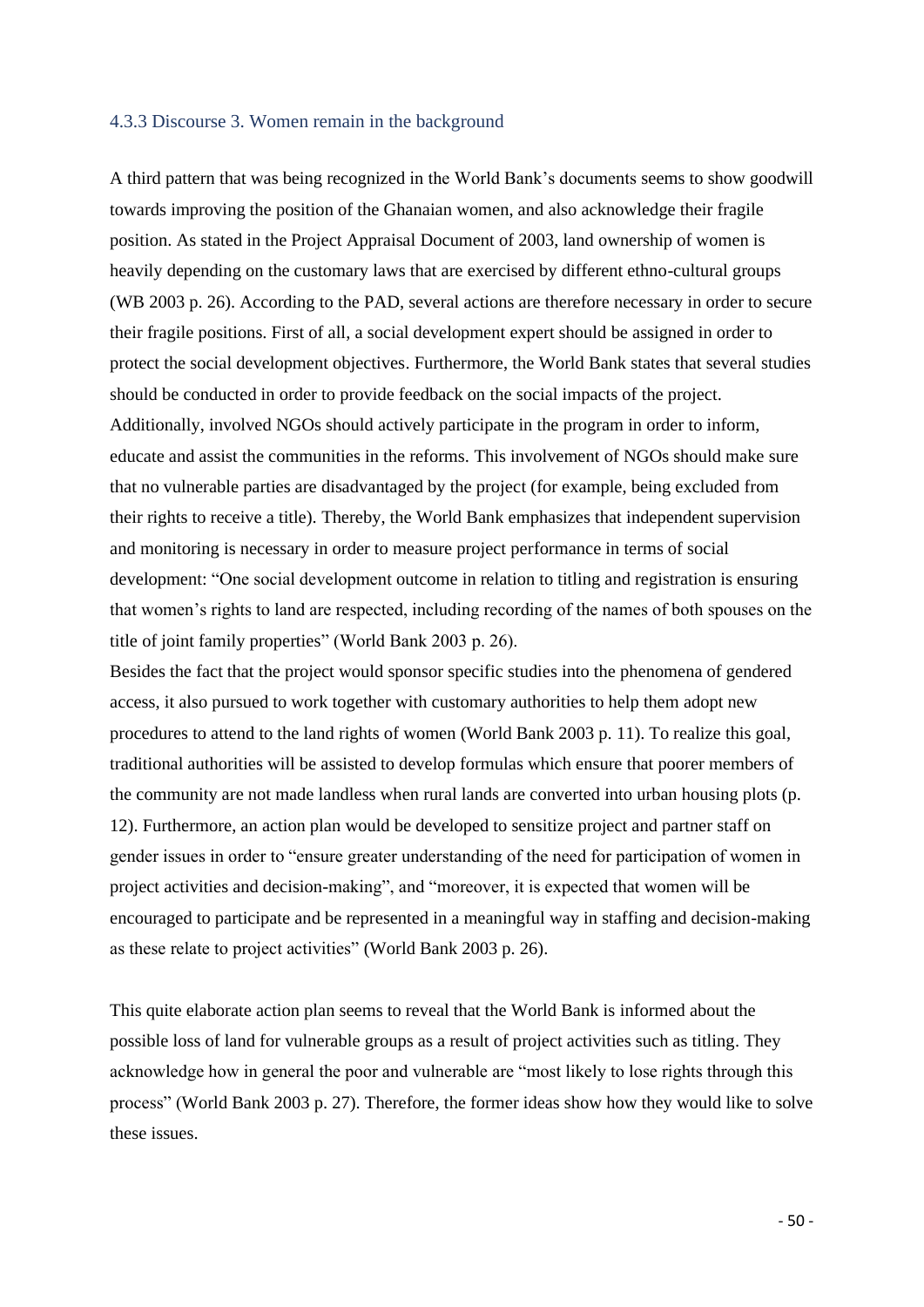It is valuable to mention that clearly changes have taken place over the last decennia. As wherein a World Bank report from 1975 did not even mention 'gender', 'female' or 'women' at all, we can no longer speak of a complete gender-blindness in World Bank projects (Ravnborg et al., 2016). Despite this positive development, truly practical interventions with clear indicators and evaluations are lacking in the documents. In the additional annex of the Project Appraisal Document, a small piece is written about the issues women face in Ghana considering land tenure. However, the World Bank does not suggest any clear interventions. Instead: "In the absence of any empirical evidence, the Rapid Social Assessment (RSA) could not conclude the relative incidence and severity of gender biases regarding ownership and of land landed properties in Ghana. It is recommended that a special study addressing this issue be conducted as a matter of high priority under the project to guide policy and legislative considerations and implementation of the project" (p. 92). However, it leaves open the question when this should happen, by whom and how. Furthermore, it seems that in the analysed LAP reports the matter around women is always placed last on the list, while economic benefits are placed as number one. On first notice, this might seem of no relevance, however, it does send a signal on how social matters are perceived as less important than economic gains. Within the 'hierarchy of objectives' (p. 40), gender study and analysis on land rights is placed as one of the last on the list.

#### *The final results*

In its final report, the World Bank clarifies that the project's gendered approach included gathering gender-disaggregated data using appropriate participatory appraisal tools and incorporating this into the monitoring processes. Additionally, resources and training programmes have been put in place to support the goals of gender equity, and five Gender Equality Desks were established at the regional offices of the Land Commission. Finally, twenty civil society organizations (CSO) have been involved in training on gender equity issues (WB 2020 p. 23). However, no clear, practical targets were provided.

The World Bank expresses its pride over the achieved results, and states that the project has satisfactorily helped women to understand their land rights and be recorded as right holders at the LC and CLSs (WB 2020 p. 23). The implementation of the gender strategy led to the inclusion in the Ghana Land Bill of some specific gender provisions to protect the interest and land rights of women and vulnerable people in Ghana. Although it is difficult to measure the impact, the percentage of women within thew registrations during the project were 20 percent of a total of 82,438 registered land transactions. Fifty-seven percent was male, twelve percent joint and eleven percent institutions (WB 2020 p. 48). Therefore, the World Bank states that "the training program and public awareness campaigns have helped to keep those at CLSs and in the implementing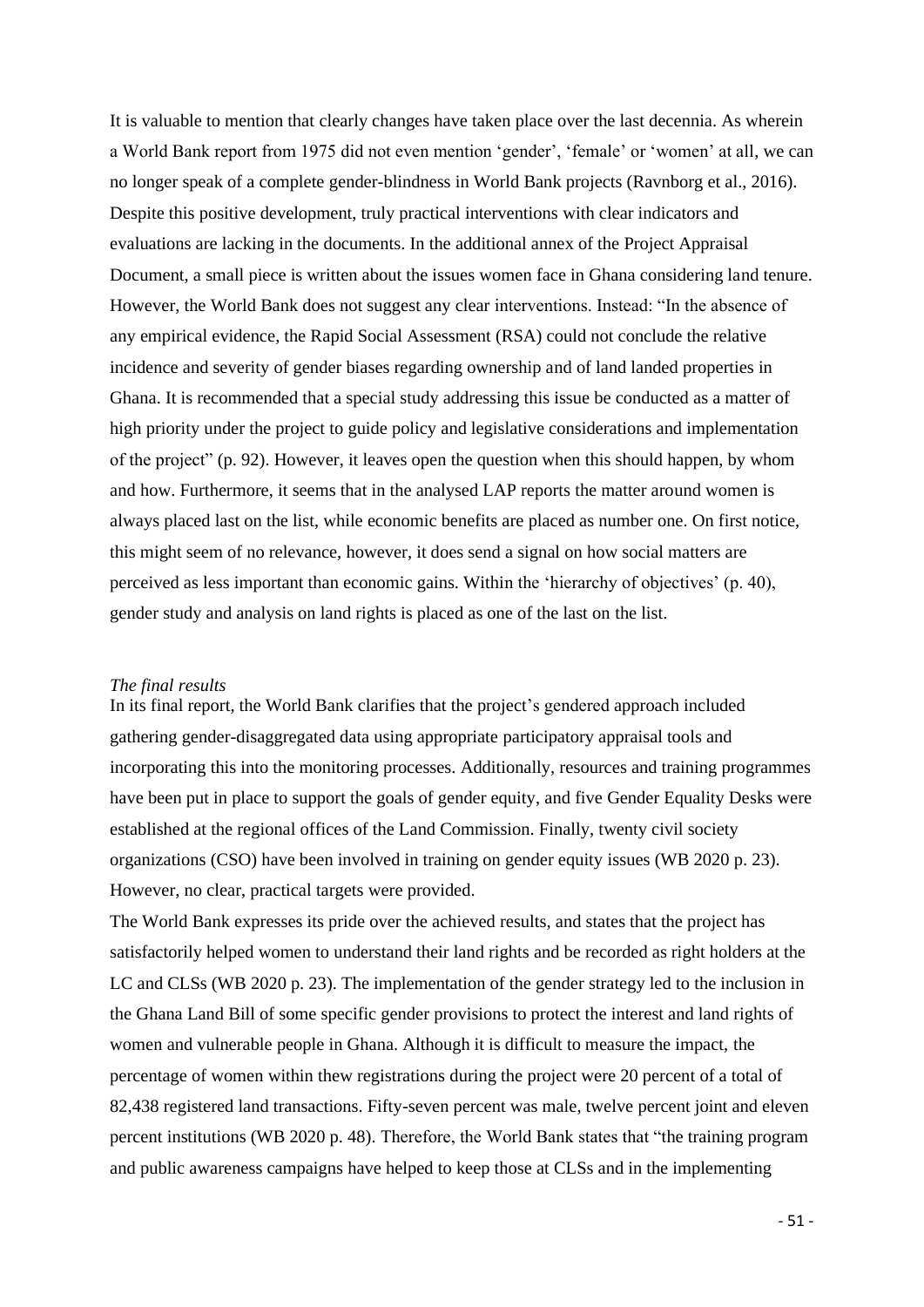agencies aware of the social impact of land reform and tenure arrangements, and it is considered to have had a positive impact." (WB 2020 p. 23). Additionally, the World Bank emphasized how work visits have helped to monitor the female participation, and concludes that the project has satisfactorily helped women to understand their land rights. Thereby, the World Bank claims that the Customary Land Secretariats thoroughly understood the female rights and the need to ensure the protection of their rights (WB 2020 p. 76). Also, the fact that the management of the CLS always includes one woman should contribute to the gender equality within the administration project (WB 2020 p. 76).

Overall, there can be a difference observed in approach of women's issues in the second project of the LAP, as there seems to be more attention towards gender disparities in land ownership. In the results report of 2020, the World Bank presents an increased focus on the share (or percentage) of women involved within the project. This can for example be seen by emphasizing how many females are involved in training programmes. This does show a shift of mindset wherein the importance of female inclusion is acknowledged. However, hard numerical conclusions are not drawn. In the end report, the World Bank mentions how it is still difficult to measure the true impact of the interventions on the position of women. Despite this, the organization does emphasize how "the percentage of women being registered has been maintained at about thirty percent of cases and knowledge sharing appears to have been successful" (WB 2020 p. 23). Thereby, the training programmes and public awareness campaigns have been "truly helpful" to make people aware of the issues (WB 2020 p. 23).

It is clear that this discourse clearly leaves us with some puzzling outcomes with contradictory results and questionable effectiveness. If we refer to fairness and transparency within the project, there seems to be mixed evidence about the increase in female registration, and we see conflicting reports about numbers and overall a lack of monitoring and delivery of evidence of registration outcomes. Even though the World Bank claims to emphasize the importance of women's land tenure security and despite promises to reform, the LAP lacks practical plans, goals and policy changes to help women with their inability to obtain land. Without these goals, true effects cannot be expected. And indeed, as Spichiger (2013) mentions, there does not seem to be significant practical achievements. Even though gender equality and women's rights have made their way into the policy documents, implementation are much less prominent in real outcomes. The effects are very slow and difficult to measure, so it could be that the World bank has a preference for reforms that are much more faster visible (Spichiger et al., 2013).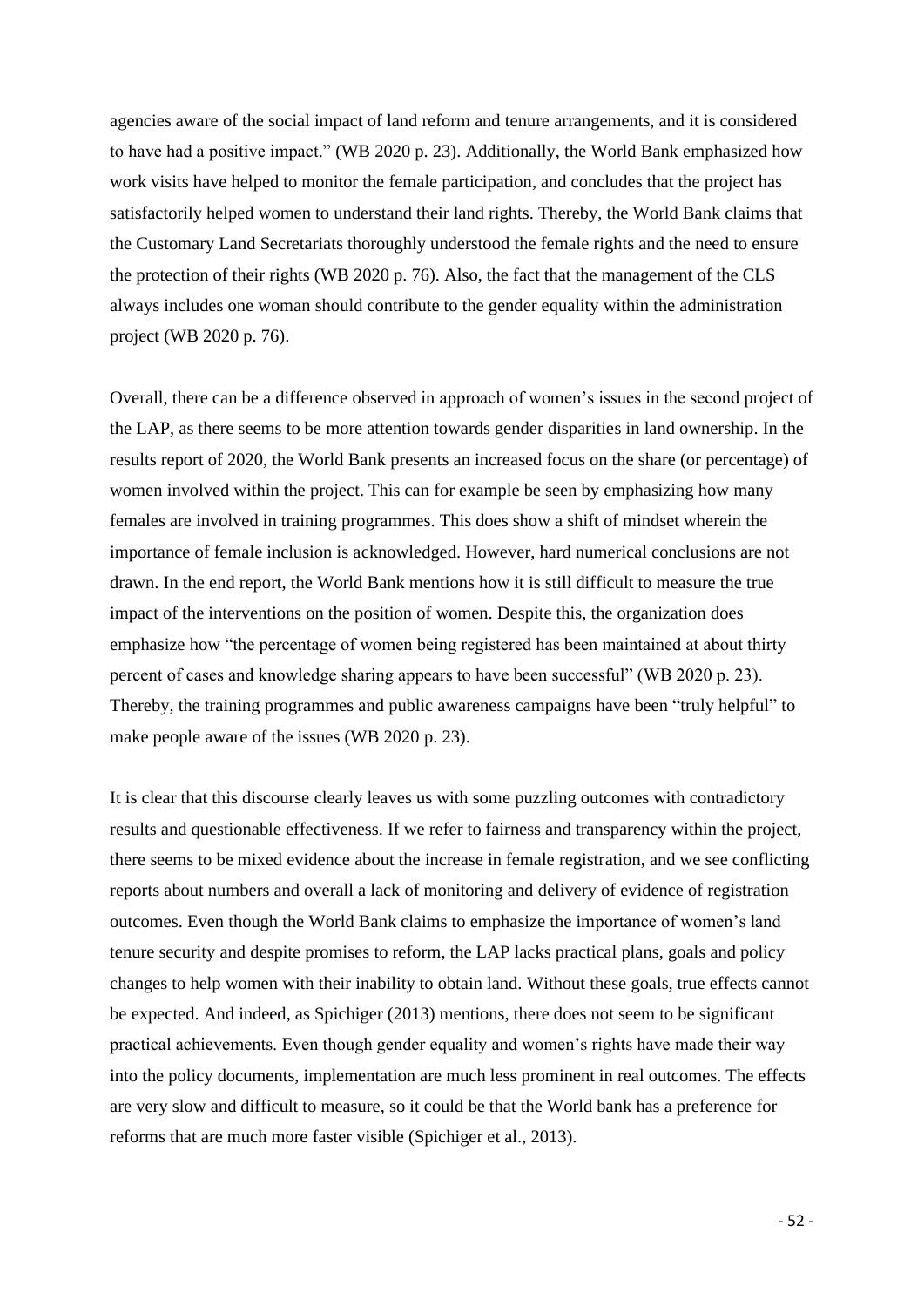## <span id="page-52-0"></span>4.4 Implementation of the Land Administration Project in Ghana: what it shows about the World Bank discourse

According to the World Bank, Ghana would experience an improved confidence among investors, an overall higher level of land security for all users of land and more secure tenancy agreements for land use, if the project would be successful at meetings its goals (IEG 2019 p. 5). This theory of change also indicated that these outcomes would lead to long-term benefits such as increasing land security for local people, private sector investments, a higher number of transactions and therefore a higher revenue from property- and transaction taxes. This would therefore lead to improved land services. However, it turned out that there was a lack of clarity about the specific issues that this theory needed to address. It was not clear what factors caused the limited confidence to obtain land, what compromised land security and prevented efficient land use. Without such clarity (and therefore also a lack of evidence in the end reports), it turns out that it is practically impossible to generate proper end results.

After analysing the Land Administration Project policy documents and performing a discourse analysis, there are several remarks that can be made about this project and the role of the World Bank.

### *A focus on economic prosperity and modernization*

The World Bank's mission is to reduce extreme poverty, so naturally a focus on economic prosperity is quite understandable. However, the organization does seem to forget cultural differences between Western countries and Sub-Saharan Africa, or does not seem to completely understand the extent of its role. As Easterly (2006) argues, the World Bank should not have all power in deciding reforms, since it will never truly understand the country's dynamics and complexities (Easterly, 2006).

Throughout the LAP reports, modernization was greatly emphasized and can therefore be identified as a reoccurring pattern. Referencing to Amanor and Ubink (2008), the LAP fits within the image of transforming a poor, less developed country into a modern market state (Amanor & Ubink, 2008). By describing the current land laws and regulations as "outdated and/or irrelevant", which has "bedevilled land administration" (WB 2003 p. 6), the image of an underdeveloped country is again presented, while modernisation is idealised. Using the terminology of Easterly, these choice of words could suggest a ladder of development, ranging from underdeveloped to Western standards (wherein the 'Western' standard is a so-called end station of prosperity), which creates a dichotomy of North and South. By using words such as 'modern state', a form of duality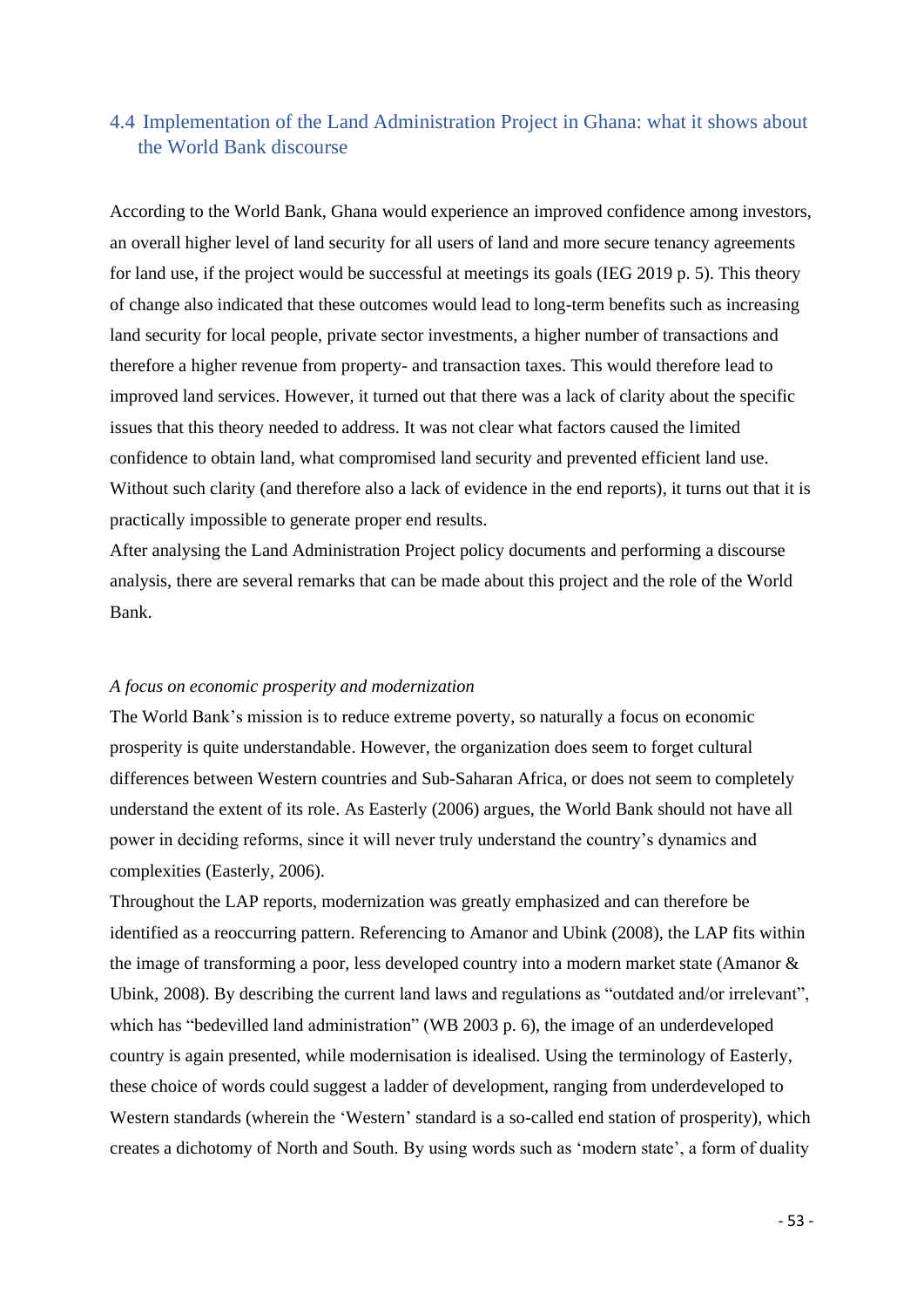is presented, wherein the other option (customary land law) is automatically defined as outdated, unmodern and not relevant.

This somewhat patronizing tone is also applicable for the following sentence: "To educate the populace on the social and economic advantages of land title registration to pave the way for systematic land titling in areas where it is deemed suitable" (World Bank 2003 p. 31). However, the World Bank does not seem to be open towards alternative views towards development. As economic anthropologist Hill (1966) stated, the sophistication of the available tools and the high level of local knowledge about farming points towards the conclusion that Ghanaian people *chose* to live that way. Even though considered as economically inefficient, Hill defined it as efficient in a social view since it avoided monopolization of the commons by few people. So, while land may have been used not in its most optimal way economically, this was not without a purpose. For example, reserve land was seen as land for families' future generations, not for speculation (Hymer 1970 in: Obeng-Odoom pp. 664). Even though the World Bank does acknowledge the importance of customary traditions and law, the organization still tends to have an overall economic focus. Thereby, external actors such as the World Bank often lack knowledge about the different versions of customary law and the negotiable nature of customary justice (Ubink, 2018).

It also has to be kept in mind that modern technologies and workflows might work well in one society, but do not necessarily work in others. This idea of simple transfers of technology is still a widespread misconception among policy makers (Lemmens, 2019). This results in aid doing often more harm than good in cases wherein the aid giver does not only provide the financial support, but also decides the way this money is spend (Lemmens, 2019). Indeed, the World Bank seems to perceive Ghana as a so-called 'tabula rasa' ('clean slate') while implementing this project. The organization does not seriously consider how a country's history may greatly affect the politics in respect to reform. This creates an image of the World Bank as being rather naïve. It seems to be forgetting the past, including its own past in Africa and appears to be impatient for a better future (Harrison, 2005).

### *High level of trust in traditional authorities*

Furthermore, critical assumptions in the Land Administration Project documents were quite strongly presented: "Public land management institutions and traditional authorities will collaborate effectively" (World Bank 2003 p. 36), especially because there is considerable evidence of traditional authorities abusing their powers. As Ubink (2018) also underlines, not much emphasis in the document was laid on the fact that customary powers may show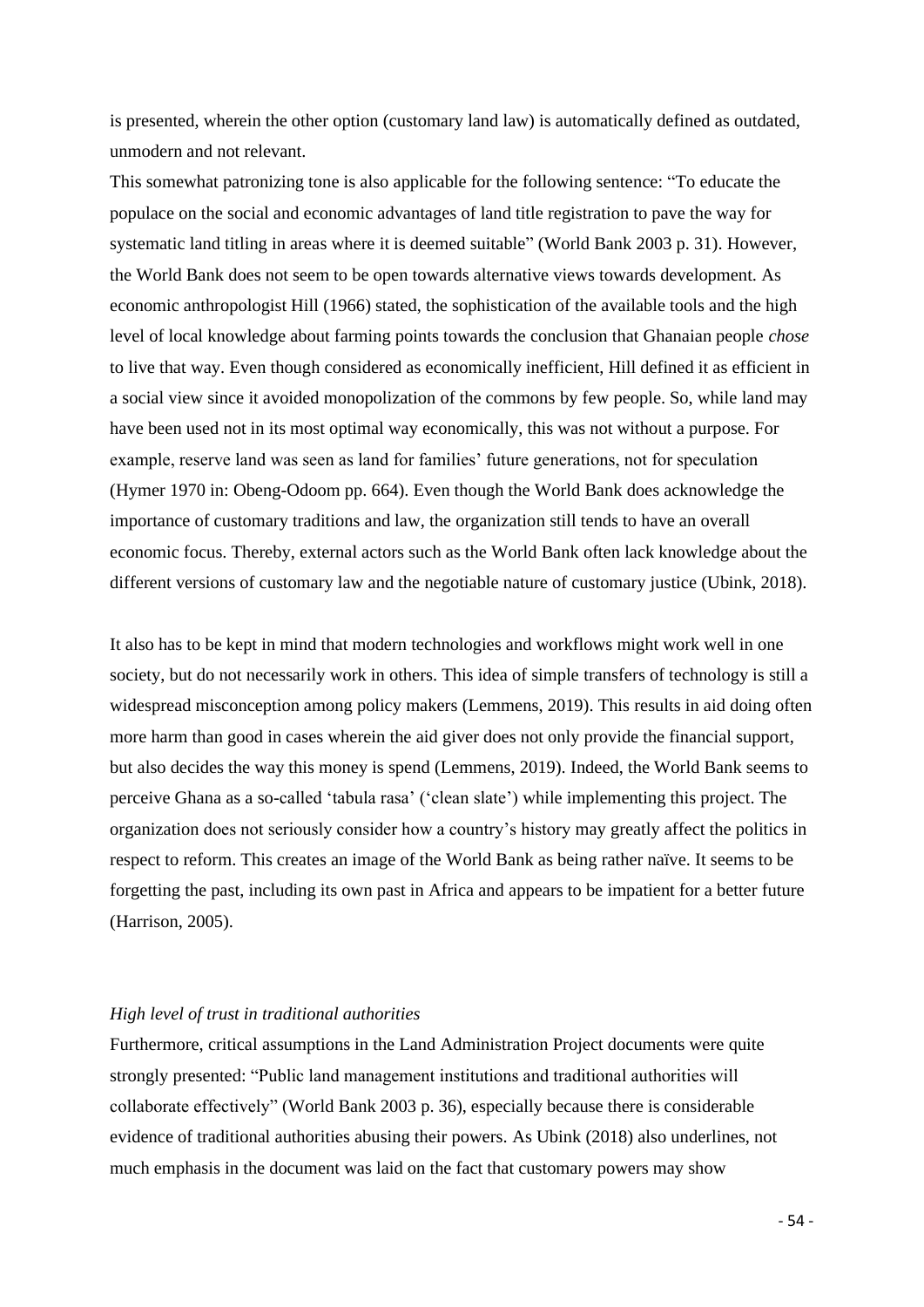opportunistic behaviour. The project lacks a wide and open discussion of chiefs in traditional land administration, or possible screenings that could be done in order to limit opportunistic behaviour (Ubink, 2018). It seems that the cooperation of these traditional chiefs is of such importance that the World Bank might be afraid of the possibly of scaring them off. What also endorses this suspicion, is the fact that the PAD of 2003 does not make more specific provisions on how customary lands should be managed by traditional authorities (Ubink, 2008). Therefore, the question rises why there is so much focus put on these traditional authorities. After close reading, it seems that the involvement of the Ghanaian government was mainly perceived as a hurdle and part of the problem of underdevelopment (Williams, 2003). Weaknesses of the Ghanaian state, such as bureaucracy and corruption issues are mentioned several times. Therefore, it could be the case that the World Bank shifted their focus mostly towards traditional authorities for this reason. However, it is the question whether this negative motivation could ever achieve the aimed results.

While the importance of customary justice systems has been recognized and the World Bank's willingness to engage with customary systems has been increased, the implementation has shown to be quite problematic. According to the Independent Evaluation Group, there has been found proof that chiefs have exploited overlapping claims for their own enrichment. For example, there have been allocations of land to outsiders without consent of the local people (IEG, 2013). However, in the implementation, completion and results report (ICR Report 2020), these negative effects of elite authorities are not mentioned. This is remarkable, since reality thus shows that the project was not spared from these opportunistic practices. While CLSs are supposed to register and map individual land rights, in many cases this does not happen, such as in Ghana's Volta Region. Rather, the chiefs used the increased recognition by the state to strengthen their position as landowners in various cases (Lanz et al., 2018). So, in the context wherein families historically hold land, customary authorities were able to use the CLS to change the structure of land governance and to increase their power and control over land (Lanz et al., 2018 p. 1538). While the Independent Evaluation Group does acknowledge the possible effectiveness of CLSs, the evaluation report shows that the implementation has not been properly communicated to the chiefs (IEG, 2013).

As Ubink (2018) argues, this case study shows us that when programmes ignore issues of power, these will not have the positive impact on vulnerable groups. This also became apparent in the discourse analysis wherein the perception of the World Bank on land security became more clear. It turns out that the expectations of the World Bank are not in accordance with the true complexity of the customary tenure systems. Despite research conducted by the World Bank, there is still a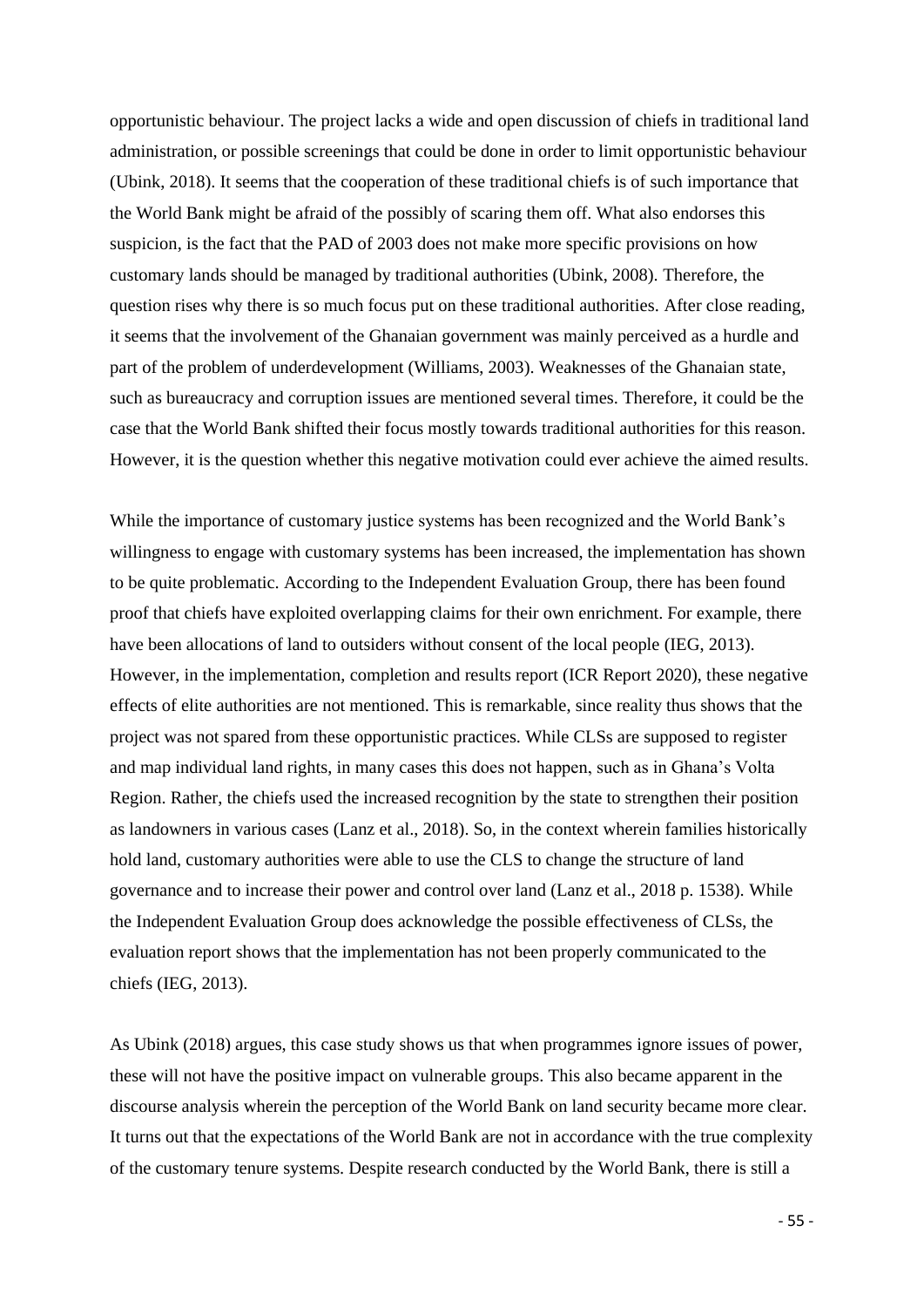lacking knowledge present about its negotiable and unwritten nature, and it seems that this complex nature of customary tenure has been highly underestimated. As can be observed in the discourse analysis, the World Bank strongly relied on the capacity of customary institutions and the trustworthiness of CLSs, which seem to result mostly out of distrust with state land administrations. This caused a neglect of attention towards the incapabilities of customary institutions to provide fair land tenure. As a result, local elite interests were nurtured and could lead to an increase of corruption. The term 'corruption' is barely mentioned in the project documents, even though this is a very significant issue in Ghana's land administration systems. Relating words such as 'unfair', 'fraud', 'dishonest', 'clientelism', 'bribe' and 'bribery' were absent as well, even though these are all quite significant aspects that undermine the positive effects of the LAP (Akwensivie et al., 2019). According to Akwensivie (2019), the level of corruption in Ghana is still rising, which is also shown by the Global Corruption Barometer, which was set up the by Transparency International Organization. Its statistics showed that more than fifty percent of the respondents experiences the level of corruption in Ghana as severe, whereas fifty-seven percent of the respondents admitted that they or a household member had paid bribes at least once in their lifetime to a public institution (Akwensivie, 2019 p.3).

It seems that the World Bank has the tendency to simplify customary land tenure and the overall situation in Ghana's land systems. This simplification leads to an overly optimistic attitude towards the difficulties in Ghana's land systems. Therefore, there could be argued that one of the most important causes of this outcome is the fact that the donor and the government actors that were involved in the project over-engaged with traditional leaders. The administration- and regulation power of the chiefs were enhanced by the project without many restrictions, causing that the participation (and thus representation) of vulnerable smallholders was not sufficiently emphasized.

Additionally, a lack of the chiefs' accountability caused an elite capture of increasing land revenues (Ubink, 2018). This displays what happens when underlying power relations are being ignored. As Ubink (2018) argues, it is almost as if development practitioners see involvement with customary systems as automatically empowering and bottom-up. However, focusing on traditional leaders (which are mostly men) easily leads to an acceptance of elite power, causing a backwards effect. Therefore, there could be stated that the implementation of the Land Administration Project mainly reinforced the power of elite authorities. This ignorance towards the customary system could be explained by the amount of research that is necessary to adequately assess the customary systems and local power relations. This labour-intensive and time costly approach is not likely to sit well with expectations of the World Bank (Ubink, 2018). They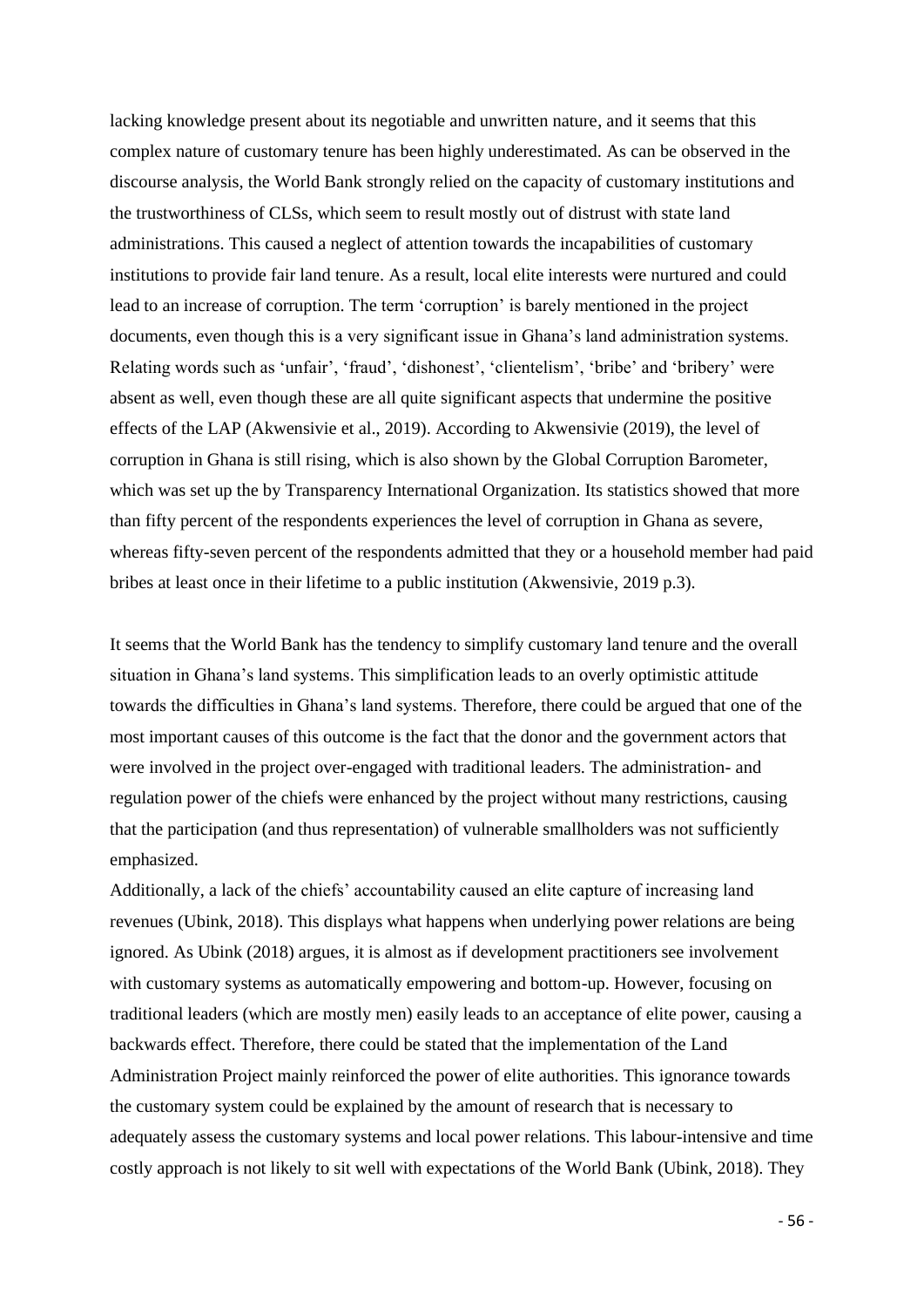might strive towards faster results and view towards customary tenure as a technical issue. There has to be realized that this system consists of social interventions, which is not the same as clear and practical projects such as building schools or installing water pumps.

Concludingly, the powerful position of the traditional authorities should not be underestimated by the World Bank. Chiefs have always played a key role in the Ghanaian state; during colonialism and after independence (Amanor 2007; Boamah 2014; Cotula 2013 in: Lanz 2018). By the implementation of this project, they gained power through statutory recognition and formalization of their role. Through the LAP, they have become acknowledged members of the Ghanaian state system (Lanz et al., 2018). Therefore, it may seem that the land titling within the LAP has created an even bigger power asymmetry.

#### *Despite efforts, women remain in the background*

The World Bank has been quite positive towards the results of the Land Administration Project. The report describes how the first LAP included multiple studies on issues such as vulnerability, gender and equity. The second Land Administration Project continued with such studies, in order to assess the gender and social impacts of the program (World Bank, 2020). The World Bank describes how titles held by women increased from 228 to around 47.000 in LAP1, however there was no major increase in LAP2. This remained around one third of the number of men registering their title or deeds (World Bank, 2020).

The World Bank makes in its reports substantial amounts of claims to integrate issues of women's inclusion. However, the organization seems to fail to proper recognize the persisting discrimination of women in customary land practices. Despite academic evidence of the extremely complex systems of customary land practices, the World Bank still seems to have an over-simplified view of these systems and offers no solutions to battle these difficulties. As Collins & Mitchell state, Ghana is therefore "left without a road map for how to harness the potential and mitigate the pitfalls of customary practices in the governance of land", including women's land security (Collins & Mitchell 2018 p. 113).

Despite this, it is interesting to observe that there is a great amount of goodwill apparent in order to improve their performances. This is also illustrated by the request for an independent evaluation by the IEG in 2013. However, this criticism was not taken into account sufficiently since LAP2 was already designed when the evaluation report was written. Therefore, criticism on evaluation and monitoring was not corrected.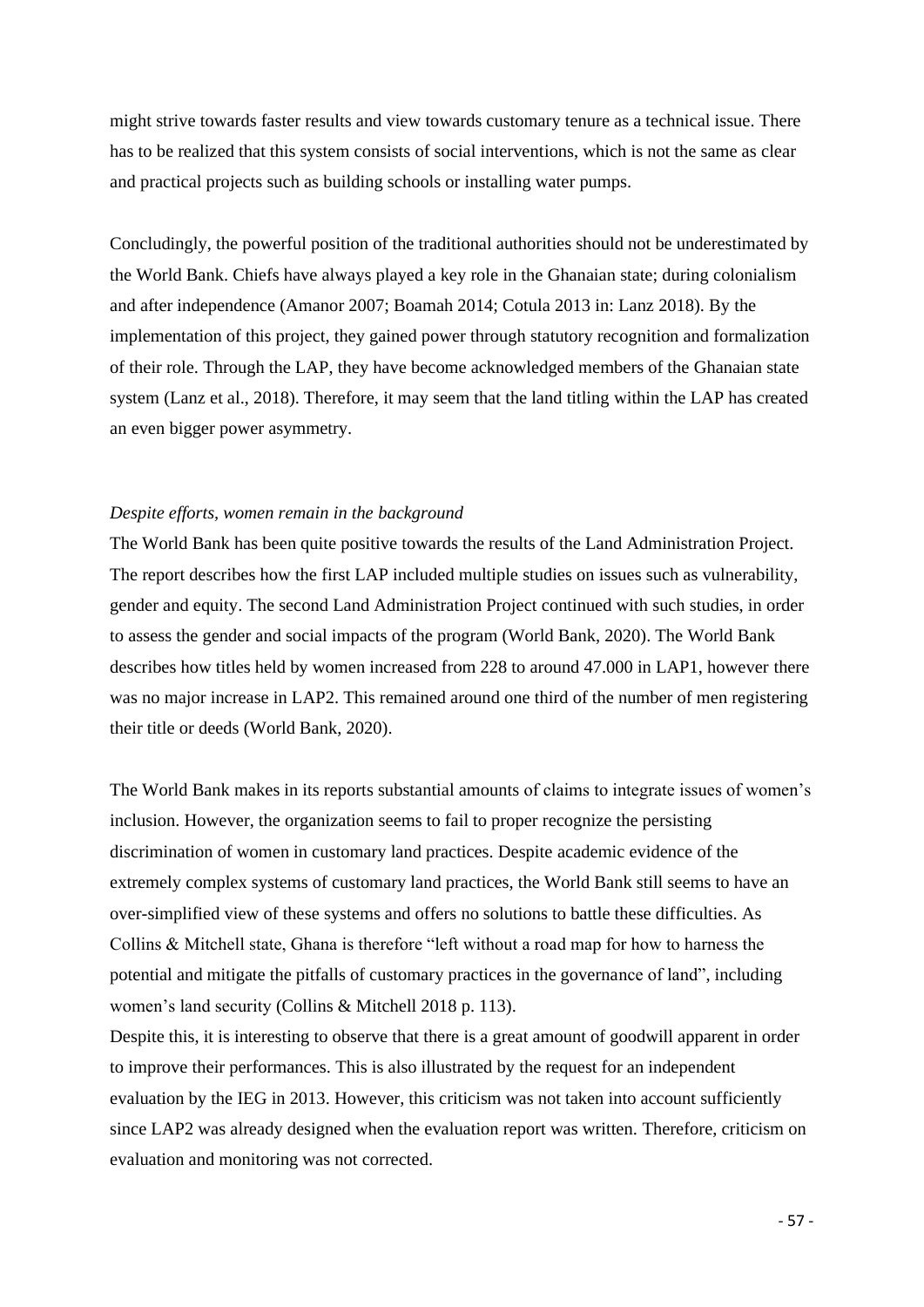Furthermore, the project had ambitious goals, and there can be questioned whether these goals were too ambitious as it aimed to achieve an increase of fifty percent in title and deeds registrations by women. While the project did actually exceed this goal, it is not completely clear if this also truly increased land security for women. As turns out, a separate study concluded that the project did not increase women's land registration and the disparity between man and women did not narrow at all (Mohammed & Banuoku 2012 in: IEG 2013).

In conclusion, there seem to be signals that the World Bank does not realize how truly complicated the situation is. Additionally, limited staff has been assigned to gender issues in the LAP document. It seems that the World Bank is still mostly focused on economic outcomes and better efficiency. Since gender issues do not produce immediate efficiency gains, there is a risk is that gender concerns are increasingly forgotten and side-lined (Spichiger et al., 2013)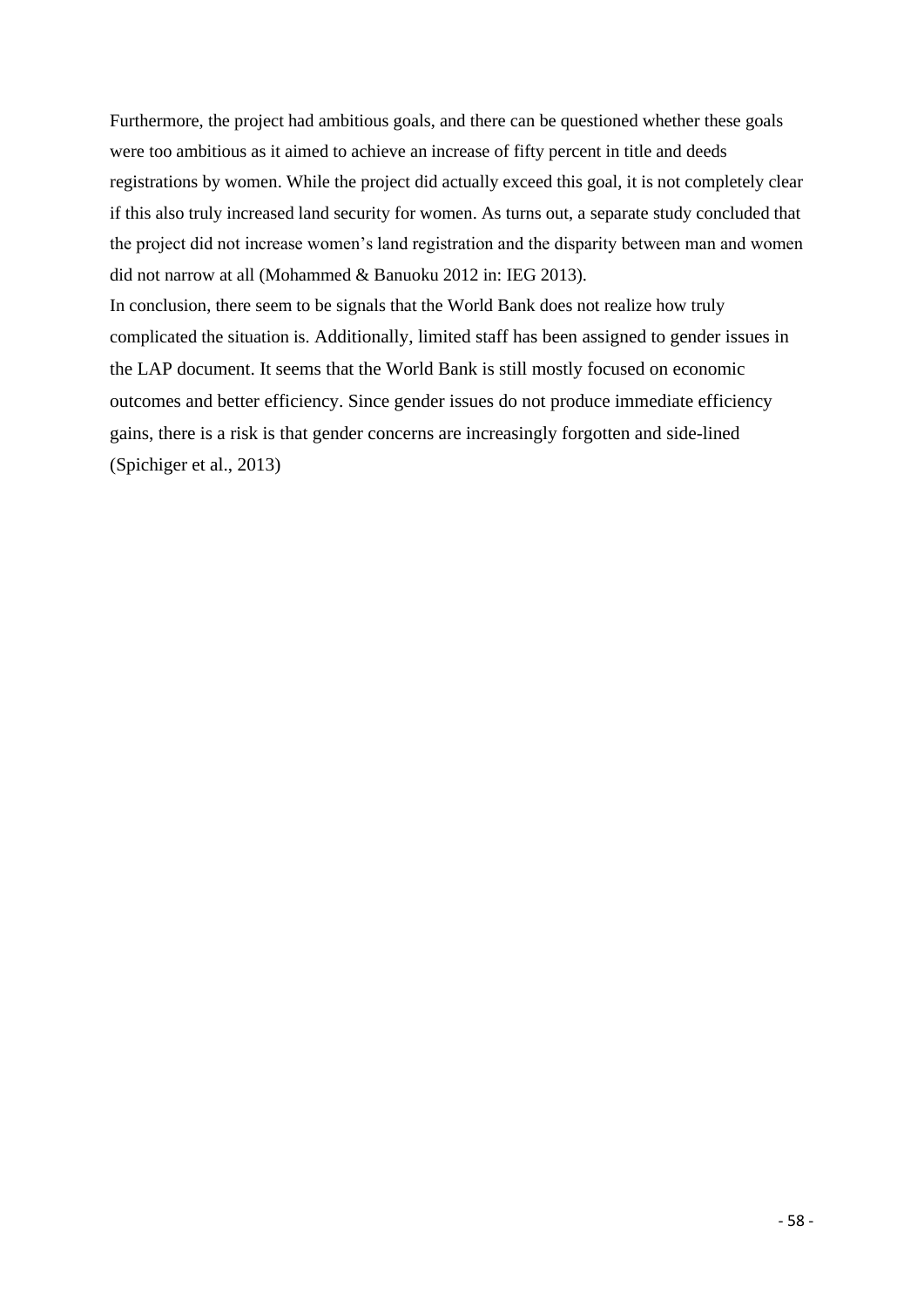## <span id="page-58-0"></span>Chapter 5. Conclusion and implications of findings

Loss of land, an overflow of land disputes and even physical violence show that a lack of land security is not only a problem for Ghana's national economic development, but also an issue for the livelihoods of millions of individual people. This thesis disclosed the underlying assumptions that are at the base of the World Bank's vision towards land tenure policies in Ghana. There has been aimed to answer the following question: *What discourses on customary tenure guide the World Bank's Land Administration Project in Ghana and what effect does this programme have on women's land security in Ghana?* This question has been answered with the means of a discourse analysis.

In the academic field, there is an ongoing debate on the subject of customary land tenure. This causes a variety of perspectives on this topic. There appears to be a range of academics who explore the possibilities that customary land systems create, while others tend to focus on negative effects such as exclusion of vulnerable groups, including women. Whereas there is emphasized that in some cases women actually profit from customary systems, it has to be kept in mind that this depends on the system and that there is a broad range of different localities. Presumably, this debate will not be settled anytime soon.

In this thesis, multiple discourses were unravelled based on the analysis of the World Bank's policy documents. It seems that the World Bank continues to express an overall focus on economic development and modernization. While there is an acknowledgement of customary tenure systems and an aim to increasingly include customary systems, Customary Land Secretariats would mainly contribute to efficiency, lower costs, increased land security, investments by farmers and therefore lead to positive economic effects. Second, the analysis revealed a discourse wherein the World Bank presents an optimistic level of trust in traditional authorities. Third, by introducing women's councils, evaluations and inclusion of women in CLS, the World Bank aimed to bridge the gap between women's land rights and customary land practices. However, this third discourse showed an overly optimistic expectation of the effects of this strategy on women's land security.

Needless to say, as this research is based on a single project, there cannot be made hard conclusions to contribute significantly to this long-lasting debate. However, some remarks seem appropriate. First of all, there must be acknowledged that the World Bank's policy reforms in this program are quite revolutionary. After decades of rejection of customary tenure, there has been a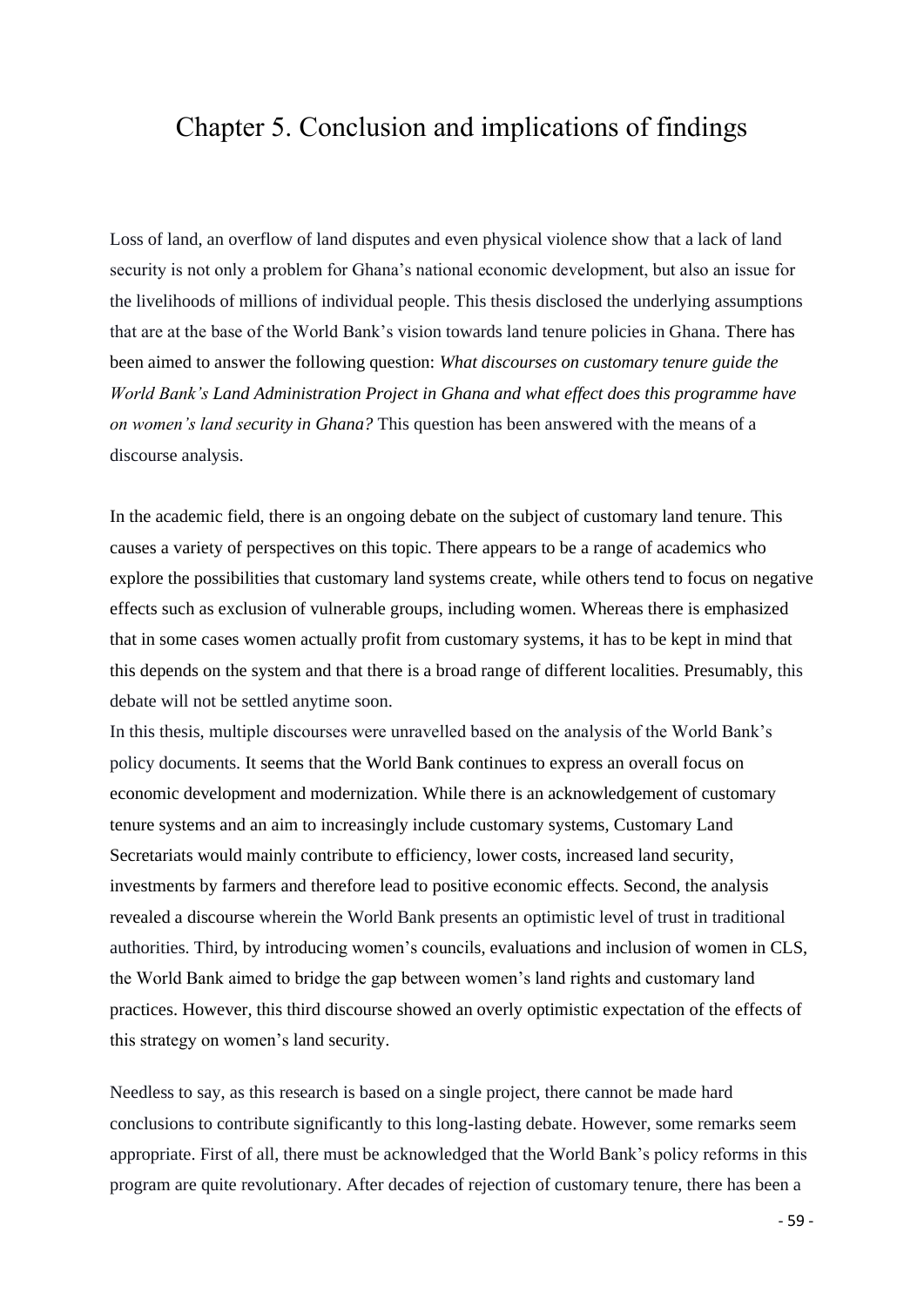legitimate attempt to acknowledge and include customary land practices in its programmes. Therefore, it seems that the World Bank has given attention to the ongoing debate in the scientific field. Academic literature suggests that giving local groups more active roles in land reforms could give several advantages, such as capacity, efficiency and cost-effectiveness (Peters 2009; Toulmin 2008 in: Collins & Mitchell 2018). Thereby, customary practices are often perceived as more legitimate in the eyes of the local people (Sikor & Muller 2009 in: Collins & Mitchell 2018). However, it can be stated that the World Bank has underestimated the amount of research that was necessary to properly assess these customary tenure systems, and their possibly negative effects on women's land security. As turned out, there were still opportunities for customary authorities to manipulate the reforms to their advantage.

Therefore, there is a seemingly insurmountable challenge present in the current Ghanaian land policies. On the one hand, there is a clear ambition to create more accessible land tenure for the rural masses. On the other hand, there seems to be a genuine intent to protect and improve women's land accessibility. These difficulties of trying to both promote gender equality and enhancing customary tenure reveal that the World Bank has been unsuccessful in considering where precisely gender equality measures and customary practices come into conflict, which was also acknowledged by Collins & Mitchell (2018). Even though the World Bank claims that it is aware of the many challenges that are involved with this project concerning women's accessibility, there still seems to be a blind spot in its concrete policies. This has resulted in multiple implementation issues. It seems like a never-ending issue in Ghana, wherein two overlapping systems are clashing; an inefficient bureaucratic state system and a customary tenure system wherein chiefs regularly express opportunistic behaviour.

While it is noteworthy to observe that the World Bank has been more open towards customary systems and aims to improve its reform strategies, this should not overrule the negative consequences of these reforms and the controversial aspects that are involved with customary tenure, such as traditional hierarchies that privilege rights of certain groups. By formalising these structures with the means of official projects, more power is given to these hierarchies. As turned out, which was also recognized by the World Bank itself, the program did not have sufficient checks on the power of chiefs and the possible misuse of this power. It is therefore surprising to see that the World Bank continued these practices in the Second Land Administration Project. Even though the World Bank did explain that the second Land Administration Project was already initiated after the publication of the evaluation of the first project, this does not contribute to the believe that the World Bank understands the complexity of the Ghanaian local contexts.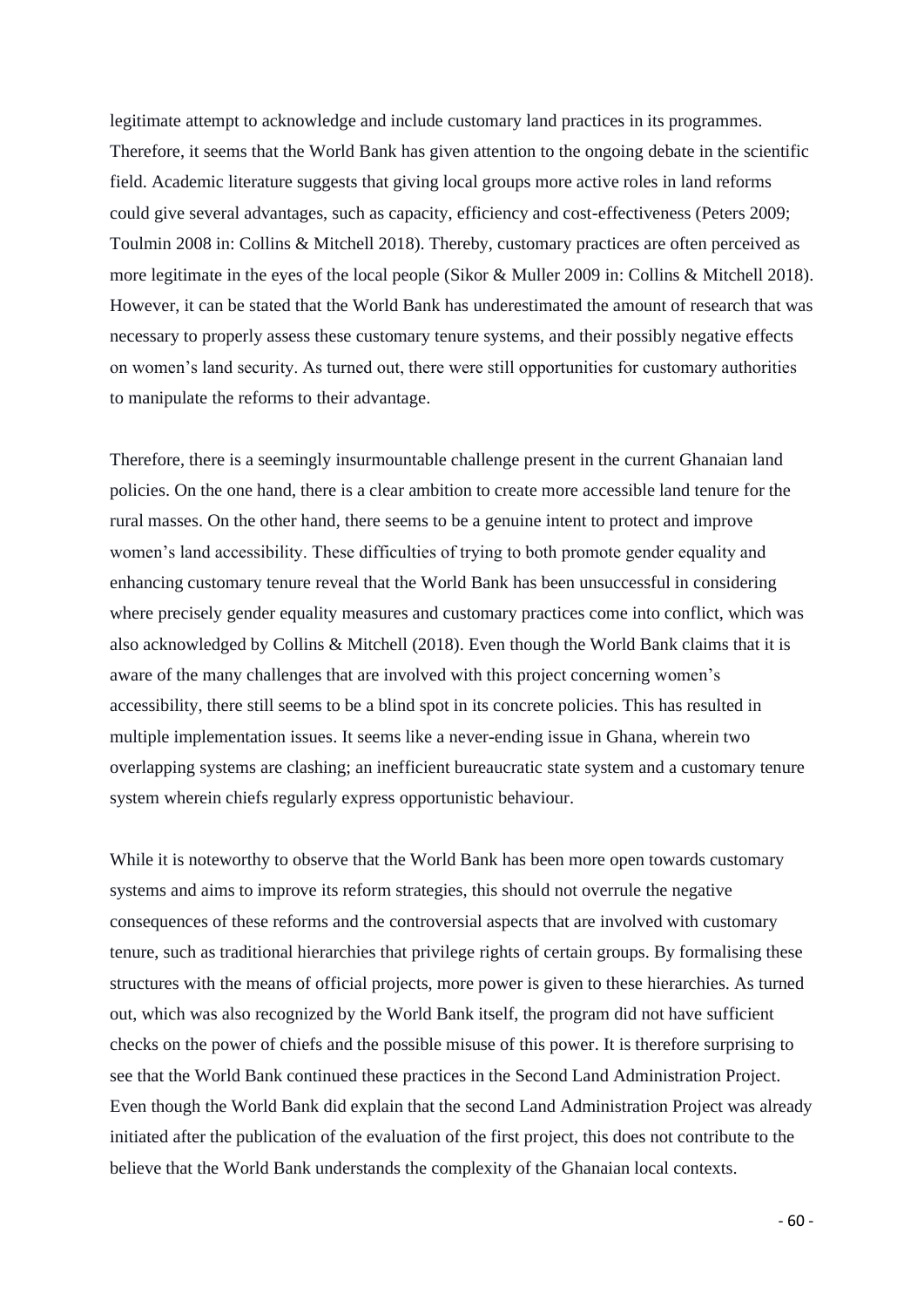Based on the analysis in this thesis, it seems that the Land Administration Project presents an oversimplified view of customary practices and local land governance. There was no sufficient attention paid to the opportunistic politics that are often involved with customary land systems, which undermined women's accessibility to land. No sufficient practical plans were made to support women in overcoming their fragile position or these plans were not monitored properly. Therefore, the blind spot remains and no clear pathways are constructed to overcome these difficulties. This shows that policymakers have failed to consider where these gender equality measures and customary systems come into conflict. However, to further complicate the situation, shifts from customary to statutory ownership does not automatically improve their position either, referring to research of Peters (2010) and Whitehead & Tsikata (2009). So, the question remains: how can policymakers reconcile equal treatment, within the context of individual registration and promoting customary systems, even though women's positions might be compromised?

I would like to suggest that the influential power of the World Bank should be recognized. World Bank's policy reforms are increasingly copied by other global institutions without much critical attention, which was also observed by Collins & Mitchell (2018). Through worldwide partnerships with state development agencies, the World Bank has a significant power to shape land reform processes and therefore can influence states through their policy reports (Collins & Mitchell, 2018). There may be a risk of organizations mindlessly taking over World Bank's policies, resulting in similar issues. Given its organizational power, the World Bank has a certain responsibility as well. Therefore, several recommendations could be made based on this analysis. First of all, there should be placed more effort into studies to thoroughly understand the variety of customary land systems in Ghana prior to the implementation of a program. As for now, there seems to be a lack of knowledge and expertise to effectively anticipate. To ensure a livelihood for all people, more attention needs to be paid to secure Ghana's vulnerable groups and the complexities of local politics. Even though the debate remains whether customary or state-led policies will be more effective in enforcing land security, it became clear that critical analysis is always necessary to acknowledge the position of women.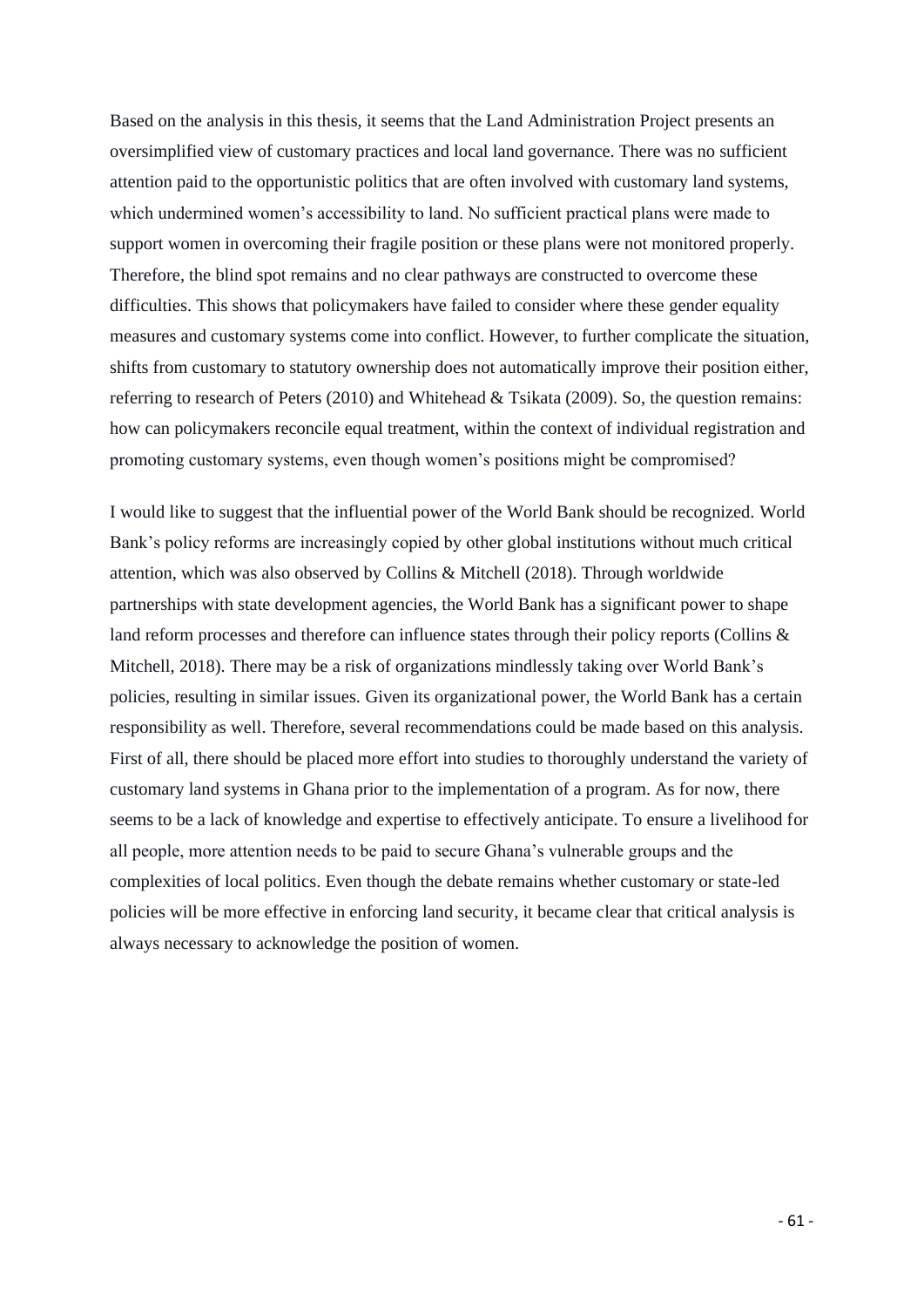## <span id="page-61-0"></span>Bibliography

- Abdulai, R. T., & Ochieng, E. (2017). Land registration and landownership security. *Property Management*, *35*(1), 24–47. https://doi.org/10.1108/pm-09-2015-0051
- Adolphus, M. (n.d.). *How to... use discourse analysis*. Emerald Group Publishing. [https://www.emeraldgrouppublishing.com/archived/research/guides/methods/discours](https://www.emeraldgrouppublishing.com/archived/research/guides/methods/discourse_analysis.htm) [e\\_analysis.htm](https://www.emeraldgrouppublishing.com/archived/research/guides/methods/discourse_analysis.htm)
- Alba-Juez, L. (2009). *Perspectives on Discourse Analysis: Theory and Practice* (New edition). Cambridge Scholars Publishing.
- Amanor & Ubink (2008). Contesting Land And Custom In Ghana. State, Chief and the Citizen. *Law, Governance and Development. Research. Leiden University Press.* https://www.researchgate.net/publication/241886717 Contesting Land and Custom [in\\_Ghana\\_State\\_Chief\\_and\\_the\\_Citizen](https://www.researchgate.net/publication/241886717_Contesting_Land_and_Custom_%09in_Ghana_State_Chief_and_the_Citizen)
- Ampadu, R. (2013). *Finding the Middle Ground. Land Tenure Reform and Customary Claims Negotiability in Rural Ghana. ISS PhD Theses*. Erasmus University Rotterdam. httop://hdl.handle.net/1765/40373
- Besteman, C. (1994). Individualisation and the assault on customary tenure in Africa: title registration programmes and the case of Somalia. *Africa*, *64*(4), 484–515. <https://doi.org/10.2307/1161370>
- Biitir, S. B., & Nara, B. B. (2016). The role of Customary Land Secretariats in promoting good local land governance in Ghana. *Land Use Policy*, *50*, 528–536. https://doi.org/10.1016/j.landusepol.2015.10.024
- Borras Jr, S. M., & Franco, J. C. (2010). Contemporary Discourses and Contestations around Pro-Poor Land Policies and Land Governance. *Journal of Agrarian Change*, *10*(1), 1– 32.

https://doi.org/10.1111/j.1471-0366.2009.00243.x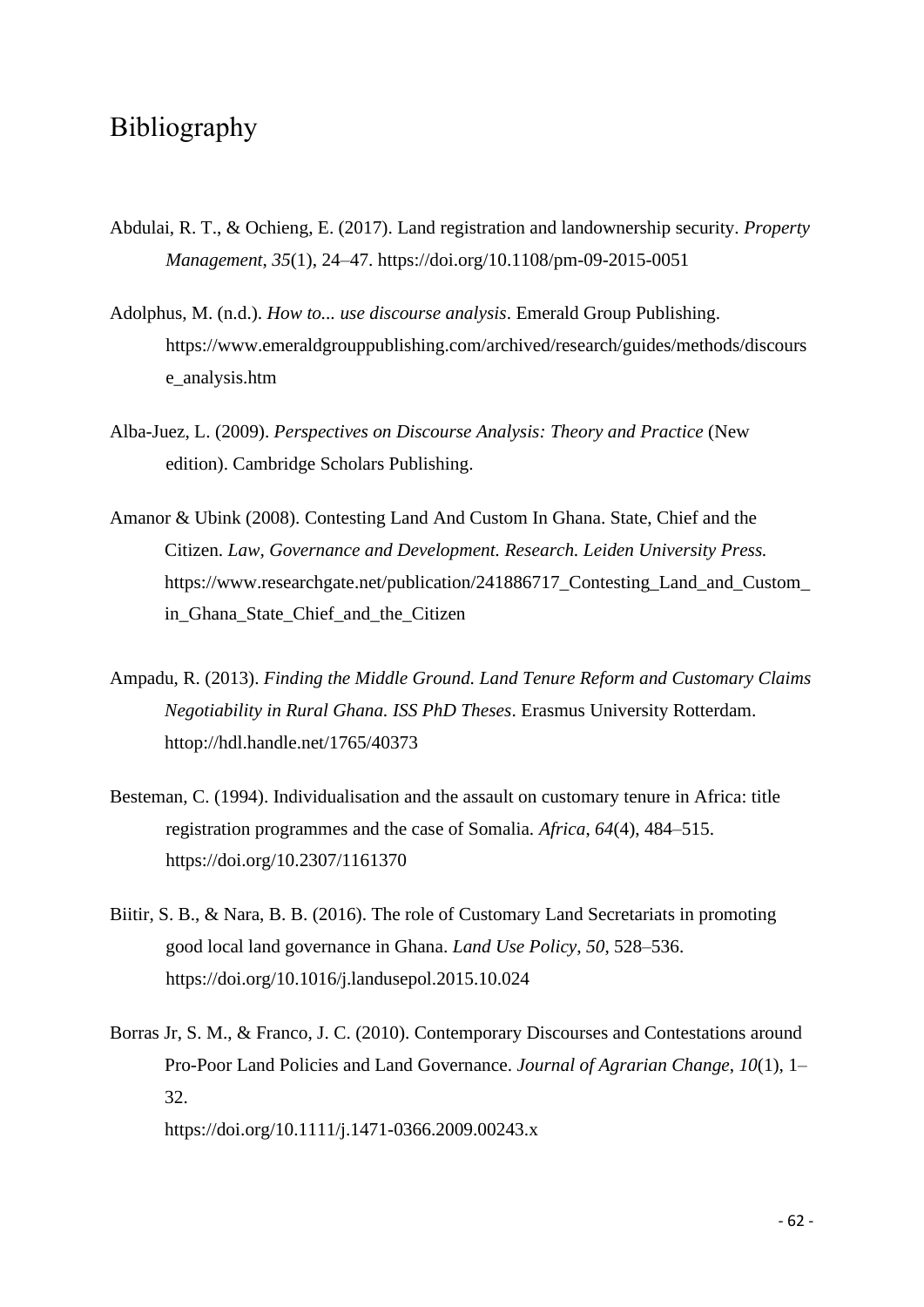- Chimhowu, A. (2019). The New African Customary Land Tenure. Characteristic, features and policy implications of a new paradigm. *Land Use Policy* 81 897-903*.*  [https://reader.elsevier.com/reader/sd/pii/S0264837717310207?token=5BB25F86992A](https://reader.elsevier.com/reader/sd/pii/S0264837717310207?token=5BB25F86992A%09596%20%20%20%20%20%091F0288FCC354CD0E32542A9F71CFBC33C93F809C23D707BACB288DB33EE721%20%20%20%20%09C9A87112681B83B66AD) [596](https://reader.elsevier.com/reader/sd/pii/S0264837717310207?token=5BB25F86992A%09596%20%20%20%20%20%091F0288FCC354CD0E32542A9F71CFBC33C93F809C23D707BACB288DB33EE721%20%20%20%20%09C9A87112681B83B66AD)  [1F0288FCC354CD0E32542A9F71CFBC33C93F809C23D707BACB288DB33EE721](https://reader.elsevier.com/reader/sd/pii/S0264837717310207?token=5BB25F86992A%09596%20%20%20%20%20%091F0288FCC354CD0E32542A9F71CFBC33C93F809C23D707BACB288DB33EE721%20%20%20%20%09C9A87112681B83B66AD)  [C9A87112681B83B66AD](https://reader.elsevier.com/reader/sd/pii/S0264837717310207?token=5BB25F86992A%09596%20%20%20%20%20%091F0288FCC354CD0E32542A9F71CFBC33C93F809C23D707BACB288DB33EE721%20%20%20%20%09C9A87112681B83B66AD)
- Chimhowu, A. & Woodhouse, P. (2006). Customary vs Private Property Rights? Dynamics and Trajectories of Vernacular Land Markets in Sub-Saharan Africa*. Journal of Agrarian Change*, Vol. 6 No. 3 pp. 346-371. <https://onlinelibrary.wiley.com/doi/abs/10.1111/j.1471-0366.2006.00125.x>
- Collins, A. & Mitchell, M.I. (2018) Revisiting the World Bank's land law reform agenda in Africa: The promise and perils of customary practices. *Journal of Agrarian Change*  18:112–131. <https://doi.org/10.1111/> joac.12201
- Cotula, L. (2007). Changes in "customary" land tenure systems in Africa. *ISBN: 978-1- 84369-657-5.* [http://www.jstor.org/stable/resrep16518.1](file:///C:/Users/Yanda/Documents/Masterscriptie/%09%09http:/dlc.dlib.indiana.edu/dlc/bitstream/handle/10535/6103/changes.pdf%3fsequence=1)
- Cotula, L., Toulmin, C., & Hesse, C. (2004). *Land Tenure and Administration in Africa: Lessons of Experience and Emerging Issues*. International Institute for Environment and Development. <https://www.jstor.org/stable/resrep16579>
- Deininger, K., & Binswanger, H. (1999). The Evolution of the World Bank's Land Policy: Principles, Experience, and Future Challenges. *The World Bank Research Observer*, *14*(2), 247–276. https://doi.org/10.1093/wbro/14.2.247
- Doghle, K., Owusu-Ansah, J., Akaabre, P. (2019). The Influences of Gendered Customary Land Tenure System on Food Security in Nondaom District, Ghana. *African Journal on Land Policy and Geospatial Sciences 2 (1): pp. 71-88.* <https://doaj.org/article/73d98bd0b58b41e28fdfdccebc5a6ba5>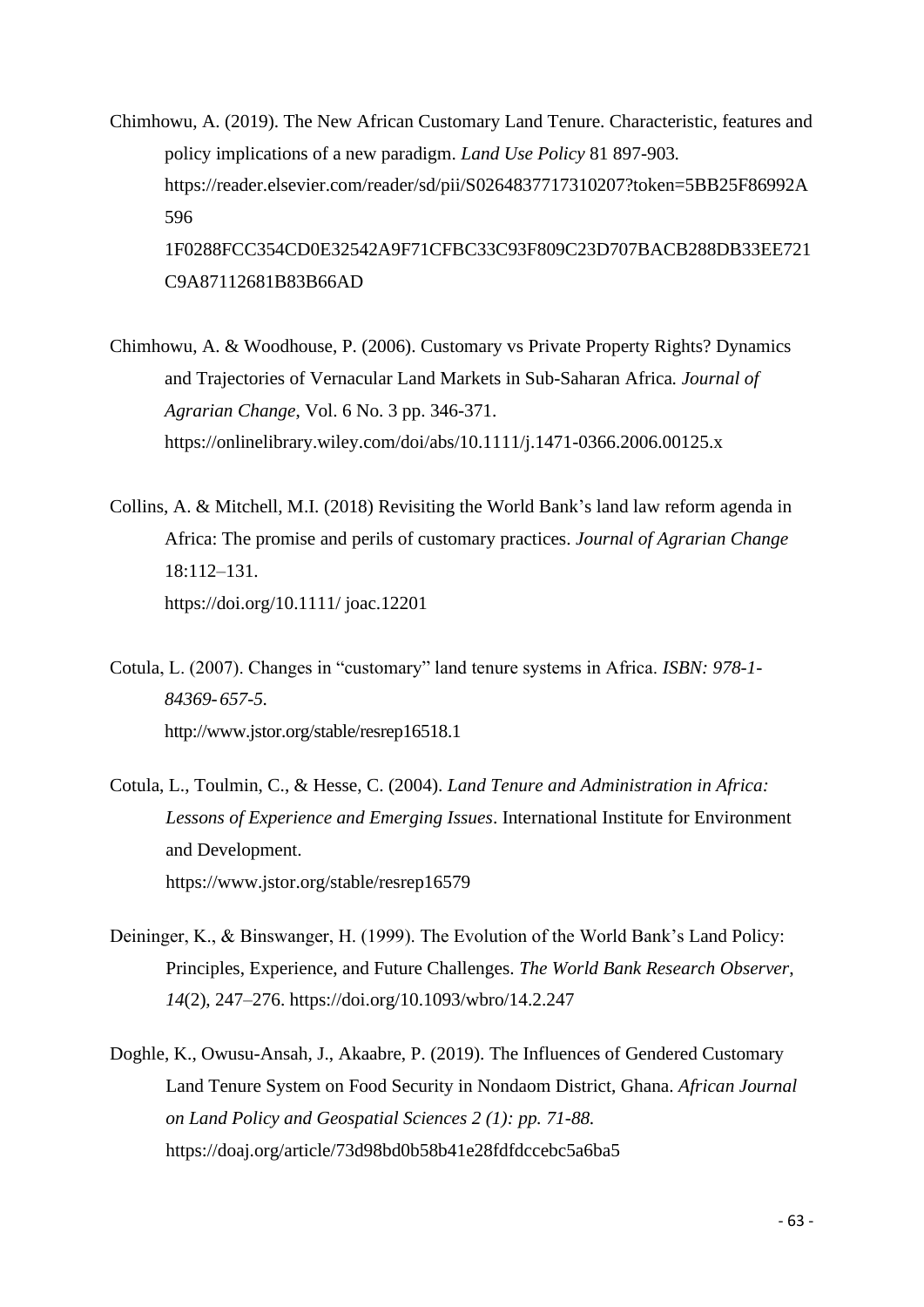- Druckman, D. (2005). *Doing Research*. SAGE Publications. DOI: <https://dx.doi.org/10.4135/9781412983969>
- Easterly, W. (2009). Can the West Save Africa? *Journal of Economic Literature*, *47*(2), 373– 447. https://doi.org/10.1257/jel.47.2.373
- Ehwi, R. J., & Asante, L. A. (2016). Ex-Post Analysis of Land Title Registration in Ghana Since 2008 Merger. *SAGE Open*, *6*(2), 215824401664335. <https://doi.org/10.1177/2158244016643351>
- Fairclough, N. (2013). *Language and Power* (2nd edition). Taylor & Francis. https://books.google.nl/books?id=NTFTAQAAQBAJ&printsec=frontcover&dq=langu age+and+power+fairclough&hl=nl&sa=X&ved=2ahUKEwjti\_rZp7\_uAhUQ4aQKHZ H5CyEQ6AEwAHoECAAQAg#v=onepage&q=language%20and%20power%20faircl ough&f=false
- FAO (2002). *Land Tenure and Rural Development*. fao.org. http://www.fao.org/tenure/resources/results/details/en/c/c6ded0bb-c052-5802-9659 b93746c82019/#querystring=JmVuZHN0cmluZz0x
- Freudenberger, M. S. (2013). *The future of customary tenure: options for policymakers*. Land Links. US Aid Issue Brief <https://www.land-links.org/wp> content/uploads/2017/02/USAID\_Land\_Tenure\_Customary\_Tenure\_Brief\_0.pdf.
- Gray, L., & Kevane, M. (1999). Diminished Access, Diverted Exclusion: Women and Land Tenure in Sub-Saharan Africa. *African Studies Review*, *42*(2), 15. <https://doi.org/10.2307/525363>
- Grigsby, W. (2004). The Gendered Nature of Subsistence and Its Effect on Customary Land Tenure. *Society and Natural Resources*, *17*(3), 207–222. [https://doi.org/10.1080/08941920490270230e](https://www.tandfonline.com/doi/pdf/10.1080/08941920490270230?needAccess=true)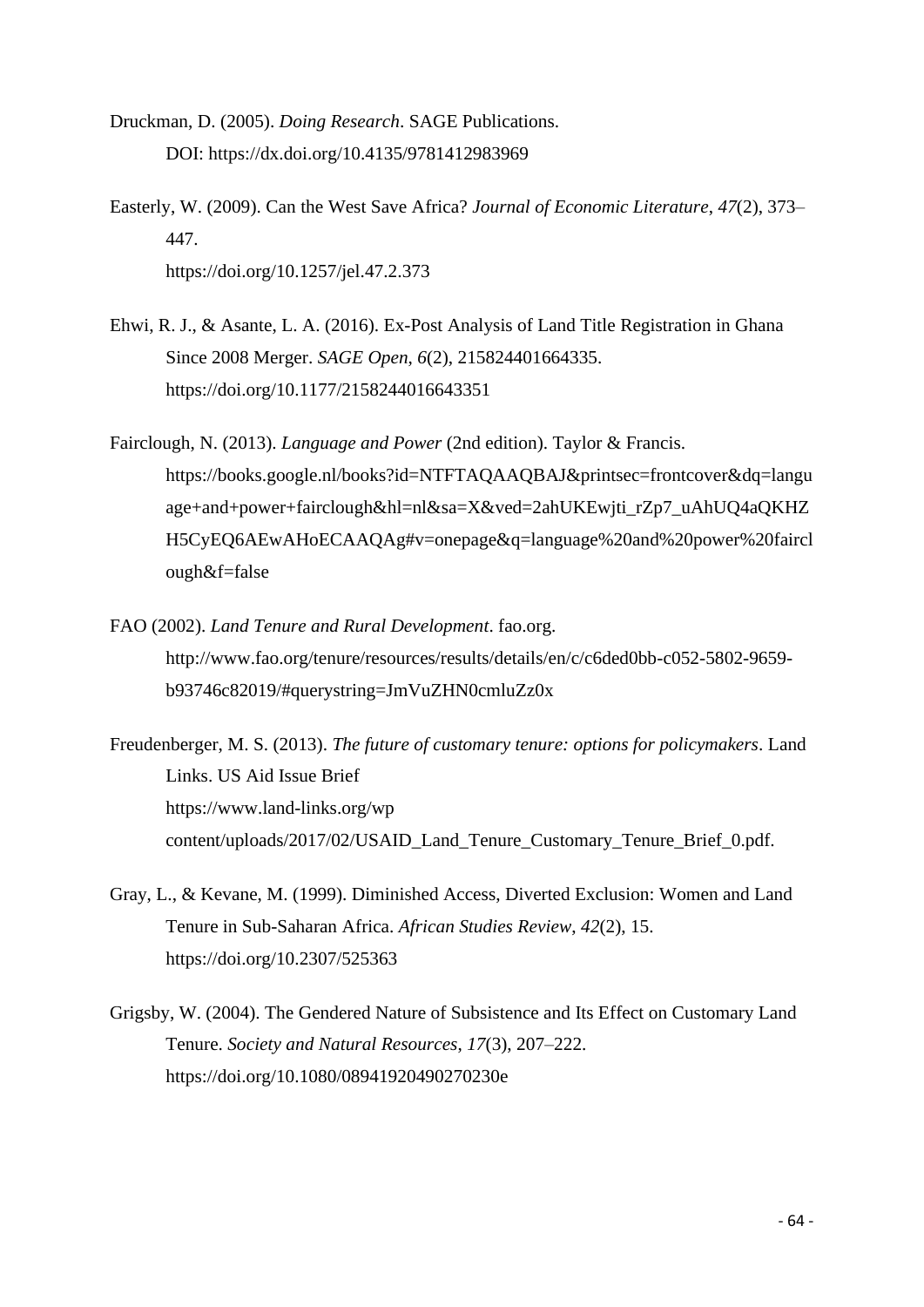- Harrison, G. (2005). The World Bank, Governance and Theories of Political Action in Africa. *The British Journal of Politics and International Relations*, *7*(2), 240–260. <https://doi.org/10.1111/j.1467-856x.2005.00175.x>
- Hernández-Guerra, C. (2014). An overview of the approaches and methods for analysing a text from a discursive viewpoint. *Onomázein Revista de lingüística, filología y traducción*, *30*, 237–246. https://doi.org/10.7764/onomazein.30.17
- Herrera, Y. M., & Braumoeller, B. F. (2004). Symposium: Discourse and Content Analysis. *Qualitative Methods*, *2*(1), 15–39. <http://www.tinyurl.com/y49azv4t>
- IEG (2013). *Project performance assessment report* (Report no: 75084). IEG Independent Evaluation Group. http://documents1.worldbank.org/curated/en/288501468030342367/pdf/750840PPAR 0p0711570Box377346B00OUO090.pdf
- IEG (2019). Implementation, Completion Report (ICR) Review. IEG Independent Evaluation Group [http://documents1.worldbank.org/curated/en/849481553216957142/pdf/Ghana-GH-](http://documents1.worldbank.org/curated/en/849481553216957142/pdf/Ghana-GH-Land-Administration-2.pdf)[Land-Administration-2.pdf](http://documents1.worldbank.org/curated/en/849481553216957142/pdf/Ghana-GH-Land-Administration-2.pdf)
- Jørgensen, M. W., & Phillips, L. J. (2002). *Discourse Analysis as Theory and Method*. SAGE Publications. <https://doi.org/10.4135/9781849208871>
- Kuusaani, E. D., Kidiko, J. K., Appiah, M., & Mireku, K. O. (2013). Alternative Dispute Resolution by Chiefs and Tendamba: a Case Study of Kumasi and Wa Traditional Areas. *The Ghana Surveyor*, *2013 (volume 5)*(1), 14–27. https://www.researchgate.net/publication/262188328
- Lambrecht, I. B. (2016). As a Husband I Will Love, Lead, and Provide. Gendered Access to Land in Ghana. *World Development Elsevier*, *88*, 188–200. <https://www.sciencedirect.com/science/article/abs/pii/S0305750X16304260>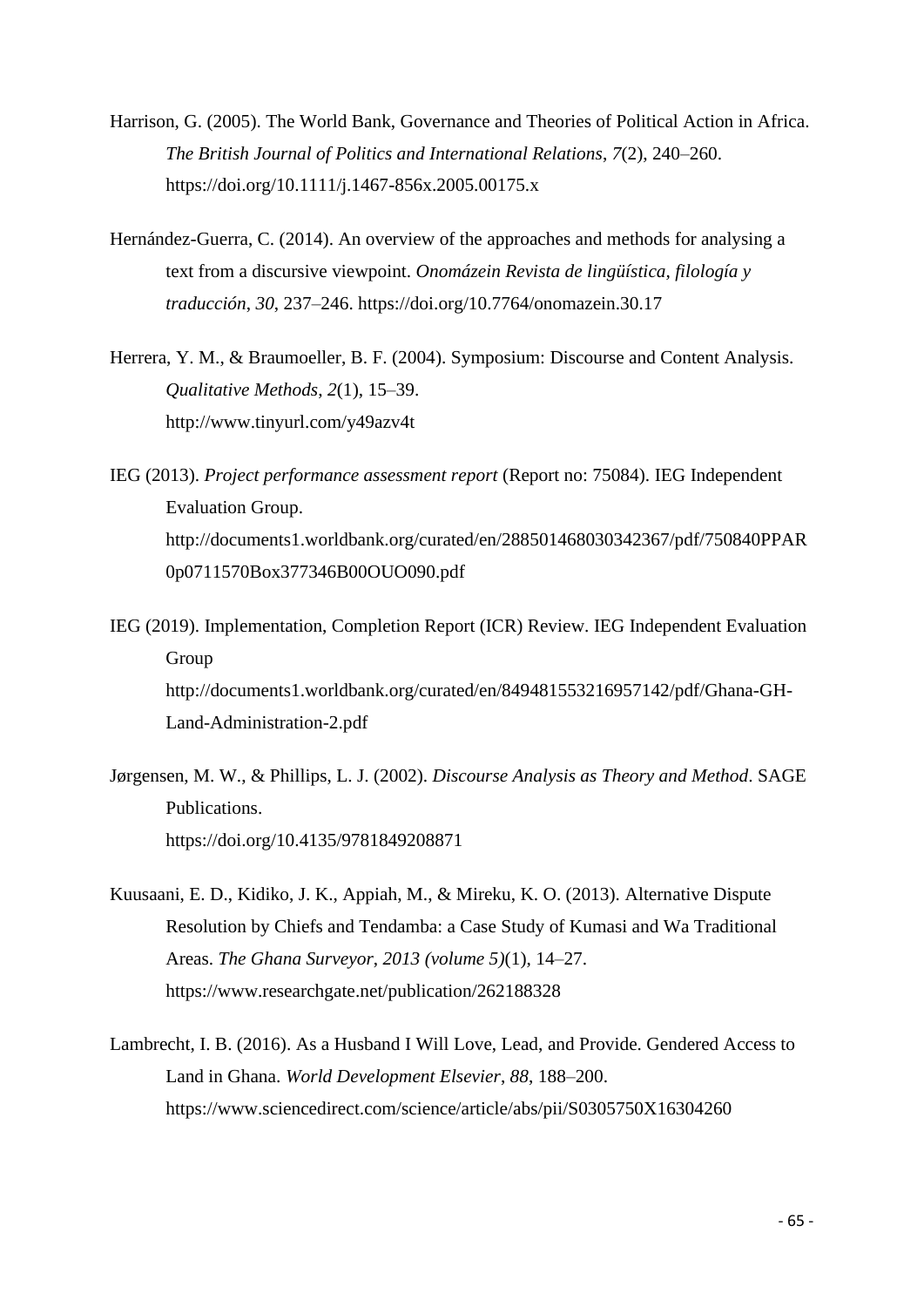- Lanz, K., Gerber, J. D., & Haller, T. (2018). Land Grabbing, the State and Chiefs: The Politics of Extending Commercial Agriculture in Ghana. *Development and Change*, *49*(6), 1526–1552. https://doi.org/10.1111/dech.12429
- Leeuwen, Van, M. (2014). Renegotiating customary tenure reform- Land governance reform and tenure security in Uganda. *Land Use Policy* 292-300 [https://doi.org/10.1016/j.landusepol.2014.02.007](https://doi-org.ru.idm.oclc.org/10.1016/j.landusepol.2014.02.007)
- Leeuwen, Van, M. (2017). Localizing Land Governance, Strengthening the State: Decentralization and Land Tenure Security in Uganda. *Journal of Agrarian Change*, Vol. 17 No. 1 pp. https://doi.org/10.1111/joac.12143
- Lemmens, M. (2019). Land Administration Census: A Plea for bottom-up, brute-force solution. *GIM International: the worldwide magazine for geomatics, 33*(3), 34- 39. <https://www.gim-international.com/content/article/land-administration-census>
- Majeed., M. (2010, December 17). *Social Forces and the Politics of Land Tenure Reform in Ghana: A case study of the Land Administration Project (LAP)*. *Governance and Democracy (G&D)*. Master's Thesis Erasmus University. http://hdl.handle.net/2105/8718
- Mitchell, D., Clarke, M., & Baxter, J. (2008). Evaluating land administration projects in developing countries. *Land Use Policy*, *25*(4), 464–473. https://doi.org/10.1016/j.landusepol.2007.10.004
- Namubiru-Mwaura, E. (2014). *Land Tenure and Gender : Approaches and Challenges for Strengthening Rural Women's Land Rights*. https://openknowledge.worldbank.org/handle/10986/21033.
- Ndulo, M. (2011). African Customary Law, Customs, and Women's Rights. *Indiana Journal of Global Legal Studies*: Vol. 18: Issue 1, Article 5 <http://www.repository.law.indiana.edu/ijgls/vol18/iss1/5>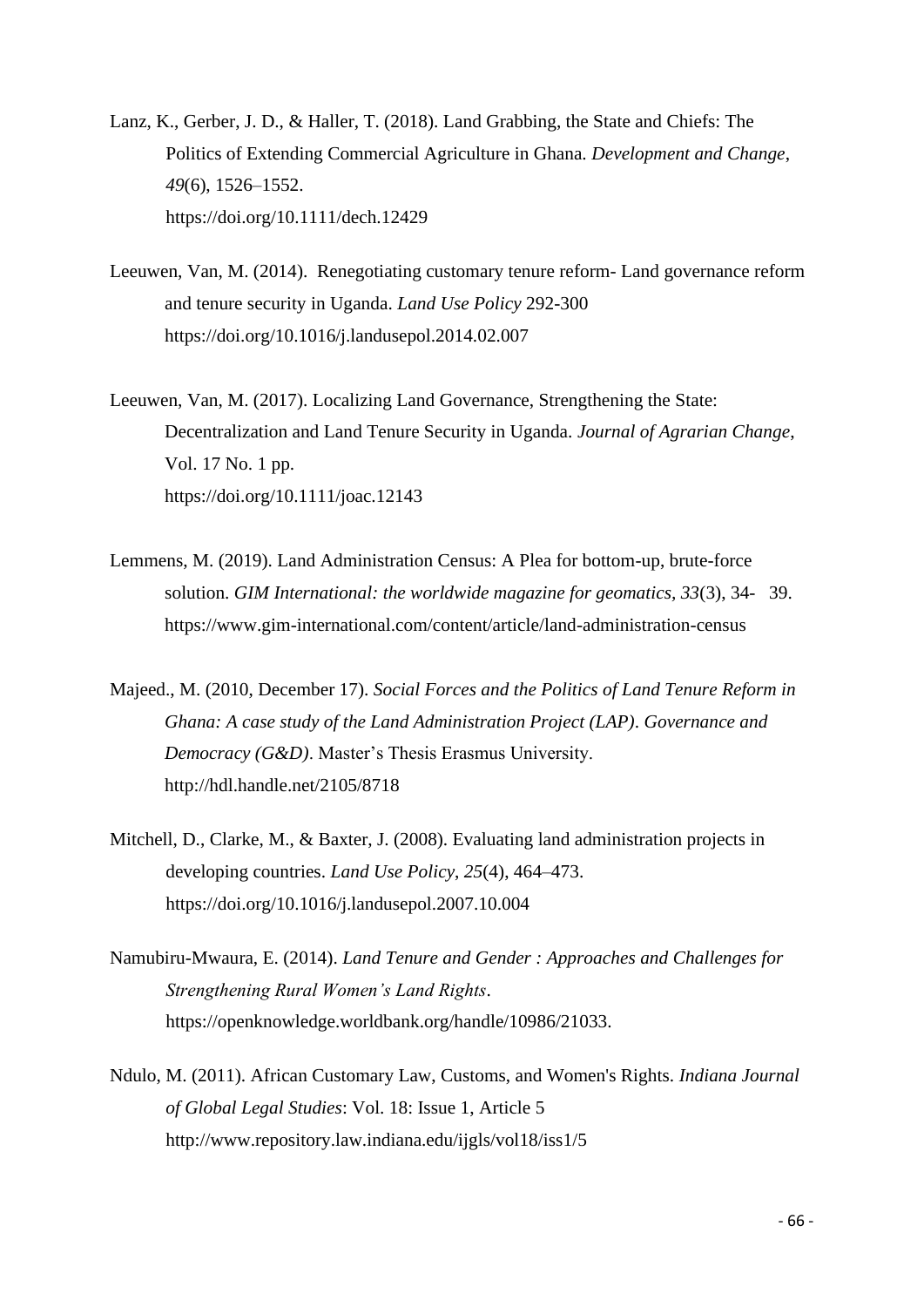- Obeng-Odoom, F. (2014). Urban Land Policies in Ghana: A Case of the Emperor's New Clothes? *The Review of Black Political Economy*, *41*(2), 119–143. https://doi.org/10.1007/s12114-013-9175-5
- Obeng-Odoom, F. (2016). Understanding Land Reform in Ghana. *Review of Radical Political Economics*, *48*(4), 661–680. https://doi.org/10.1177/0486613415603161
- Overton, J., Murray, W. E., & McGregor, A. (2013). Geographies of Aid: A Critical Research Agenda. *Geography Compass*, *7*(2), 116–127. https://doi.org/10.1111/gec3.12026
- Patel, S. (2015, July 15). *The research paradigm – methodology, epistemology and ontology – explained in simple language*. salmapatel.co.uk. http://salmapatel.co.uk/academia/the-research-paradigm-methodology-epistemologyand-ontology-explained-in-simple-language/
- Peters, P. E. (2004). Inequality and Social Conflict over Land in Africa. *Journal of Agrarian Change 4 (3) pp. 269-314.*  https://doi.org/10.1111/j.1471-0366.2004.00080.x
- Peters, P. E. (2013). Conflicts over land and threats to customary tenure in Africa. *African Affairs*, *112*(449), 543–562. https://doi.org/10.1093/afraf/adt047
- Ravnborg, H. M., Spichiger, R., Broegaard, R. B., & Pedersen, R. H. (2016). Land Governance, Gender Equality and Development: Past Achievements and Remaining Challenges. *Journal of International Development*, *28*(3), 412–427. https://doi.org/10.1002/jid.3215
- Ribot, J. & Peluso, N (2003). A Theory of Access. *Rural Sociology 68 (20) pp. 153-181.*  <https://onlinelibrary.wiley.com/doi/10.1111/j.1549-0831.2003.tb00133.x>
- Ribot, J. & Peluso, N. (2020) Postscript: A Theory of Access Revisited. *Society & Natural Resources, 33:2, p. 300-306*. <https://doi.org/10.1080/08941920.2019.1709929>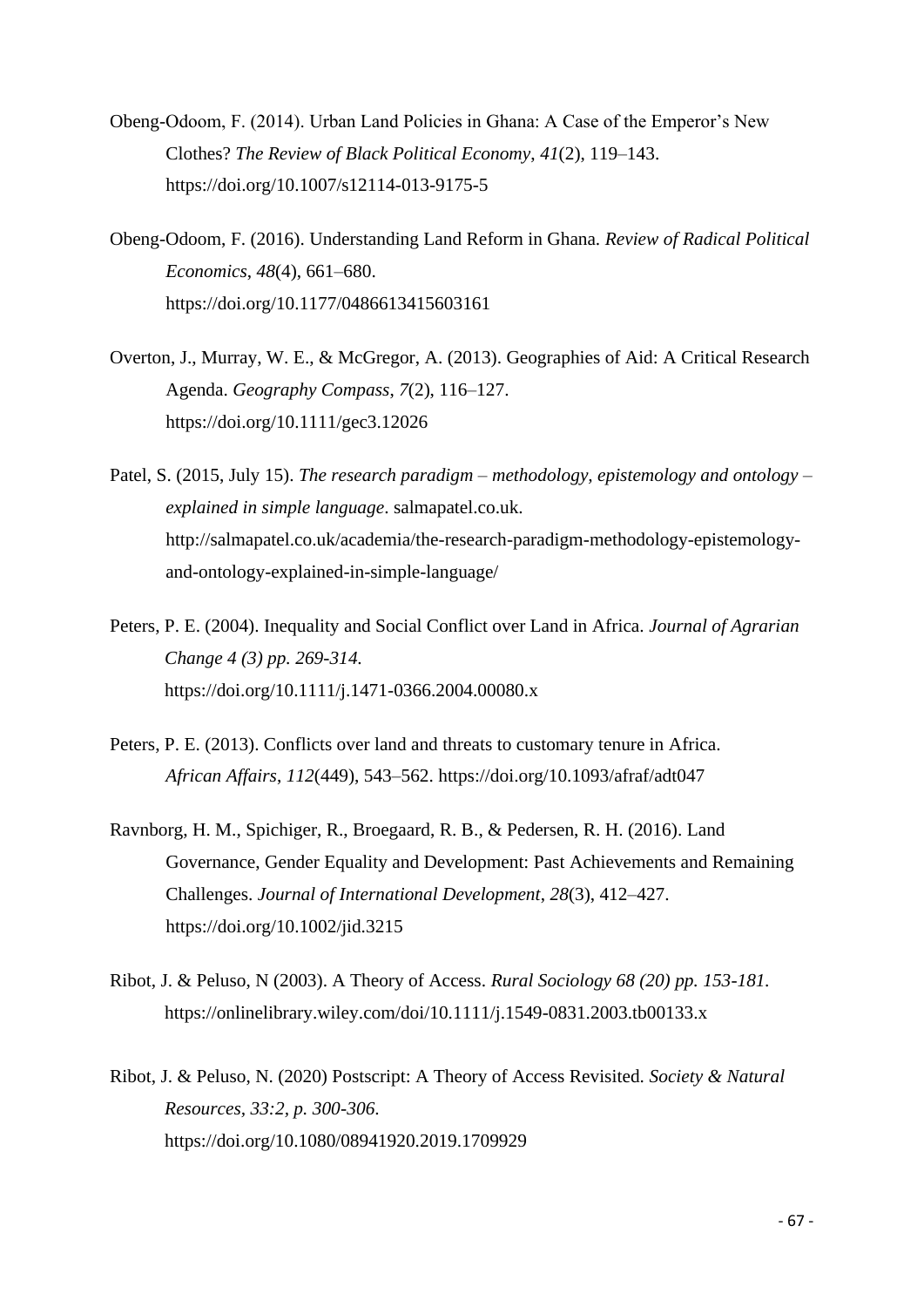- Simbizi, D. M. C. (2016). *Measuring land tenure security : a pro - poor perspective*. Enschede: University of Twente, Faculty of Geo-Information Science and Earth Observation ITC). <https://doi.org/10.3990/1.9789036540544>
- Spichiger, R., Brandt-Broegaard, R., Pedersen, R. H., & Munk-Ravnborg, H. (2013). *Land administration, gender equality and development cooperation Lessons learned and challenges ahead* (DIIS-rapport nr. 2013: 30). Danish Institute for International Studies.

https://www.econstor.eu/handle/10419/97041

- Spichiger, R. & Stacey, P. (2014). *Ghana's Land Reform and Gender Equality.* Working Paper. Danish Institute for International Studies. [https://www.jstor.org/stable/resrep13371?seq=1#metadata\\_info\\_tab\\_contents](https://www.jstor.org/stable/resrep13371?seq=1#metadata_info_tab_contents)
- Storey, A. (2000). The World Bank, neo-liberalism, and power: Discourse analysis and implications for campaigners. *Development in Practice*, *10*(3–4), 361–370. <https://doi.org/10.1080/09614520050116514>
- Ubink, J. (2018). Customary Legal Empowerment in Namibia and Ghana? Lessons about Access, Power and Participation in Non-state Justice Systems. *Development and Change*, *49*(4), 930–950. https://doi.org/10.1111/dech.12415
- USAID Issue Brief (2013). *The Future of Customary Tenure. Options for Policy Makers.* [https://www.land-links.org/wp](https://www.land-links.org/wp%20%09content/uploads/2016/09/USAID_Land_Tenure_Customary_Tenure_Brief_0-1.pdf)  [content/uploads/2016/09/USAID\\_Land\\_Tenure\\_Customary\\_Tenure\\_Brief\\_0-1.pdf](https://www.land-links.org/wp%20%09content/uploads/2016/09/USAID_Land_Tenure_Customary_Tenure_Brief_0-1.pdf)
- USAID (n.d.). *Country Profile. Property Rights and Resource Governance. Ghana.*  [https://www.land-links.org/wp](https://www.land-links.org/wp-%09content/uploads/2016/09/USAID_Land_Tenure_Ghana_Profile_0.pdf)[content/uploads/2016/09/USAID\\_Land\\_Tenure\\_Ghana\\_Profile\\_0.pdf](https://www.land-links.org/wp-%09content/uploads/2016/09/USAID_Land_Tenure_Ghana_Profile_0.pdf)
- Wetherell, M., Taylor, S., Yates, S. J., & The Open University. (2001). *Discourse as Data*. SAGE Publications.
- Whitehead, A., & Tsikata, D. (2003). Policy Discourses on Women's Land Rights in Sub Saharan Africa: The Implications of the Re-turn to the Customary. *Journal of*